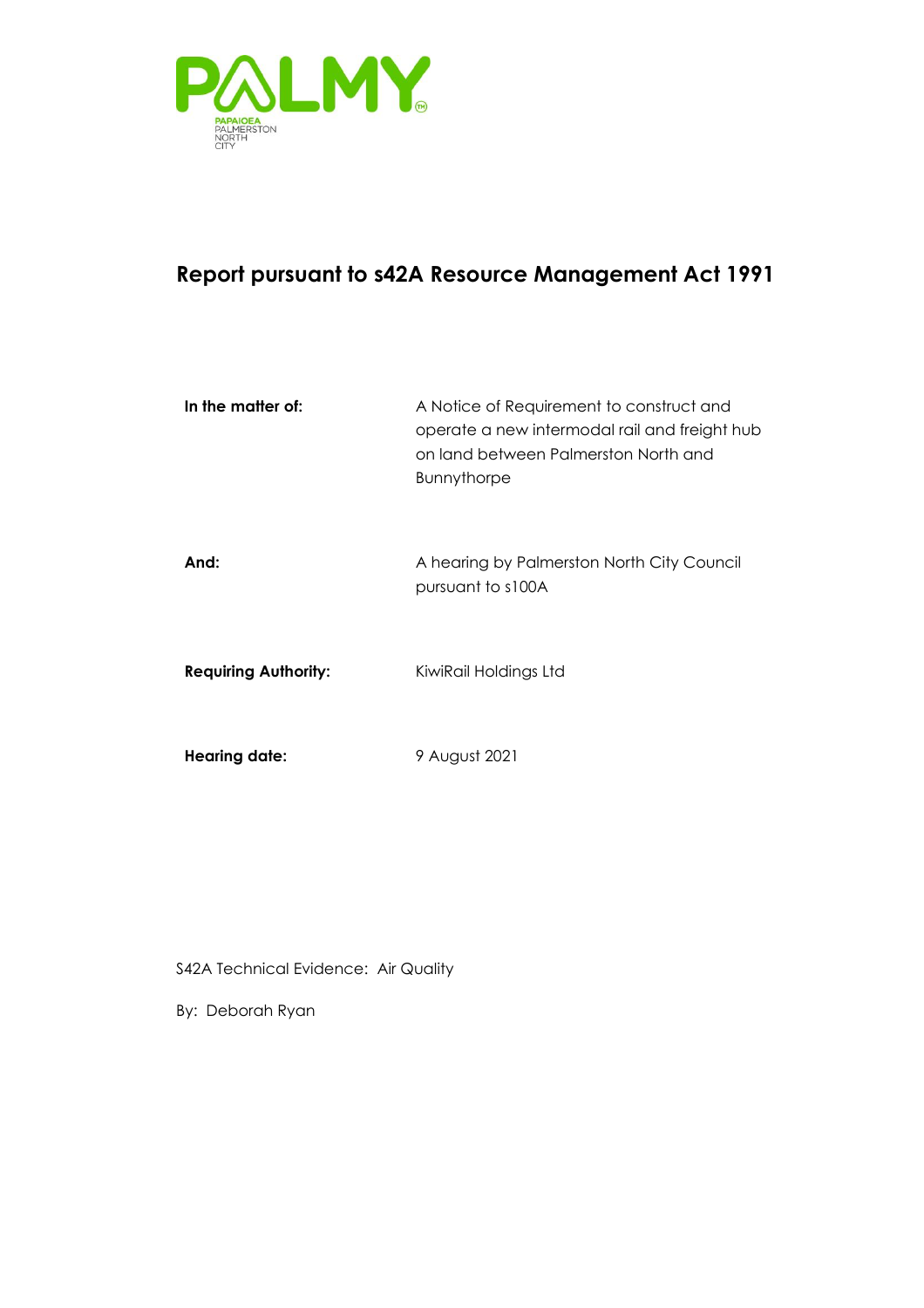# <span id="page-1-0"></span>**1 Executive Summary**

- 1. The information that KiwiRail has provided with both the Notice of Requirement ("NoR") and the replies to the s92 requests for further information relating to air quality are not sufficiently thorough to properly understand the air quality effects of the activity or to fully inform what mitigation methods may be appropriate. I have reviewed information presented more generally in the application to inform my overall assessment of the potential effects on air quality from the construction and operation of the Freight Hub.
- 2. From an air quality perspective, the existing environment is not well described in the NoR, other than a narrative provided on the surrounding activities. While KiwiRail characterised the existing environment as being predominantly rural, with some residential and industrial in the southern third of the Freight Hub, the air quality assessment information does not adequately characterise the locations of sensitive receptors relative to activities giving rise to discharges to air. It is, therefore, difficult to determine the potential scale and nature of effects of the air discharges from the activities.
- 3. It would have been helpful for understanding the nature and scale of the potential effects if, as part of an air quality assessment, KiwiRail had provided a clearer analysis of locations within the site, including maps, that showed the various activities forming the proposal and an analysis of distances to the sensitive receptors in the receiving environment.
- 4. Kāhu Environmental (Kāhu) developed a map of sensitive receptors, and I have used KiwiRail's concept and landscape plans to understand the nature and scale of the activities relative to the sensitive receptors identified by Kāhu.
- 5. I have used the available information provided with the NoR to undertake my own analysis. I have considered whether separation distances as proposed are adequate to avoid or minimise the potential for adverse effects resulting from discharges to air from Freight Hub construction and operation; or if further additional information and assessment or additional mitigation is needed, for example, restrictions on idling of vehicles or train engines.
- 6. KiwiRail's air quality assessment does not characterise air quality relative to national air quality standards and guidelines. Nor have the relevant assessment criteria for air quality been clearly defined by KiwiRail. I have included additional characterisation of the project area based on information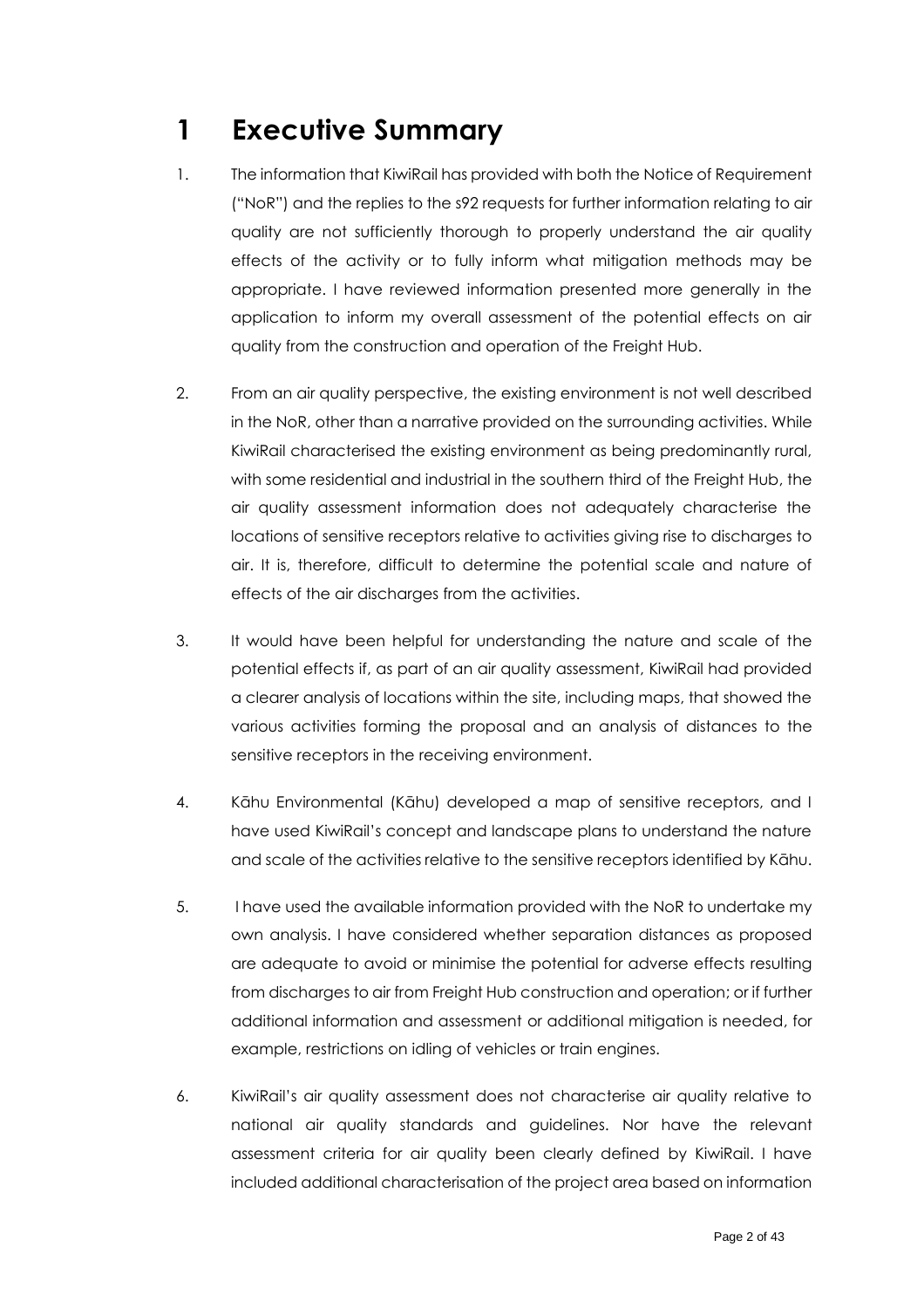provided by Kāhu and my knowledge and experience of the project area, and the relevant regulatory instruments and associated guidance.

- 7. The location and scale of the construction activities is not well described relative to the separation to sensitive receptors. While the scale and periods of construction works will be significant, these activities are not well characterised in KiwiRail's consideration of the effects on air quality. It is also clear that, at times, works will be undertaken in very close proximity to existing dwellings, which are considered sensitive to dust. In my opinion, there is therefore significant potential for adverse effects on air quality, in particular amenity values, and potential to contaminate roof water supplies from dust during construction.
- 8. The dust management methods that KiwiRail identified as the measures for incorporating in a Construction Dust Management Plan, are relatively generic and reflect good practices. I consider, however, that specific mitigation measures should be identified for the receptors at high risk of dust effects such as those that are very close to and downwind of construction activities.
- 9. KiwiRail proposes monitoring of dust deposition as a 30-day average, however, this will not be adequate for active management of dust because of the lag between monitoring and results. Additionally, the 30-day averaging period can mask impacts that may occur over shorter timeframes. KiwiRail also recommends real-time monitoring total suspended particulate matter (TSP). My preference is for continuous real-time monitoring for particulate matter smaller than ten microns in diameter (PM<sub>10</sub>) as a monitoring trigger for action, which is now commonly being used for dust management of large-scale construction projects and quarries. The real-time monitoring will provide feedback and assurance over the adequacy of the dust management during construction. It can also provide information that can be used as an indicator of air quality impacts relative to the National Environmental Standard for PM10, which is set for human health effects.
- 10. The nature and scale of the potential discharges to air for the operational phase of the Freight Hub is not well described either. For example, the number and nature of movements of trucks and trains on-site, and the nature and quantity of the emissions that could arise from on-site activities. Therefore, it is difficult to understand the potential effects or to develop recommendations for specific mitigation measures to form conditions of the designation. I have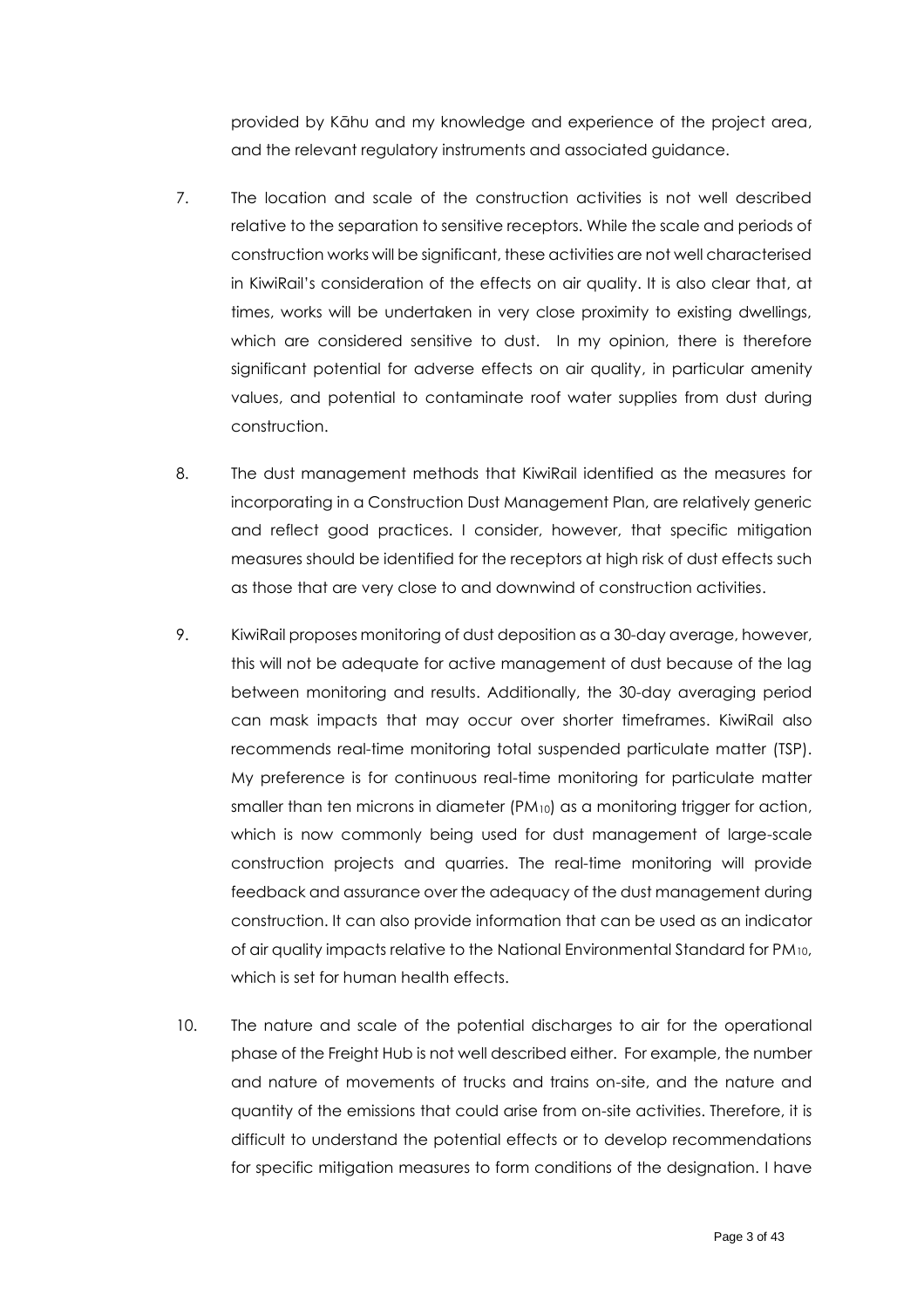used available information about the Freight Hub proposal, and the concept and landscape plans, where possible to form a view on the operational effects of some of the activities on air quality.

- 11. It is still largely unclear if the operation of the Freight Hub will have effects on air quality that are at an acceptable level for air contaminants, odour and dust in relation to impacts on health and amenity. While I have assessed that some activities are likely to have effects that are acceptable, this is subject to the site layout and separation distances in the Concept Plan; possibly restricting engine idling; the design of an appropriate air pollution control system on the engine maintenance facility; and a comprehensive Operational Air Quality Management Plan. I consider that further information on the nature and scale of the Freight Hub diesel train and vehicle movements is needed to understand if a more detailed effects assessment should be required.
- 12. Submissions received raise concerns about effects of dust and air contaminants, in particular affecting roof water supplies and health. I agree with the submitters that there is significant potential for adverse effects on amenity from dust and impacts of roof water. KiwiRail has advised that the impacts on roof-water drinking supplies and mitigation will be further addressed in evidence.
- 13. Health effects of the Freight Hub operation are unclear and, in my opinion, further information on the operational effects of the Freight Hub in relation to air quality standards and health effects is also needed.
- 14. If the designation is granted, I would recommend detailed conditions relating to requirements for construction and operational management plans; and monitoring with adaptive controls for dust management during construction. Continued monitoring during the operational phase could be appropriate contingent on the outcomes of further assessment. Any designation should be contingent on the operational phase being in accordance with a site layout plan that provides adequate separation distances for specific activities to ensure that effects on air quality beyond the site boundary will be at an acceptable level.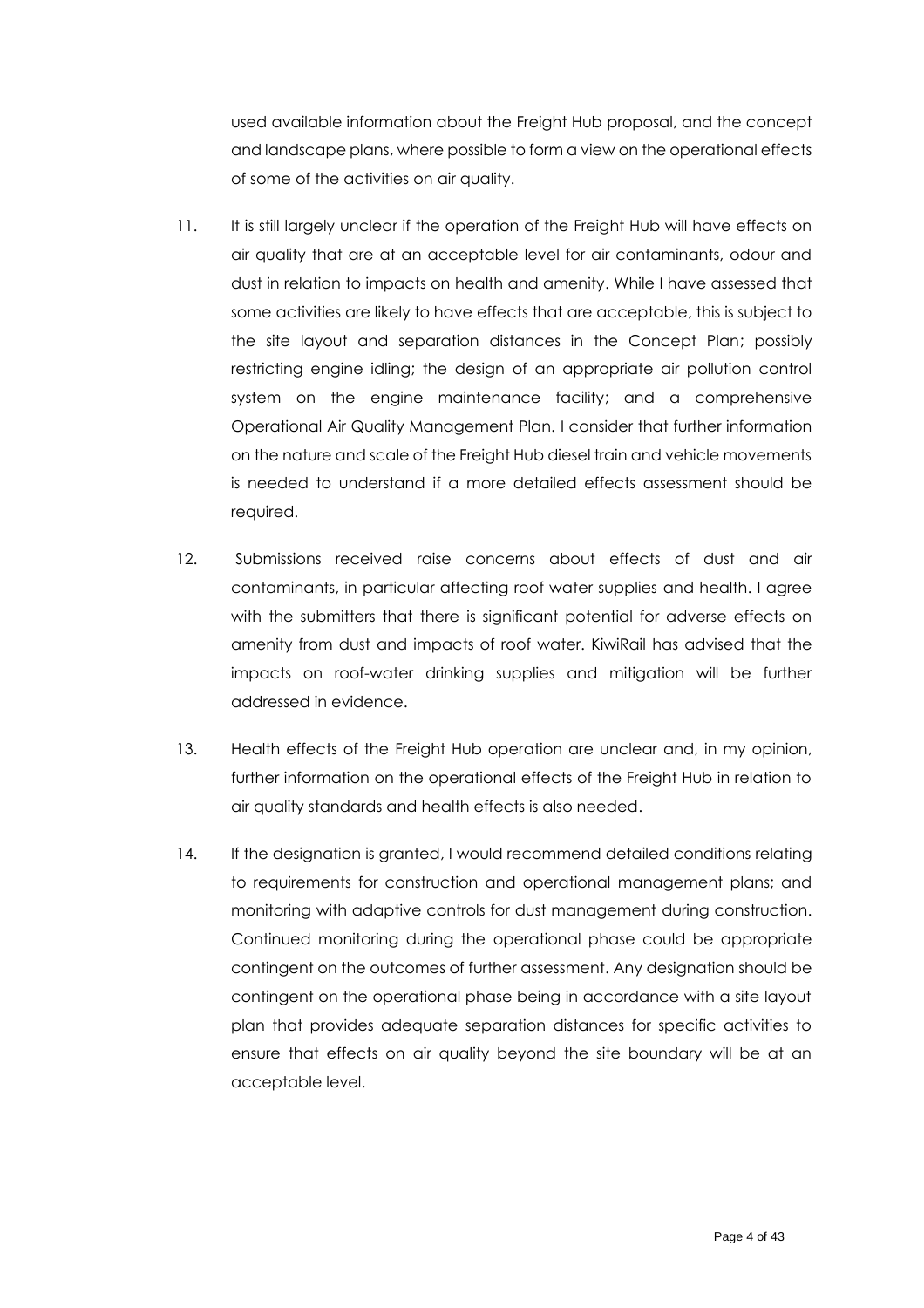# **Contents**

| $\mathbf{1}$     | <b>EXECUTIVE SUMMARY</b>                   | $\boldsymbol{2}$ |
|------------------|--------------------------------------------|------------------|
| $\mathbf{2}$     | <b>INTRODUCTION</b>                        | 7                |
| 2.1              | <b>Expert Witnesses - Code of Conduct</b>  | 8                |
| 3                | <b>BACKGROUND AND SCOPE OF EVIDENCE</b>    | 8                |
| 3.1              | <b>Background</b>                          | 8                |
| 3.2              | <b>Scope of evidence</b>                   | 9                |
| 3.3              | <b>Reports and material considered</b>     | 9                |
| 3.4              | <b>Assumptions</b>                         | 10               |
| 3.5              | Site visit                                 | 10               |
|                  | 3.6 Statutory Context                      | 10               |
| 4                | <b>EXISTING ENVIRONMENT</b>                | 11               |
| 5                | DATA COLLECTION AND ASSESSMENT TECHNIQUES  | 13               |
| 5.1              | <b>Air Quality Assessment Criteria</b>     | 13               |
| $\boldsymbol{6}$ | <b>AIR QUALITY EFFECTS</b>                 | 15               |
| 6.1              | <b>Construction Phase Effects</b>          | 19               |
| 6.2              | <b>Operational Phase Effects</b>           | 25               |
| 7                | <b>MITIGATION</b>                          | 30               |
| 7.1              | <b>Construction Air Quality Mitigation</b> | 30               |
| 7.2              | <b>Operational Air Quality Mitigation</b>  | 30               |
| 8                | <b>REVIEW OF SUBMISSIONS</b>               | 31               |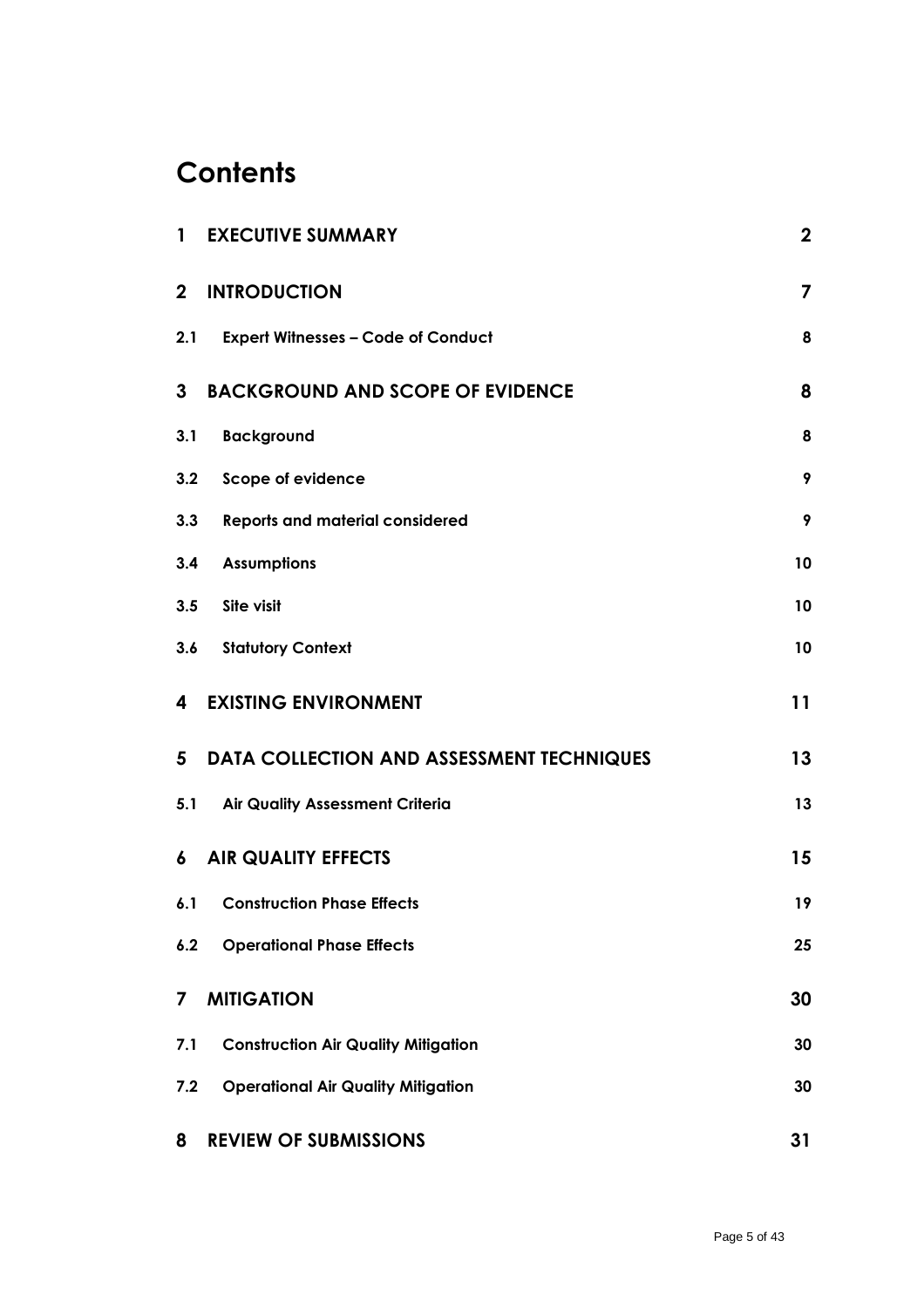## **10 [CONCLUSIONS](#page-34-0) 35**

## **Figures**

| Figure 1. Dwellings within 100 metres of designation boundary (Source Kāhu) 12 |  |
|--------------------------------------------------------------------------------|--|
|                                                                                |  |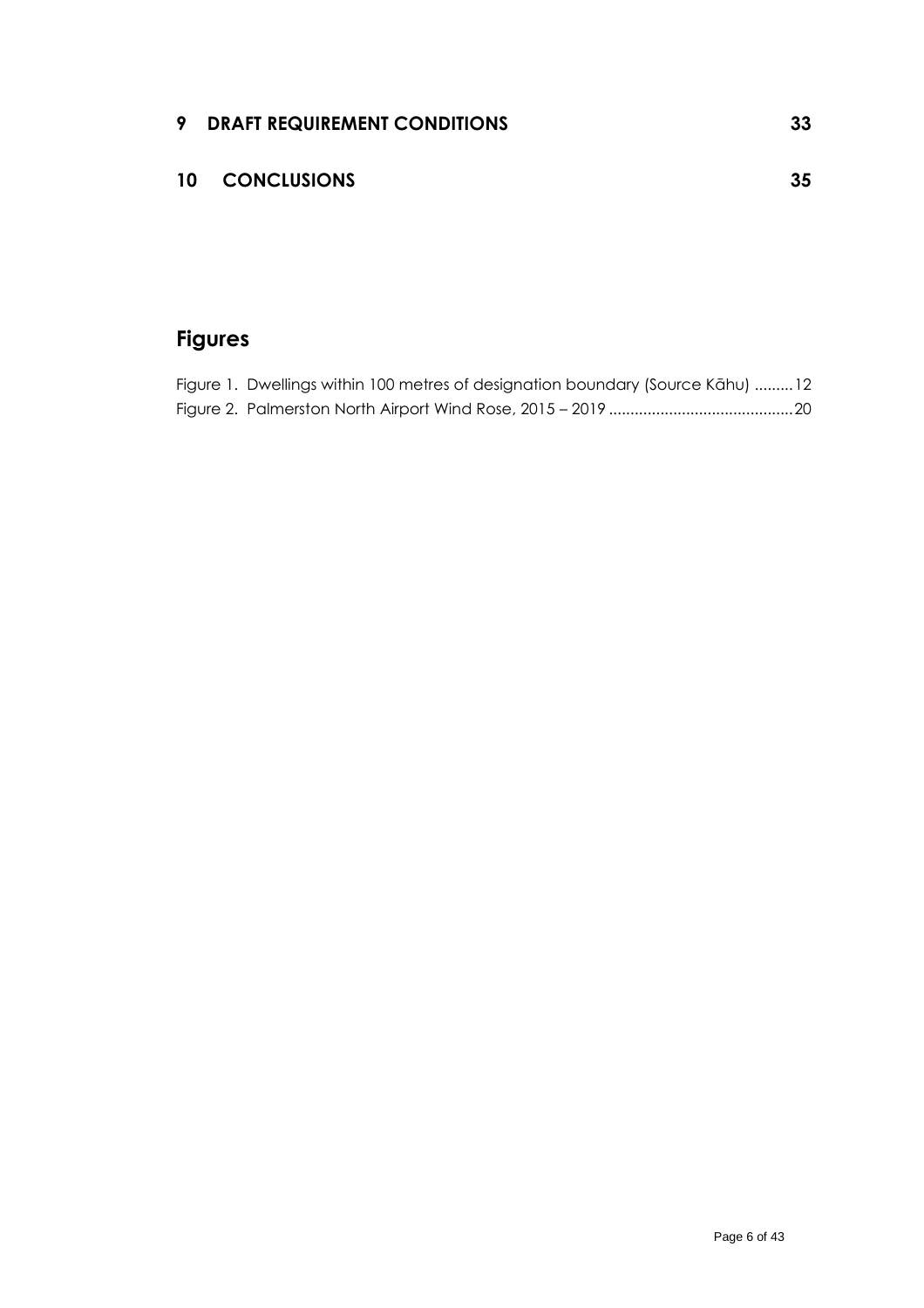# <span id="page-6-0"></span>**2 Introduction**

- 15. My full name is Deborah Anne Ryan. I am a Technical Director Air Quality at Pattle Delamore Partners Limited (PDP).
- 16. I have prepared this evidence on behalf of the determining authority, Palmerston North City Council (PNCC), in relation to the Notice of Requirement (NoR) for the KiwiRail Regional Freight Hub ("the Freight Hub") lodged by KiwiRail Holdings Ltd ("KiwiRail"). I understand that my evidence will accompany the planning report being prepared by the determining authority under section 42A of the Resource Management Act 1991 (the "Act").
- 17. I have a Bachelor's degree in Biotechnology and Bioprocess Engineering from Massey University, Palmerston North (1991) and a PG Dip Business with sustainability (2021).
- 18. I am Secretary of the Clean Air Society of Australia and New Zealand, NZ Branch, and a Certified Air Quality Professional (CAQP) with CASANZ. I am certified under the Ministry for the Environment's 'Making Good Decisions' programme as an independent commissioner for hearings under the Resource Management Act 1991.
- 19. I have close to 30 years of experience in the air quality and resource management fields. My first eight years were within regional councils, and I have been an Air Quality Consultant since 2000, principally with Jacobs New Zealand Limited (formerly SKM), and currently with PDP. I have extensive experience in air pollution impact studies, in particular, preparing and reviewing a wide range of air quality effects assessments and in managing and reporting on air quality monitoring programmes. I have been responsible for reporting and presenting specialist air quality advice to council resource consent hearings on multiple projects across all sectors.
- 20. My experience with effects of discharges to air includes NoRs for the women's and men's prisons at Wiri, Auckland, and roading projects: Ara Tūhono – Pūhoi to Wellsford & Walkworth to Wellsford; Whangarei and Port Marsden Highway; Te Hana to Whangarei; Mt Victoria Tunnel duplication; and the Te Ahu a Turanga: Manawatū Tararua Highway project.
- 21. I was the principal author of the Ministry for the Environment's Good Practice Guide for Assessing and Managing Odour in New Zealand (2003) and I was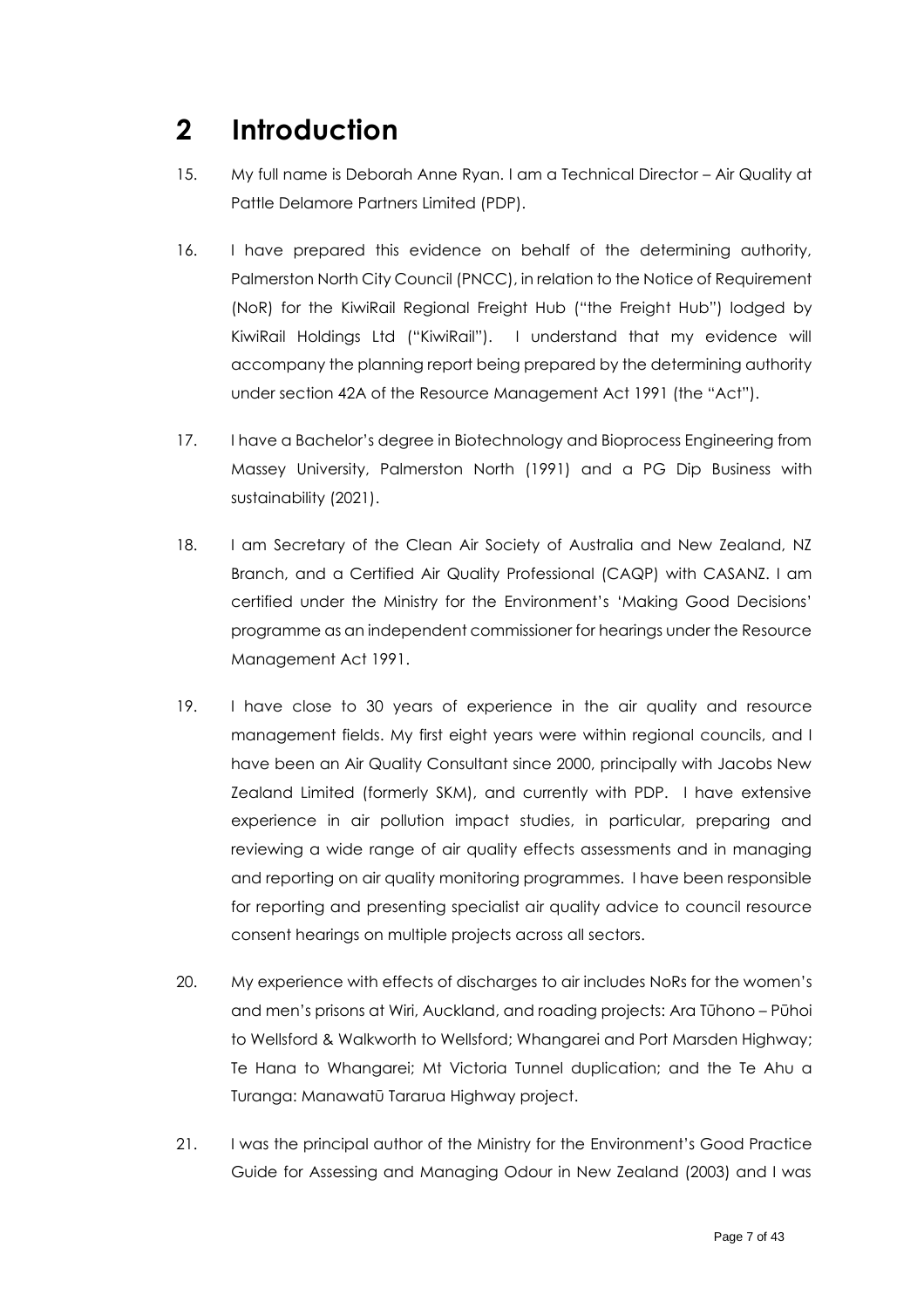contracted as the peer reviewer for the Ministry for the Environment's Good Practice Guide for Assessing Discharges to Air from Industry (2008).

### <span id="page-7-0"></span>**2.1 Expert Witnesses – Code of Conduct**

22. I confirm that I have read the Code of Conduct for Expert Witnesses in the Environment Court Practice Note 2014 and that I agree to comply with it. I confirm that I have considered all the material facts that I am aware of that might alter or detract from the opinions that I express, and that except where I state I am relying on information provided by another party, the content of this evidence is within my area of expertise.

# <span id="page-7-1"></span>**3 Background and Scope of Evidence**

## <span id="page-7-2"></span>**3.1 Background**

- 23. KiwiRail is seeking to designate approximately 177.7 hectares of land between Palmerston North Airport and Bunnythorpe for a new Regional Freight Hub proposal combining a container terminal, warehousing, bulk goods and forestry loading operations with KiwiRail's train operations and maintenance facilities.
- 24. The Freight Hub will consist of a centralised hub incorporating tracks, marshalling yards, maintenance and service facilities, a train control and operation centre, freight handling and storage facilities (including for logs and bulk liquids), provision of access, including road and intersection upgrades where required, and specific mitigation works including noise walls/bunds, stormwater management devices and landscaping. In addition, the NIMT rail line will be relocated to sit within the new designation area and directly adjacent to the Regional Freight Hub. The activities that take place at KiwiRail's Tremaine Avenue freight yard (apart from the passenger terminal and the network communications centre) will be relocated to the new site to form part of the new Regional Freight Hub.
- 25. A detailed description of the Project is set out in 6.3 of the AEE submitted by KiwiRail and a summary description in the s42A Planning Assessment. All activities are proposed to operate on a 24 hrs per day 7 days per week basis.
- 26. No detailed air quality assessment was provided by KiwiRail.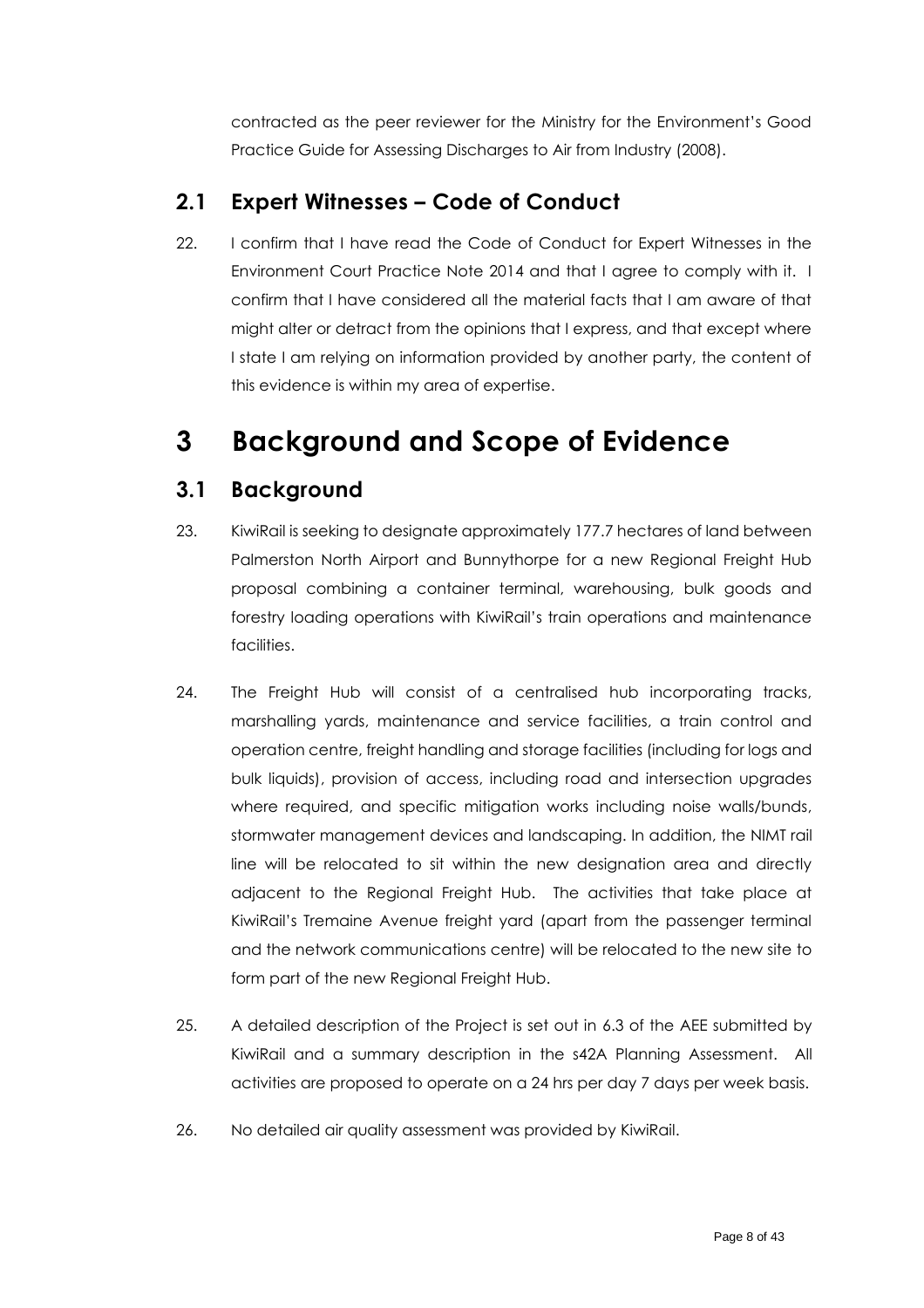### <span id="page-8-0"></span>**3.2 Scope of evidence**

- 27. I have been asked to assess the air quality aspects of the NoR. My assessment considers the following matters:
	- a. The statutory context.
	- b. An overview of the existing environment.
	- c. Adequacy of KiwiRail's investigations and interpretation of the findings of those investigations.
	- d. Likely key effects on the environment of allowing the Project.
	- e. Appropriateness of any proposed mitigation measures or monitoring.
	- f. Submissions relating to air quality and dust.
- 28. My evidence should be read in conjunction with expert evidence of the other experts that have contributed to the s42A Planning Assessment.

### <span id="page-8-1"></span>**3.3 Reports and material considered**

- 29. As part of preparing this statement of evidence, I have read the following reports and documents prepared for the NoR by Stantec:
	- a. Notice of Requirement:
		- Volume 2 Appendix B: Concept Plan; and Appendix C: Landscape Plan and Cross Sections - which address the proposed layout of the site.
		- The Assessment of Environmental Effects (AEE) description of the proposed freight hub activities and a section on air quality effects.
		- Appendix B: the updated draft condition set, which contains the Operative Dust Management Plan (ODMP) condition.
		- Attachment 5: s92 Response Contaminated Land which explains the background to the ODMP condition volunteered.
	- b. KiwiRail's response to PNCC request for further information specific to air quality and dust effects dated 24 May 2021 (Second S92 response).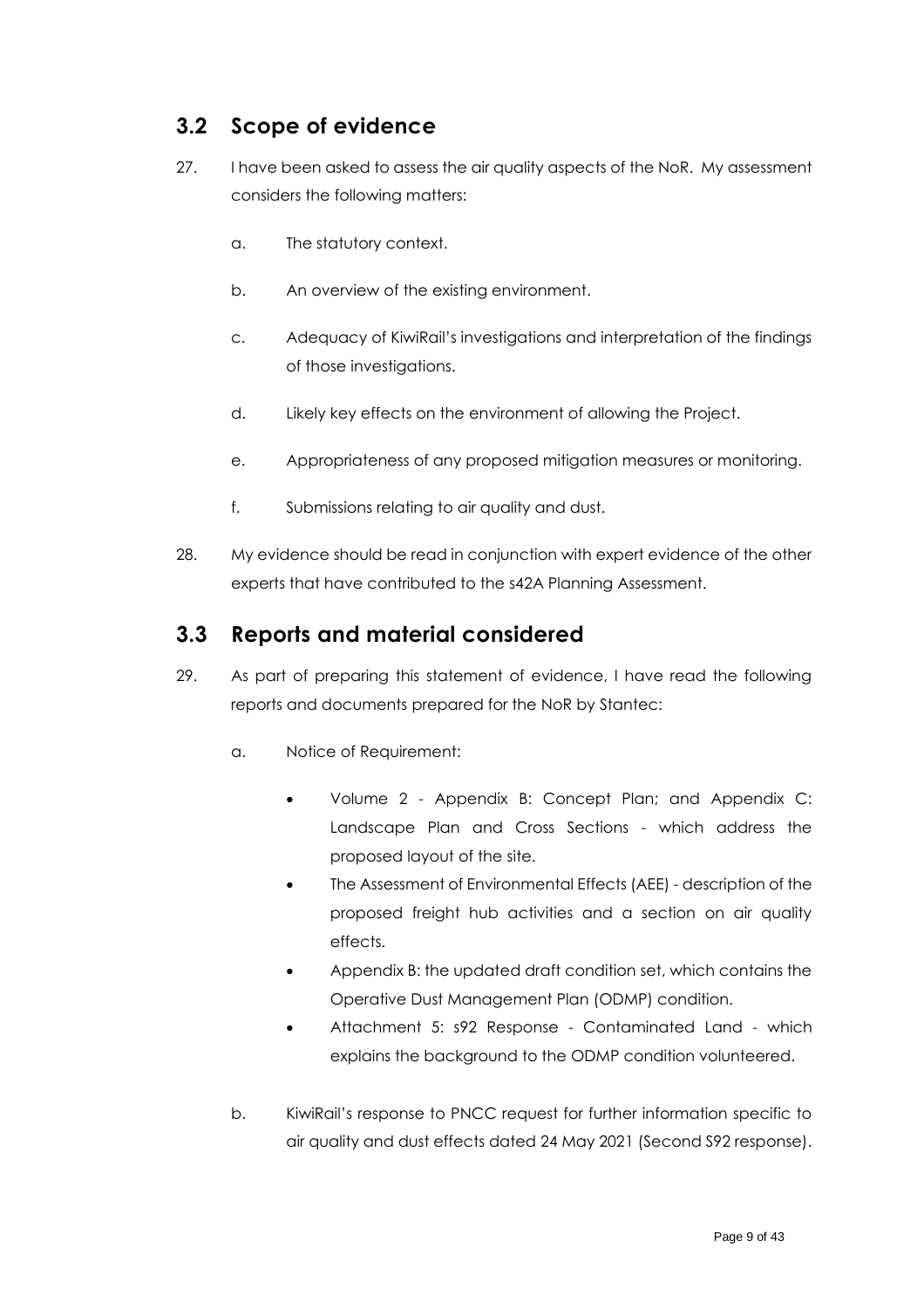30. Kāhu Environmental (Kāhu) provided a map of dwellings within 100 metres of the designation boundary that I have considered in my report. Figure 1 below provides the map and **Attachment A** provides a table summarising property addresses and dwelling proximity to aid in understanding of the potential for effects from discharges to air.

### <span id="page-9-0"></span>**3.4 Assumptions**

31. For this report I have assumed that the site layout and operation will be in accordance with the Concept Plan provided with the s92 response.<sup>1</sup> I have not specifically considered further development of adjacent properties where owners could establish additional dwellings. I have assumed that the dwelling on Te Ngaio Road that intersects with the designation boundary will be acquired, and therefore does not form part of the receiving environment for the assessment.

### <span id="page-9-1"></span>**3.5 Site visit**

32. I undertook a site visit on 2 June 2021, and I am familiar with the surrounding environment.

### <span id="page-9-2"></span>**3.6 Statutory Context**

- 33. The statutory documents and provisions relevant to the evaluation of the NoR have been set out in the s42A Planning Assessment prepared by Ms Copplestone. For the purposes of preparing this evidence, I have had regard to the PNCC District Plan with the objectives and policies for the various zones within the receiving environment around the NoR and, particularly the relevant amenity provisions.
- 34. The Horizons' One Plan is also relevant to discharges to Air, however, KiwiRail has indicated in its 24 May 2021 response to a s92 information request that "…it is not anticipated that any regional resource consents would be required for discharges to air from the Freight Hub." Although I am not certain as to the accuracy of that statement, I nevertheless regard the One Plan as relevant to the assessment of discharges to air.

<sup>&</sup>lt;sup>1</sup> Attachment 5, Response #188 dated 15 February 2021 to S92 RFI.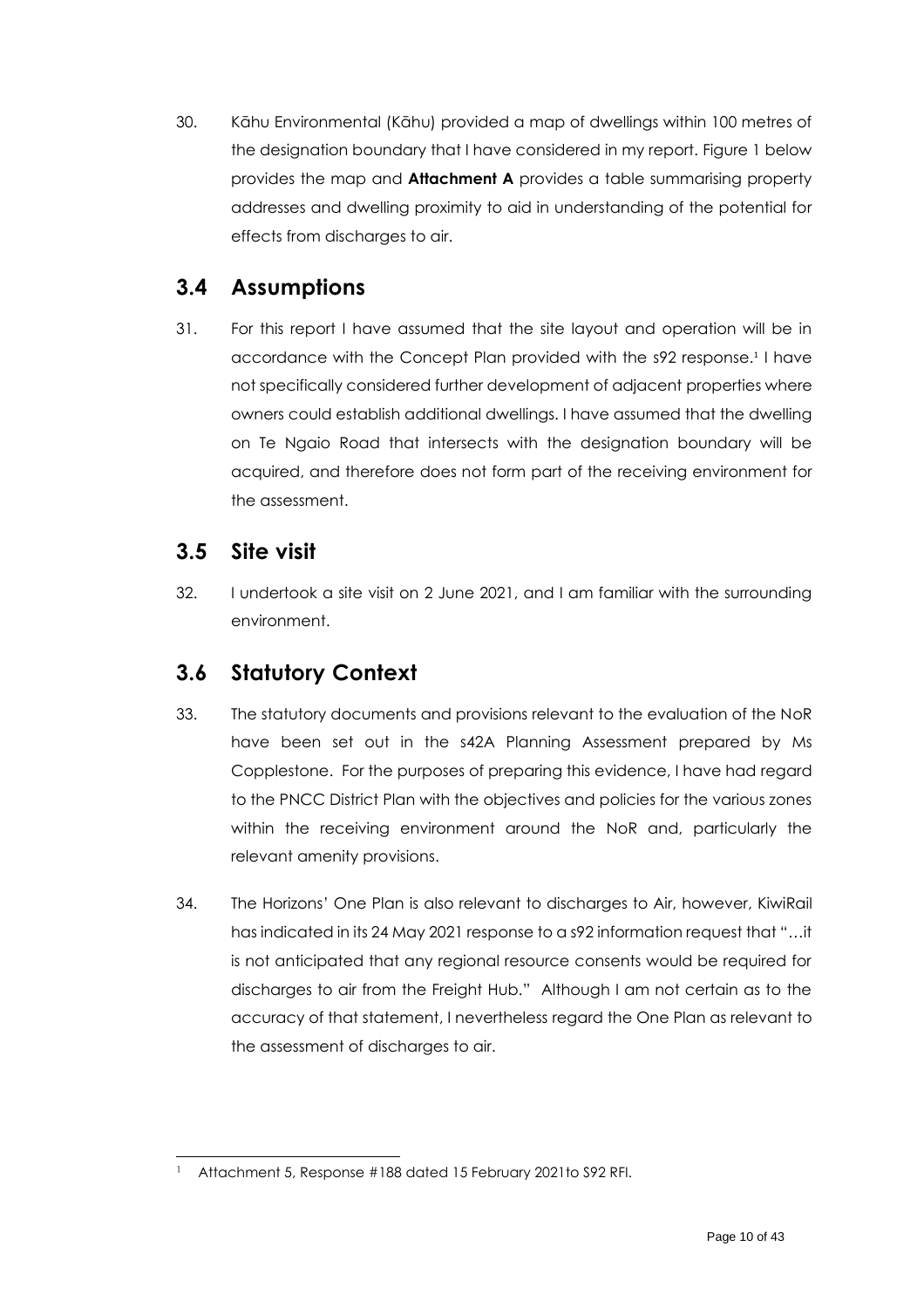# <span id="page-10-0"></span>**4 Existing Environment**

- 35. The site is nearly 3 kilometres long from north to south. Section 5 of the AEE describes the environmental context. The residential zones in Bunnythorpe to north are identified by KiwiRail as having occupied dwellings closest to the Freight Hub at Maple Street, Railway Road, Kairanga - Bunnythorpe Road, Stoney Creek Road and on Nathan Place. There are also local businesses and a school. Industrial land is noted as being zoned to the south, albeit largely undeveloped, and the remaining land surrounding the site is rural residential.
- 36. The southern portion of the NoR is zoned North East Industrial ("NEIZ") but has yet to be developed. The Foodstuffs Distribution Centre is the northern most development within the North East Industrial Estate (corner of Railway Road and Roberts Line). Figure 1 shows that nearly all of the northern portion of the NoR is rural zoned except for residentially zoned sections that are at the extreme northern end on Maple Street. Figure 1 also shows there are 81 dwellings within 100 metres of the site boundary, which are clustered to the north and along Sangsters Road to the east.
- 37. The AEE does not characterise the existing air quality. While I am not aware of publicly available ambient air quality monitoring in the vicinity of the Freight Hub, the air quality can be characterised referencing approaches in the Ministry for Environment (MfE) Good Practice Guide for Assessing Effects from Industry<sup>2</sup> (MfE 2016), which recommends using default background air quality values. Based on my experience with similar locations on the fringe of Palmerston North, Table A2 in **Attachment B** provides the relevant reference information and a summary table of assessed background contaminant concentrations. In summary, the existing air quality in the vicinity of the site is expected to be good, with contaminant concentrations below the relevant guidelines and standards for ambient air shown in Table A2.
- 38. Levels of dust and odour in the environment will be typical of those associated with predominantly pastoral rural activities.

<sup>2</sup> MfE, *Good Practice Guide for Assessing Discharges to Air from Industry*, November 2016.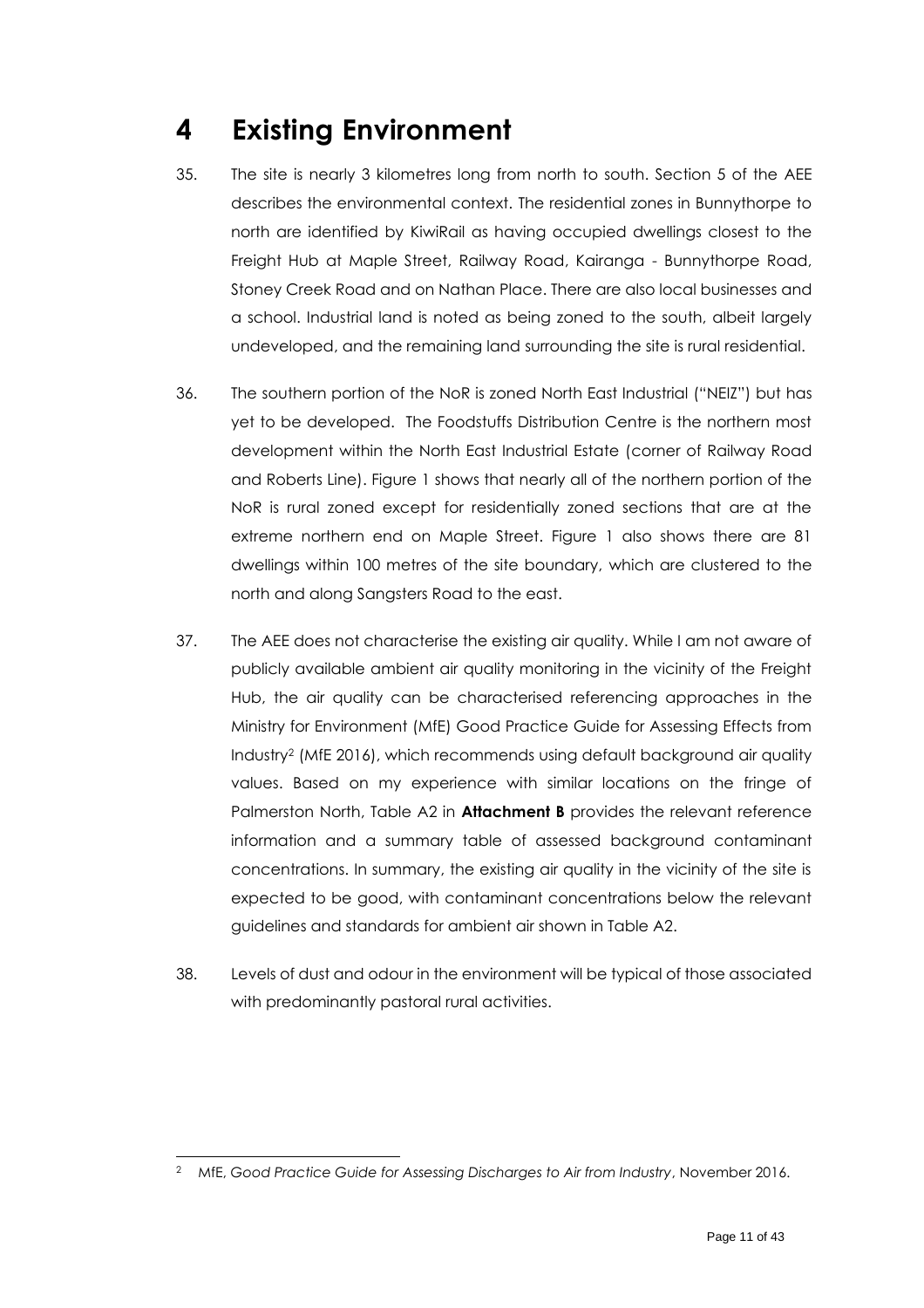

<span id="page-11-0"></span>Figure 1. Dwellings within 100 metres of designation boundary (Source Kāhu)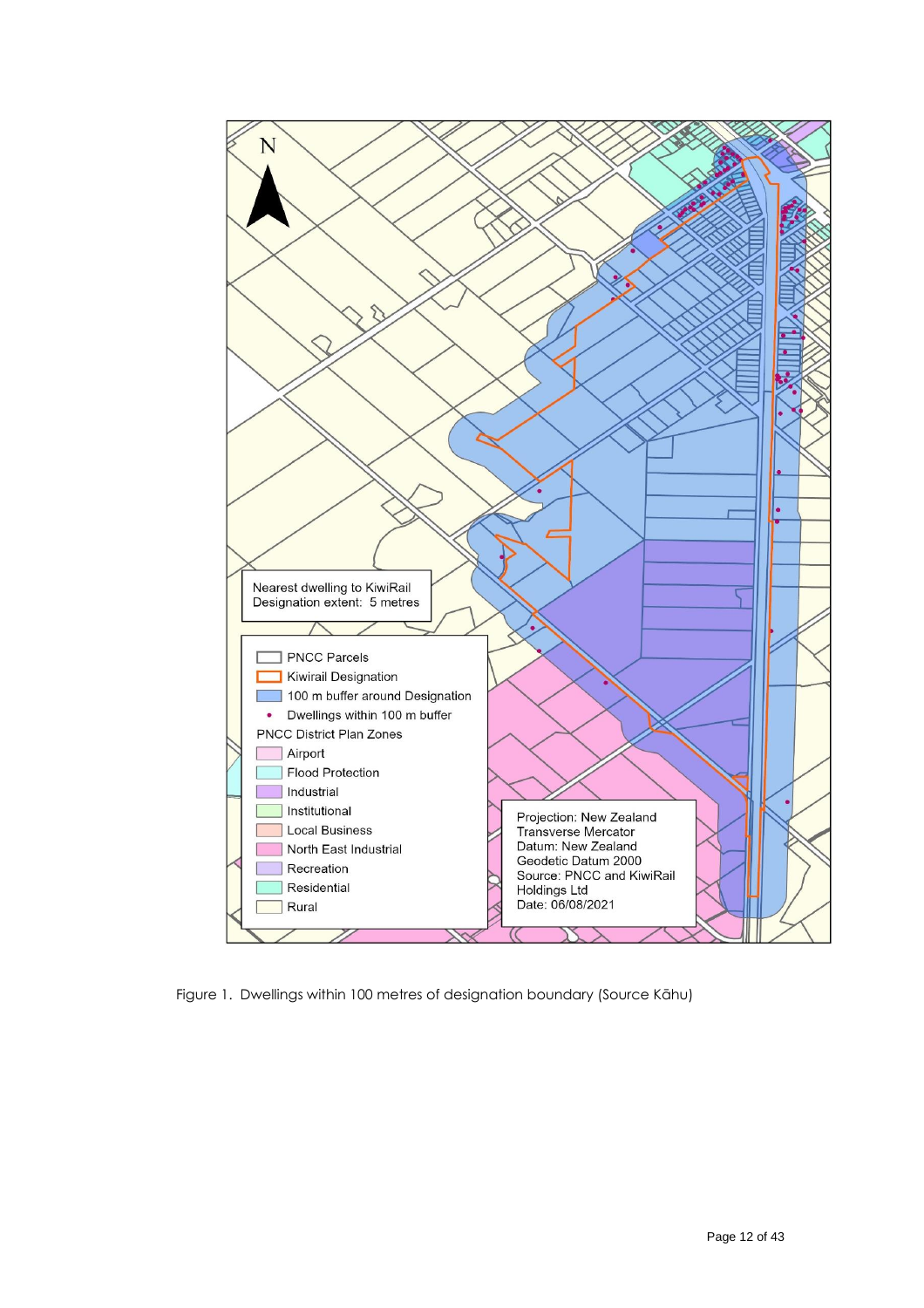# <span id="page-12-0"></span>**5 Data Collection and Assessment Techniques**

- 39. The NoR provided a non-quantitative assessment approach to help inform assessment of the potential effects on air quality from the proposed construction and operation of the Freight Hub. I found that KiwiRail's assessment was not specific enough as to the nature and scale, and location of the activities relative to the locations of sensitive receptors for me to have confidence in the conclusions and the recommended mitigation.
- 40. I therefore used available information to try to understand the likely scale, nature and location of the activities and their separation to sensitive receptors. This was so that I could independently form a view of the likely impacts on air quality and the potential for effects on health and amenity. Gaps in the information, however, mean that my findings are not conclusive, particularly for considering the impacts of contaminant discharges from the operational phase relative to standards and guidelines for air quality and human health impacts.

### <span id="page-12-1"></span>**5.1 Air Quality Assessment Criteria**

- 41. KiwiRail did not clearly define assessment criteria applicable for air quality. I have considered the following primary sources of criteria as relevant to the potential impacts on air quality of the project. The air quality criteria are provided in Table A2 Attachment B are principally based on the:
	- a. Ministry for the Environment, Resource Management (National Environmental Standards for Air Quality) Regulations, 2004 (NESAQ); and
	- b. Ministry for the Environment, Ambient Air Quality Guidelines 2002 update (NZAAQG).
- 42. In the Second s92 Response, KiwiRail references the Ministry for the Environment's Good Practice Guide for Assessing and Managing Dust (Dust GPG, MfE, 2016) for determining the effects of dust. While KiwiRail states, based on the Dust GPG, that the effects of dust may be assessed qualitatively having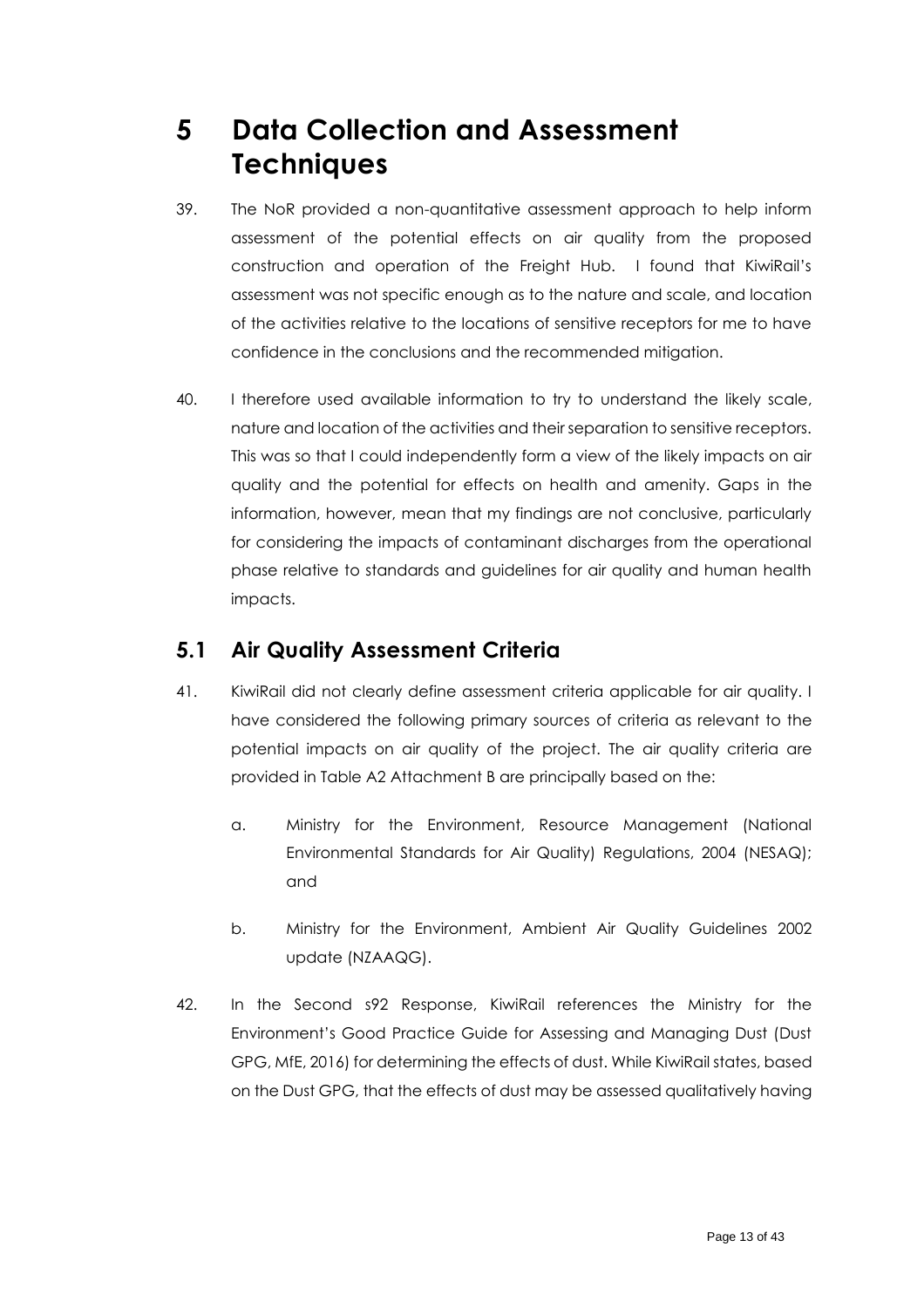regard to the FIDOL<sup>3</sup> factors, KiwiRail does not set out the relevant assessment criteria.

43. As per the Dust GPG, the recommended assessment criteria for particulate matter are the NESAQ 24-hour average and the NZAAQG annual average for PM10. While for qualitative assessment of dust impacts, including in relation to effects on amenity, the criteria generally adopted is:

> …that there shall be no noxious, dangerous, objectionable or offensive dust to the extent that the discharge causes an adverse effect at or beyond the site boundary.

- 44. The assessment criteria for odour is essentially the same as that for dust, and the FIDOL assessment method is also applicable for odour, as set out in the *Good Practice Guide for Assessing and Managing Odour in New Zealand* (Odour GPG, *MfE 2016).*
- 45. As I discuss starting at paragraph 51 below, KiwiRail has assessed some activities proposed to be undertaken at the Freight Hub as being permitted activities for discharges to air under the One Plan. I have therefore, also considered the permitted activity conditions as relevant assessment criteria in this report, which are provided in **Attachment C**. Of relevance are the following One Plan permitted activity conditions for Rule 15-14 that relate to the NESAQ, and criteria for odour, dust, and health impacts:
	- a. The discharge must not cause a breach of any of the National Environmental Standards for ambient air\* quality set out in Table 7.1 (in Chapter 7).
	- b. The discharge must not result in any offensive or objectionable odour, dust, smoke or water vapour beyond the boundary of the property.
	- c. The discharge must not result in any noxious or dangerous levels of gases or particulates beyond the boundary of the property.

<sup>&</sup>lt;sup>3</sup> Frequency, intensity, duration, offensiveness and location.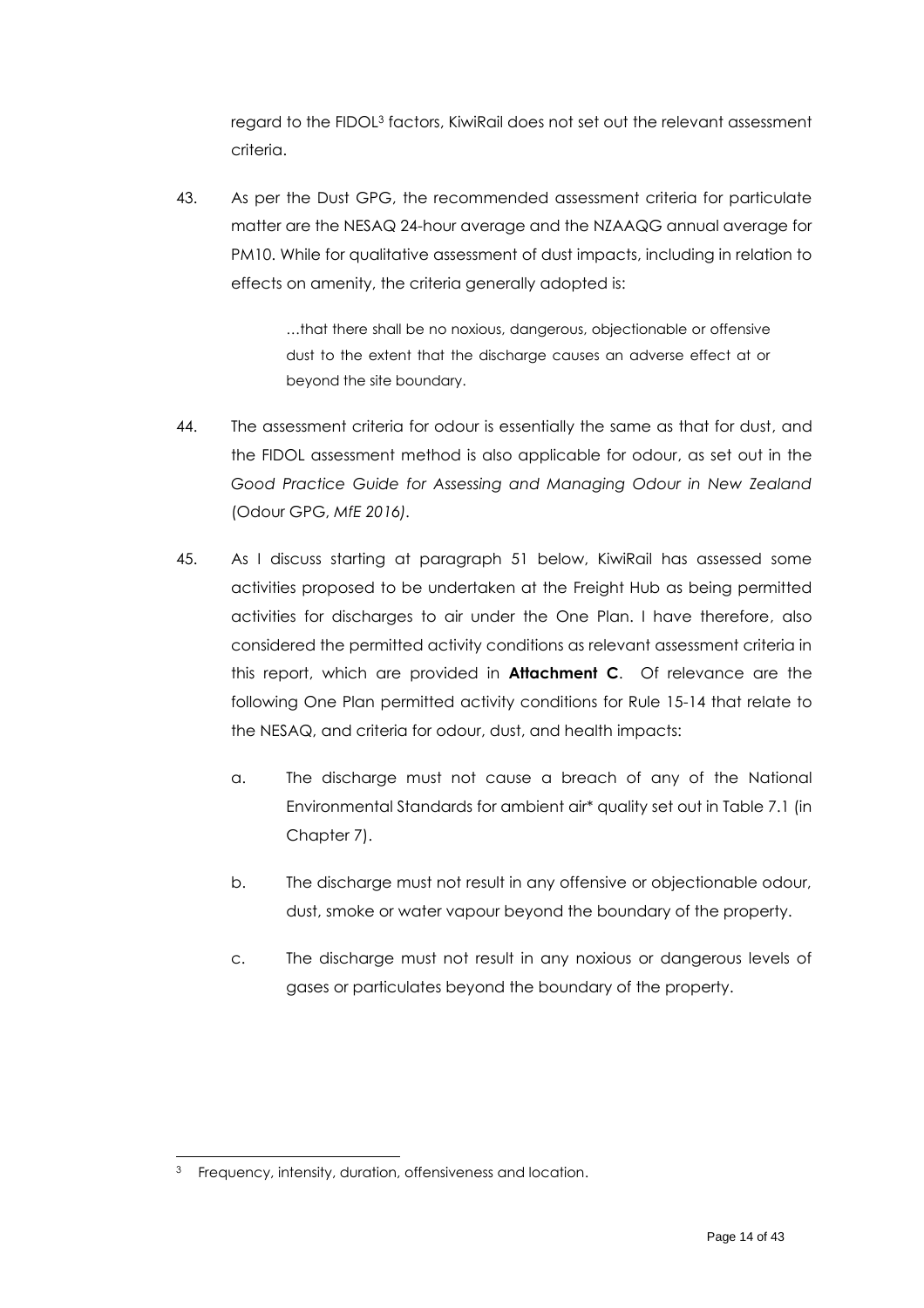# <span id="page-14-0"></span>**6 Air Quality Effects**

- 46. The Freight Hub proposal has potential effects on air quality from both construction and operation of the facility. Neither the construction nor operational sources, or effects, of discharges to air are well described by KiwiRail.
- 47. The construction operations have the potential for dust to have amenity impacts, including dust from earthworks such as cut and fill operations, bund construction and vehicle movements.
- 48. Air discharges associated with the operation of facility are likely to include dust from yard operations, for example, from vehicle traffic or from spills of dusty materials. It is unclear if there will be any unsealed areas, which may also contribute to dust effects, but the facilities include a log handling yard, which could accumulate dusty materials.
- 49. The emissions from land transport, diesel trains and heavy vehicles, also have the potential to result in effects on air quality, principally from PM10, particulate matter smaller than 2.5 microns in diameter (PM2.5) and oxides of nitrogen (NOX) emissions. Sulphur dioxide (SO2) is a potential concern, although I assume that low sulphur fuel is used as per the road fleet in New Zealand so that SO<sub>2</sub> emissions will be negligible.
- 50. The AEE considers the air quality effects in section 9.13, which KiwiRail states are based on "concerns raised" as follows:
	- a. Odour from diesel from freight hub operation. I have assumed the odour would be from on-site fuel storage. I understand that diesel fuel storage greater than 50,000L is proposed, and potentially also petrol up to 100,000L; 4
	- b. Particulate matter from diesel fuel combustion; and
	- c. Dust particularly risks to rainwater drinking water supplies.
- 51. The AEE essentially indicates that discharges to air would be addressed through compliance with regional requirements and consents, however, no assessment was made of the regional plan requirements that were potentially

<sup>4</sup> Attachment 5, Response #174 dated 15 February 2021 to s92 RFI.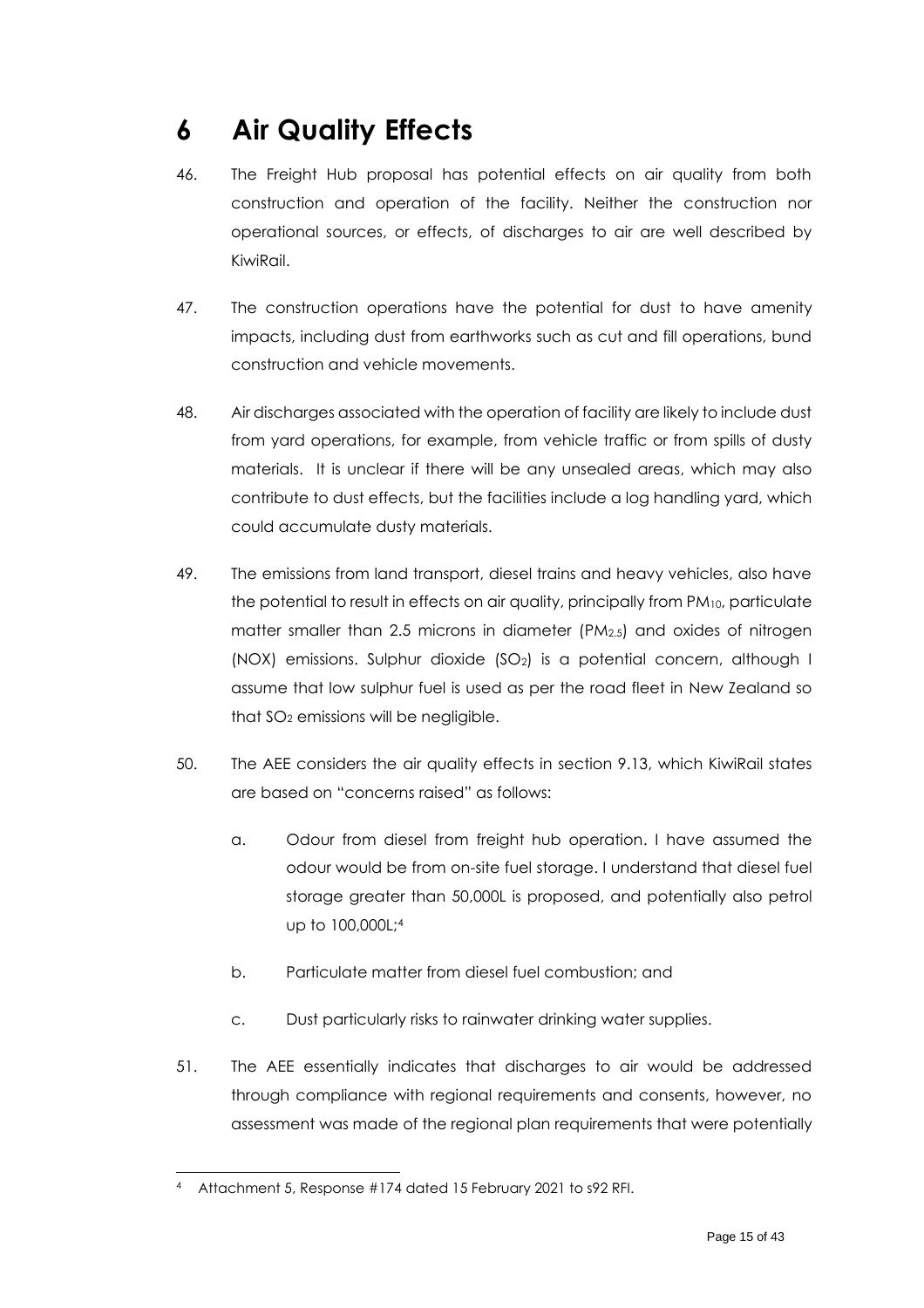applicable. In the Second s92 Response (24 May 2021) KiwiRail provided some assessment of the One Plan requirements and concluded that regional consents were unlikely to be needed for the Freight Hub operations.

- 52. I am not convinced as to the accuracy of that assessment, however, if it is correct, it is even more important to ensure the land use controls through this NoR process are adequate to manage the impacts on air quality.
- 53. KiwiRail identified<sup>5</sup> that there are locomotive and rolling stock maintenance activities that are covered by a permitted activity Rule 15-14(h). In addition, development and construction activities are permitted under Rule 15-14(u), subject to conditions. Subject to compliance with conditions in **Attachment C**, in my view, there is a potential that discharges from the site could be captured by Rule 15-17, which is a default discretionary activity rule, but the degree of uncertainty with the NoR makes this difficult to assess.
- 54. I consider that the AEE is incomplete in its consideration of the potential air quality effects of the Freight Hub proposal. In my view, the AEE should have clearly and separately considered the potential effects on air quality of both construction and operation of the project. Further, consideration of the scale and nature of the activities likely to result in discharges to air is needed to understand the potential effects. I note that I recommended that the applicant could consider several sources and approaches to further assessing the effects of the Freight Hub proposal on air quality. I have set these out in **Attachment D** for reference, although other approaches may also be valid. For example, KiwiRail could consider applying the Dust Risk Index methodology and/or air quality screening model from the *Guide to assessing air quality impacts from state highways projects*6.
- 55. An initial s92 request was issued by PNCC that included questions relating to air quality. The reply was provided within the response on contaminated land (Attachment 5 to the s92 response). KiwiRail identified that the known sources with potential for dust generation from operational activities included:
	- a. The log yard;

<sup>5</sup> Second s92 Response, Issue 1, Page 1.

<sup>6</sup> Waka Kotahi, Guide to assessing air quality impacts from state highway projects v2.3, October 2019.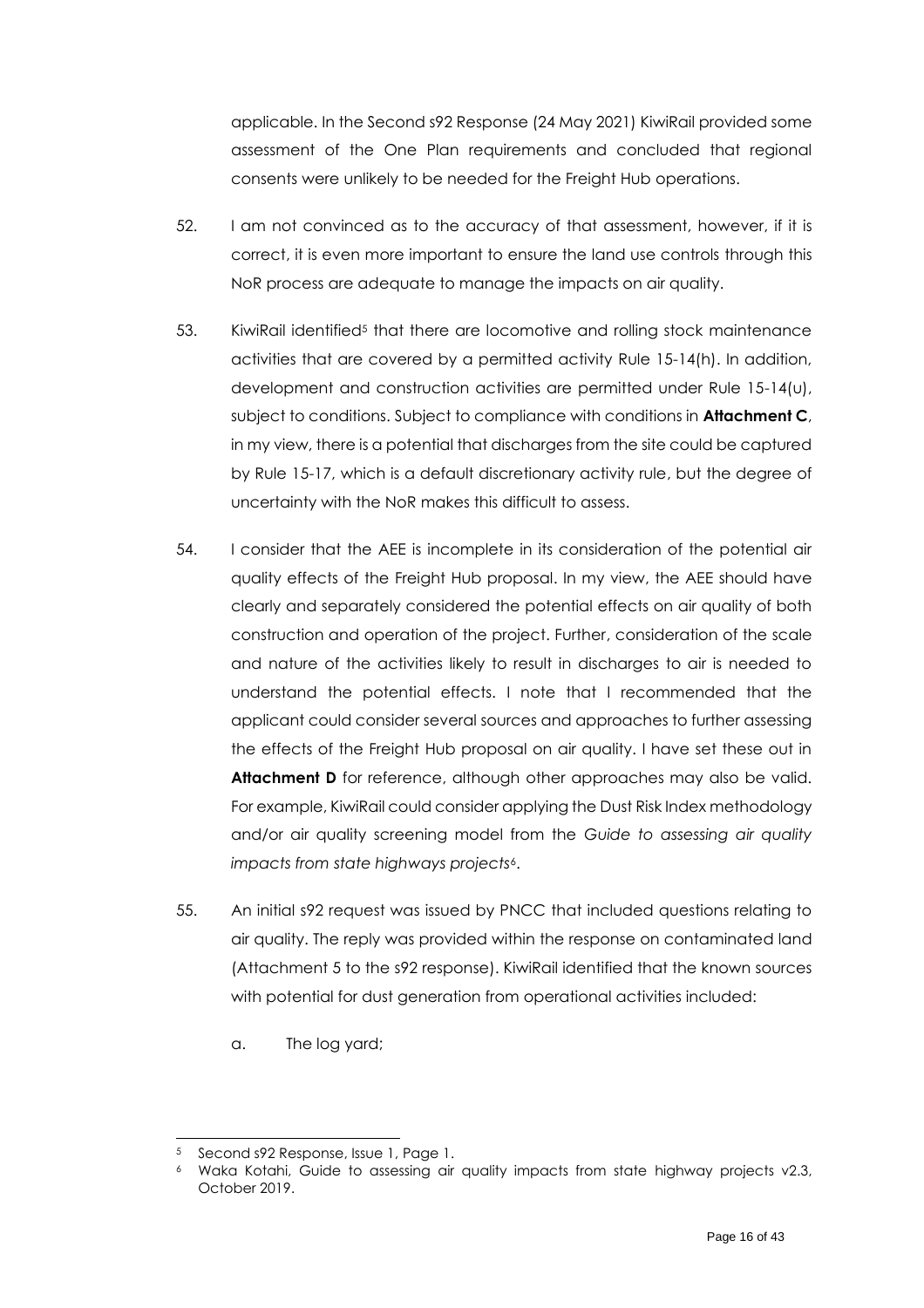- b. Bulk material loading and unloading as part of freight handling; and
- c. Particulate from the movement of engines, rolling stock, trucks freight forwarding (including engine exhaust emissions).
- 56. KiwiRail states<sup>7</sup> that source controls will be applied to dust, and the log yard will have impacts mitigated by its central location, but limited details are provided e.g. applicable separation distances. Operational controls are identified as log washing, either at source or on-site, and minimising log movements to reduce dust.
- 57. For bulk granular materials, KiwiRail states that operational practices will be developed and implemented, and that dust emission controls will be an important aspect of handling protocols for dust management. Again, the potential nature and scale and the location of the bulk materials activity are not identified by KiwiRail, nor are the details of the applicable controls stated.
- 58. KiwiRail identifies boundary plantings and boundary water spray mists as mitigations for dust. While densely planted mature trees can reduce wind and attenuate dust in the near vicinity of planting, in my opinion, neither immature planting or boundary water misting will be particularly effective or proven measures for dust mitigation. I consider that site design and at source mitigation measures are preferrable.
- 59. KiwiRail considers<sup>8</sup> that an Operational Dust Management Plan (ODMP) is an appropriate mechanism for documenting mitigation measures and indicates that any ODMP would be "updated as experience is gained with the Plan". KiwiRail identifies the outline proposed for the ODMP contents9, and while the headings are consistent with the recommended contents of a dust management plan as per the Dust GPG, due to the lack of detail I have little confidence in a DMP achieving the objectives for dust management. Any condition of the designation requiring a DMP should specify a requirement for independent certification. As I advise in paragraph 105 below, I consider that a comprehensive air quality management plan is appropriate for the operating phase of the Freight Hub, while a DMP is needed for the construction phase.

Attachment 5, Response #2 dated 15 February 2021 to s92 RFI.

<sup>8</sup> Attachment 5, Response #2 dated 15 February 2021 to s92 RFI.

<sup>9</sup> Attachment 5, Response #2 dated 15 February 2021 to s92 RFI.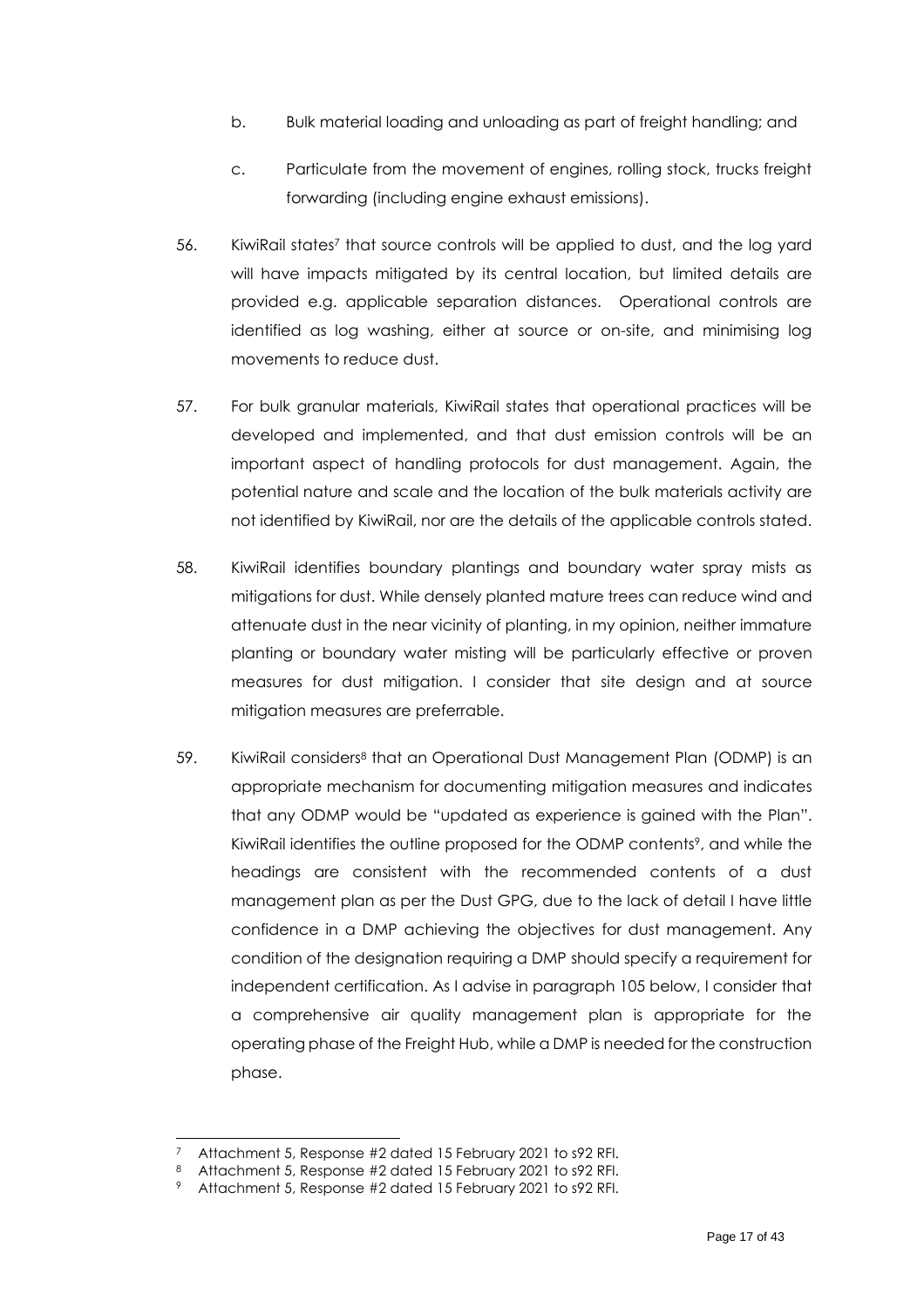- 60. The first s92 request, Question 174, sought further information on the likely effects on amenity or public health and safety of contaminated dust affecting nearby properties and particularly on roof collected drinking water. KiwiRail<sup>10</sup> provided a generic discussion of the potential effects of PM10, and the gases from fuel combustion, but did not provide any basis to assess the impacts of these discharges from the Freight Hub. While I consider that there is uncertainty with the assessment of contaminated dust from rail operations affecting roof water supplies, first-flush diversion would help address the potential for any issue with water supplies to occur.
- 61. KiwiRail states that effective management measures have been devised based on the operation of rail yards internationally. But no reference is provided to support KiwiRail's statement, and in any case, KiwiRail does not reference any specific measures that manage contaminated dust or other contaminants to air other than restating adherence to an unsighted future management plan and landscape planting.
- 62. Having reviewed the landscape plans, I agree that the proposed planting is considerable in height and depth at some locations. As such, I consider the mature planting would be expected to attenuate some dust. In other locations, planting is less thick, although still indicated as around four trees deep, which should also have some attenuation effect at maturity. But it is unclear how established the boundary/landscape planting will be, if at all, when construction works commence.
- 63. KiwiRail also references community liaison and complaint management as mitigation, but these are not dust mitigation per se.
- 64. KiwiRail states that the above measures should be "fully effective in minimising the potential impacts to negligible levels11". Given the lack of an effects assessment, or reference to specific mitigation measures, it is difficult to understand how KiwiRail has formed this view.
- 65. I have used the available information to consider the potential effects on air quality in more detail as below.

<sup>10</sup> Attachment 5, Response #174 dated 15 February 2021to s92 RFI.

<sup>11</sup> Attachment 5, Response #174 dated 15 February 2021to s92 RFI.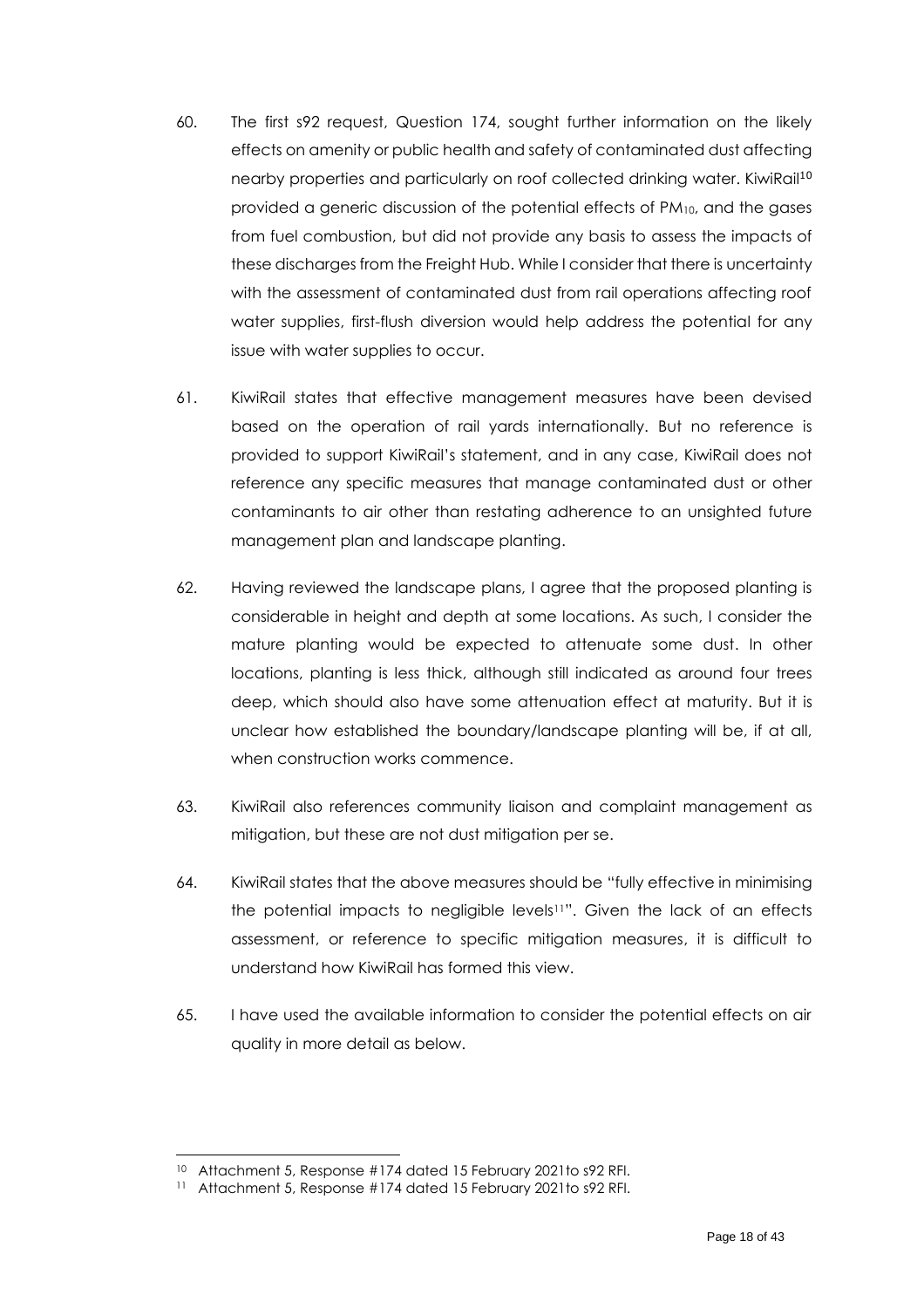### <span id="page-18-0"></span>**6.1 Construction Phase Effects**

- 66. The construction phase will involve site preparation prior to any operation commencing. Construction will involve heavy earthmoving equipment over a large area of the site and will take around 3.5 years to complete.
- 67. The second s92 request asked KiwiRail to provide an assessment of the potential effects on air quality from the construction works. KiwiRail's reply<sup>12</sup> referenced the bulk earthworks activities as set out in the Design, Construction and Operation Report<sup>13</sup>, including bund construction, internal roads, on-site cut and fill; and importing, stockpiling and placement of fill.
- 68. Depending on the source, imported fill is to be brought on-site by truck and trailer, or by rail. Total fill is estimated at 2.83 million cubic metres with imported fill making up 1.55 million cubic metres, described as clay through to granular materials. KiwiRail identifies that imported material will require an estimated 145,000 trips over a 2-year period with winter breaks of 3 months.
- 69. KiwiRail provided a wind rose for Palmerston North14, but did not provide a detailed analysis of the data in the context of the receiving environment, specific construction and operational activities and the potential for offsite effects from dust. I consider the prevailing wind directions and strengths as being informative for understanding which locations are most at risk of experiencing adverse effects from discharges to air, particularly for construction dust.
- 70. The wind rose provided by KiwiRail is not presented in metres per second (m/s), which is typically used for discussing the potential effects as they relate to wind speeds. I have therefore provided as Figure 2, a windrose prepared by PDP for the Palmerston North Airport to help inform my assessment. PDP's windrose shows the same general patterns but has a more useful parametrisation of the wind speeds.
- 71. The winds occur predominantly along the west-northwest and east-southeast axis. Winds from the west-northwest are also the strongest with the highest

<sup>&</sup>lt;sup>12</sup> Second S92 Response, Issue 3, Page 3.

<sup>13</sup> Stantec, Design, Construction and Operation Report, October 2020, Page 19.

<sup>14</sup> Second S92 Response, Issue 3, Page 5.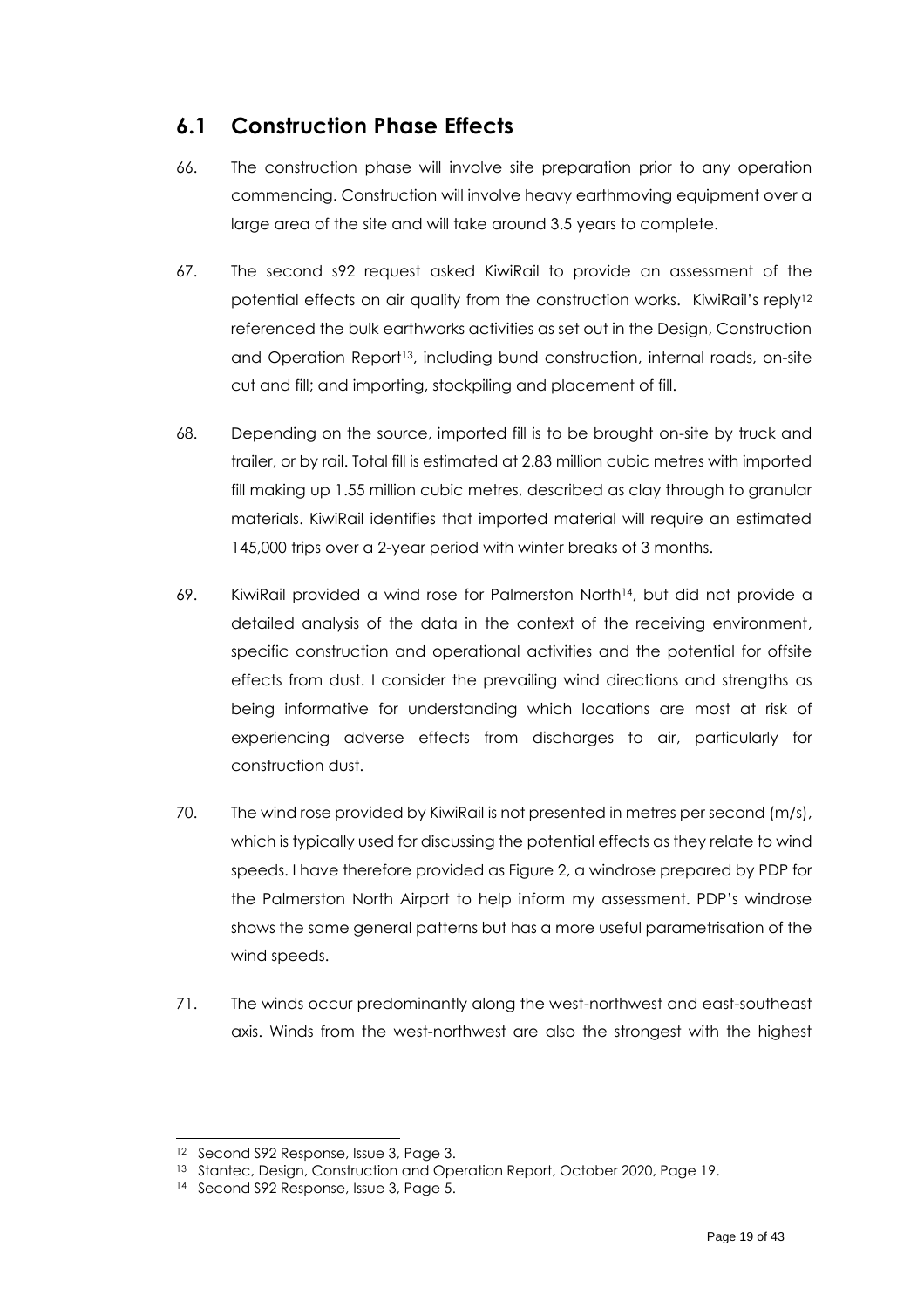frequency of wind speeds greater than 7 m/s, with winds greater than 10 m/s from the west-northwest occurring around 0.8% of the time.



<span id="page-19-0"></span>Figure 2. Palmerston North Airport Wind Rose, 2015 – 2019

- 72. Dust may be generated by wind on exposed surfaces and remain suspended in air when speeds exceed 7 m/s. Regardless of wind, dust may also be generated through mechanical activities undertaken on-site, such as vehicle movements on unsealed haul roads or placement of fill. Dwellings that are **23/10/2020 A02373800 3.37 m/s** either very close to the boundary where activities such as bund construction will occur, or downwind of exposed surfaces when wind speeds exceed 7 m/s are at the highest risk of experiencing adverse effects from dust.
- 73. While the Dust GPG states that 10 m/s can be a wind speed trigger for work to cease, the relevant wind speed depends on the height that monitoring is being undertaken. I understand that the Dust GPG level relates to wind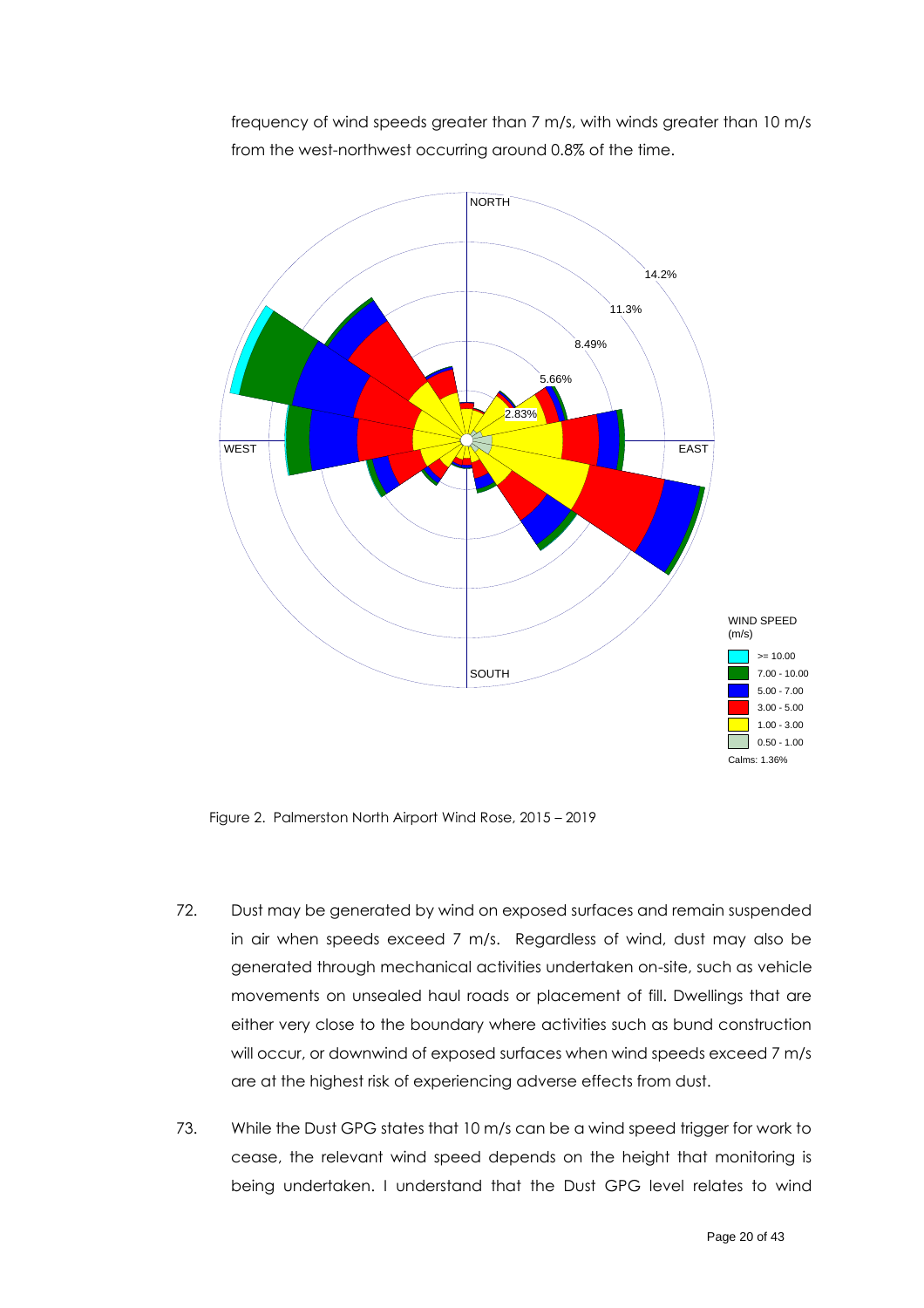monitoring at a height of 10 metres. I am aware that some quarries are applying a 7 m/s wind speed to cease dust producing activities, particularly near boundaries with nearby dwellings and that on-site meteorological monitoring is typically undertaken at lower heights. I have recommended onsite monitoring of wind conditions at a height not exceeding 5 metres to inform dust management.

- 74. From the information provided by Kāhu, there are 81 dwellings within 100 metres of the boundary that I have considered in relation the risk of effects from dust.
- 75. Freight Hub construction dust will be generated for more than three years. While this will likely be staged and spread over a wide area, some locations such as internal roads could impact locations for the full construction period. In my opinion, consideration should be given to locating haul roads away from dwellings at risk of dust impacts.
- 76. Figure 1 above shows dwellings within 100 metres of the designation boundary and is useful to help identify sensitive receptors for considering the potential for construction dust impacts.
	- a. Dwellings on Maple Street and Te Ngaio Road are potentially exposed to dust when winds are principally from the east through to the south south-east (around 34% of time, 1.3 percent of which are greater than 7 m/s).
	- b. Dwellings along Sangsters Road and Nathan Place are potentially exposed to dust when winds are from the south-southwest through to the north-northwest (around 49% of time, 5.9 percent of which are greater than 7 m/s).
	- c. There are isolated dwellings on Cleverly Line and Roberts Line that may be downwind of the site when winds are from the north through to the southeast.
- 77. All dwellings within 50 metres of construction works and/or those downwind of strong winds greater than 7m/s will be potentially significantly affected by dust. I consider that specific mitigation measures are likely to be needed during construction due to the sensitivity of the environment particularly, when works are near to the northern and eastern boundaries of the Freight Hub site or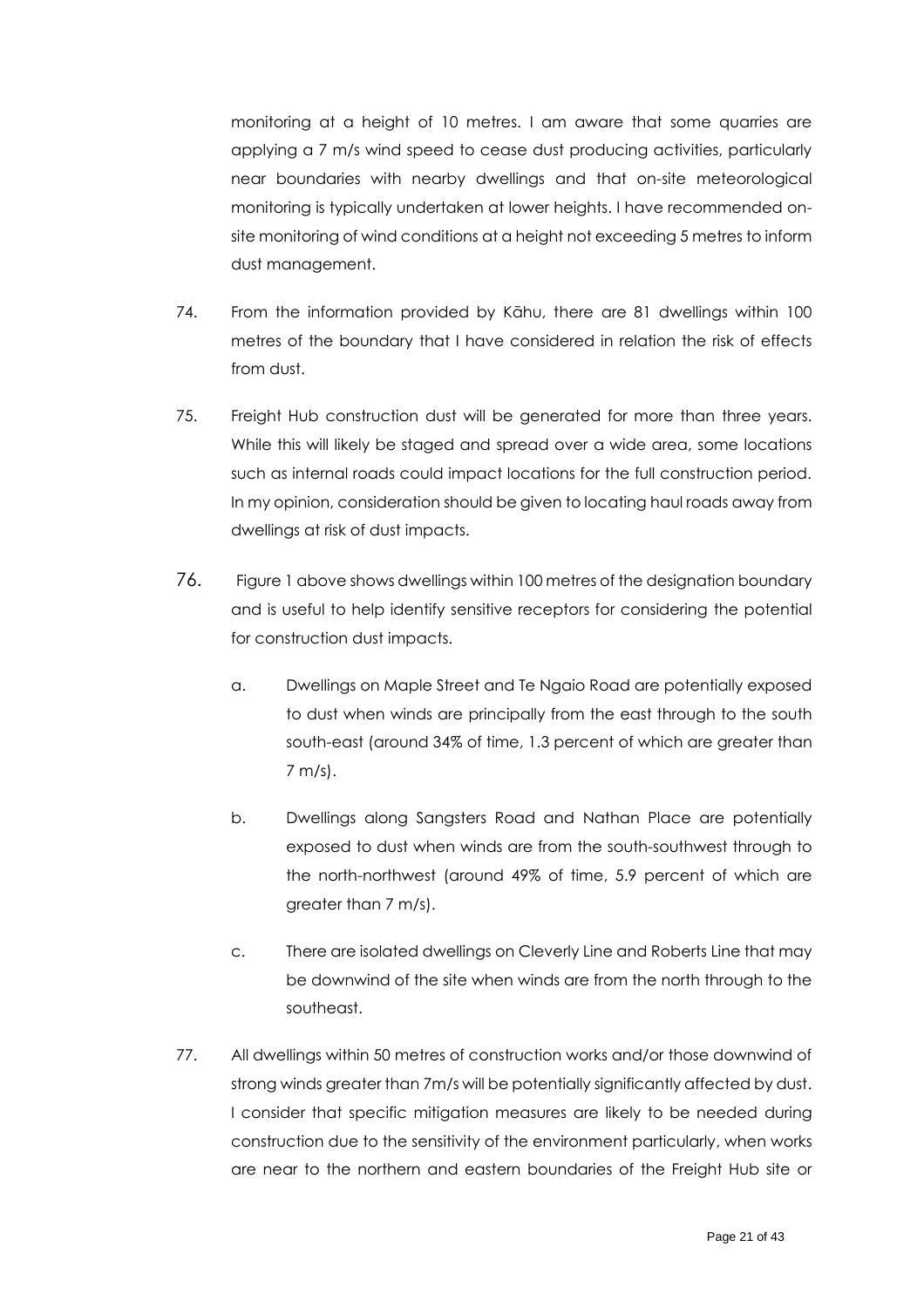individual dwellings at Roberts Line and Cleverly Line. Additional mitigation measures for dwellings at high risk of dust effects are set out in paragraphs 87 and 88 below.

- 78. KiwiRail indicates<sup>15</sup> that dust will be monitored using dust deposition methods according to the threshold in the Dust GPG of 4 g/m2/30 days above background compared with a control site.
- 79. In general, I do not support dust deposition monitoring because of the lag between monitoring over a 30-day period and the results. Additionally, the 30 day averaging period can also mask impacts that may occur over shorter timeframes. While there may be some value in dust deposition monitoring to investigate accumulated dust deposits, given concerns raised about the impacts on roof collected water supplies, I consider investment in mitigation such as first flush diversion would be preferrable.
- 80. In my opinion, active management of dust will be needed to avoid adverse effects and real-time monitoring for particulate matter is needed. KiwiRail has suggested using continuous total suspended particulate matter (TSP) monitoring. My preference would be for PM<sub>10</sub> monitoring, which is now often used for dust monitoring and management of large-scale construction projects and quarries. This monitoring provides real-time feedback and assurance over the dust management approaches allowing for action to be taken to increase dust mitigation if, and when, trigger levels are exceeded.
- 81. The recommended dust management trigger level is as per the Dust GPG at a 1-hour average  $PM_{10}$  concentration of 150  $\mu$ g/m<sup>3</sup>. The monitoring programme would need to include upwind and downwind locations. Monitoring should be undertaken at site boundaries where there are dwellings adjacent. The exact locations would need to be adapted depending on the location and scale of the earthworks at different stages of construction i.e. the instruments should be mobile.
- 82. If the  $PM_{10}$  monitoring trigger is exceeded, an investigation as to the source of the increase in dust levels would need to be undertaken. Additional controls may need to be applied and or works may need to cease, such as if weather conditions are a key factor and dust abatement measures are insufficient to

<sup>15</sup> Second s92 Response, Issue 3, Page 4.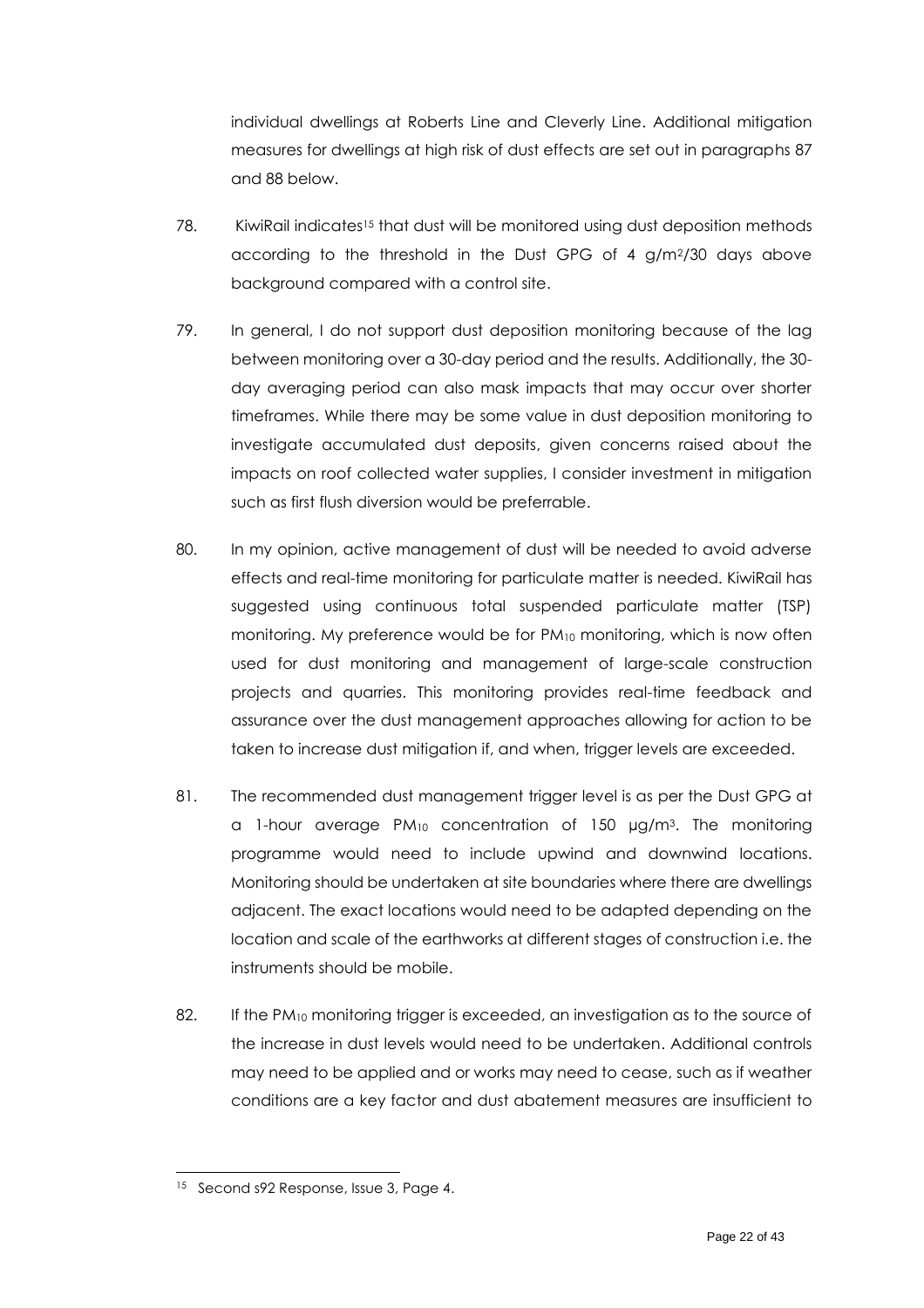control dust to an acceptable level. Measures such as these should be incorporated into conditions of the designation.

- 83. I recommend a monitoring requirement for real-time  $PM_{10}$  to be specified as a condition of the consent, and that a more detailed monitoring and action plan requirement be incorporated into the CDMP condition. In addition, wind direction and strength should be measured at the site to inform dust management; the need for activities to cease; and to assist to interpret the air quality monitoring data.
- 84. KiwiRail's landscaping plans show significant areas of planting along the site boundaries, with tall trees and multiple rows. While at maturity such planting could contribute to providing some level of mitigation for air discharges, the extent of any planting in place during construction is unclear. I note that KiwiRail<sup>16</sup>, states screen plantings will be established prior to site development activities where appropriate to maximise coverage prior to construction. Therefore, boundary planting may be considered as at least a partial mitigation measure for the construction phase.
- 85. KiwiRail<sup>17</sup> identifies mitigation measures to address the potential adverse effects from dust during construction as:
	- a. Limiting the extent of open or bare areas; and
	- b. Use of dust suppressants.
- 86. KiwiRail goes on to state that a construction dust management plan (CDMP) will be required for earthworks as part of regional consenting and what the contents would typically contain, including details of a dust management toolbox encompassing:
	- a. Water carts, dust suppressants, and progressive stabilization of bare areas;
	- b. Training to minimise drop heights of delivered potentially dusty loads;
	- c. Management of stockpiles, including locating stockpiles at least 100 metres away from sensitive receptors and controlling stockpile heights;

<sup>16</sup> Second s92 Response, Issue 3, Page 8.

<sup>&</sup>lt;sup>17</sup> Second s92 Response, Issue 3, Page 7.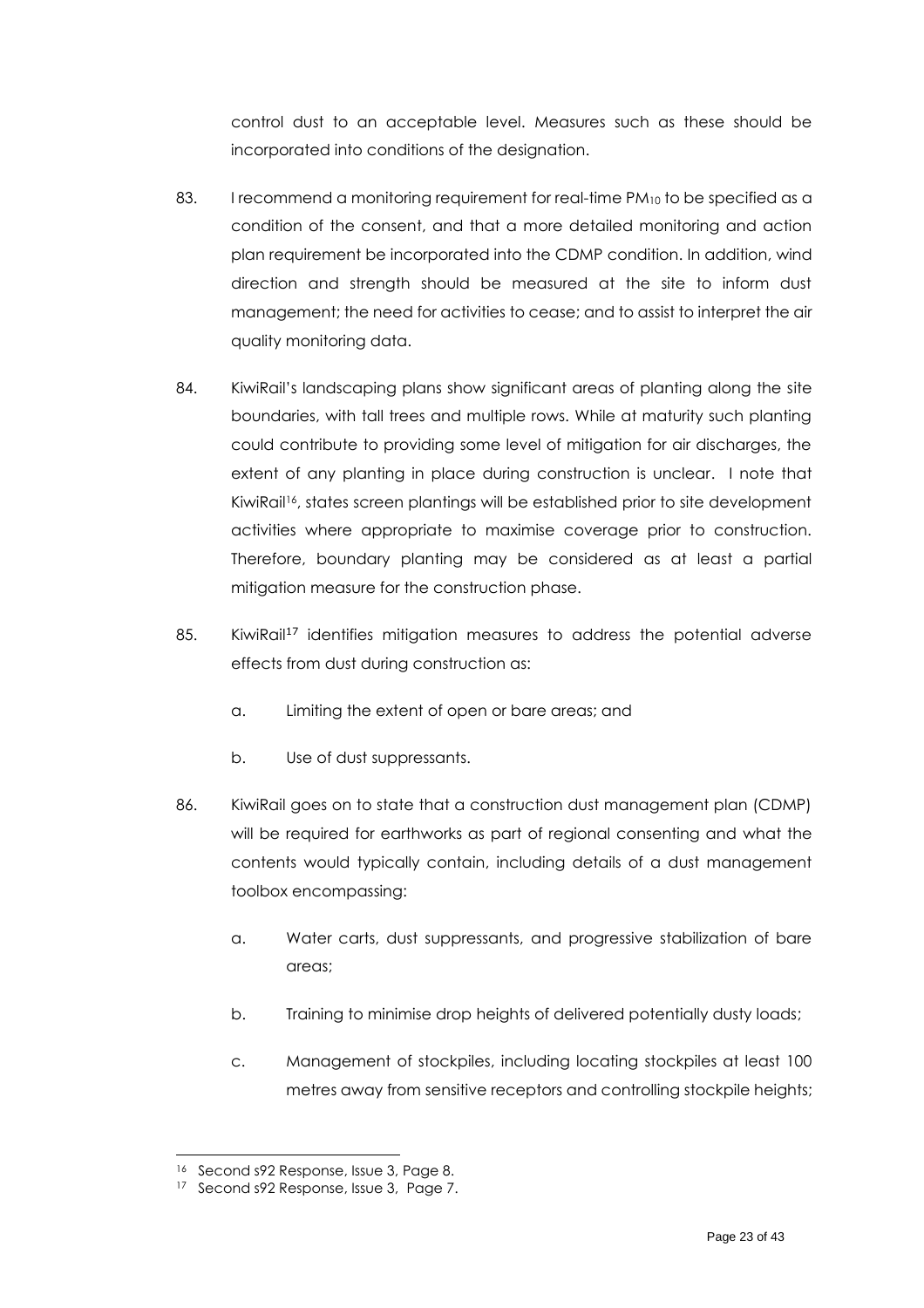- d. Measures to clean roads adjacent to entranceways if vehicles track dirty materials onto local roads, such as a road sweeper and water carts;
- e. Staging to minimise open areas;
- f. Limitations on vehicle speeds (for example 15 km/hour during dry weather when sensitive receptors are within 100 metres of the construction activities);
- g. Materials to be applied on surfaces to minimise dust generation;
- h. Use of visual observations, weather forecast and daily planning of activities to manage potential dust impacts;
- i. Specifications for meteorological monitoring with wind speed alerts;
- j. Management of the temporary roadway surfaces including maintenance & sweeping; and
- k. Water sprays.
- 87. The above mitigations are a reasonably complete list of typical good practice measures that should be considered as part of a comprehensive dust management programme. Management controls as set out in the Dust GPG<sup>18</sup> that I also consider may be appropriate given the high risk of adverse effects from dust during construction include:
	- a. Wheel wash;
	- b. Covering loads; and
	- c. Wind trigger levels for work to cease.
- 88. I am also aware for other projects that some construction works in high-risk areas are scheduled for wetter seasons to avoid hot and dry periods that are more at risk of dust generation. This measure could be an appropriate mitigation for high-risk works where Freight Hub construction is very close to boundaries with dwellings. In reality, given the lack of separation of many dwellings as set out in Table A1 **Attachment A**, the best option maybe to

<sup>18</sup> Section 5.2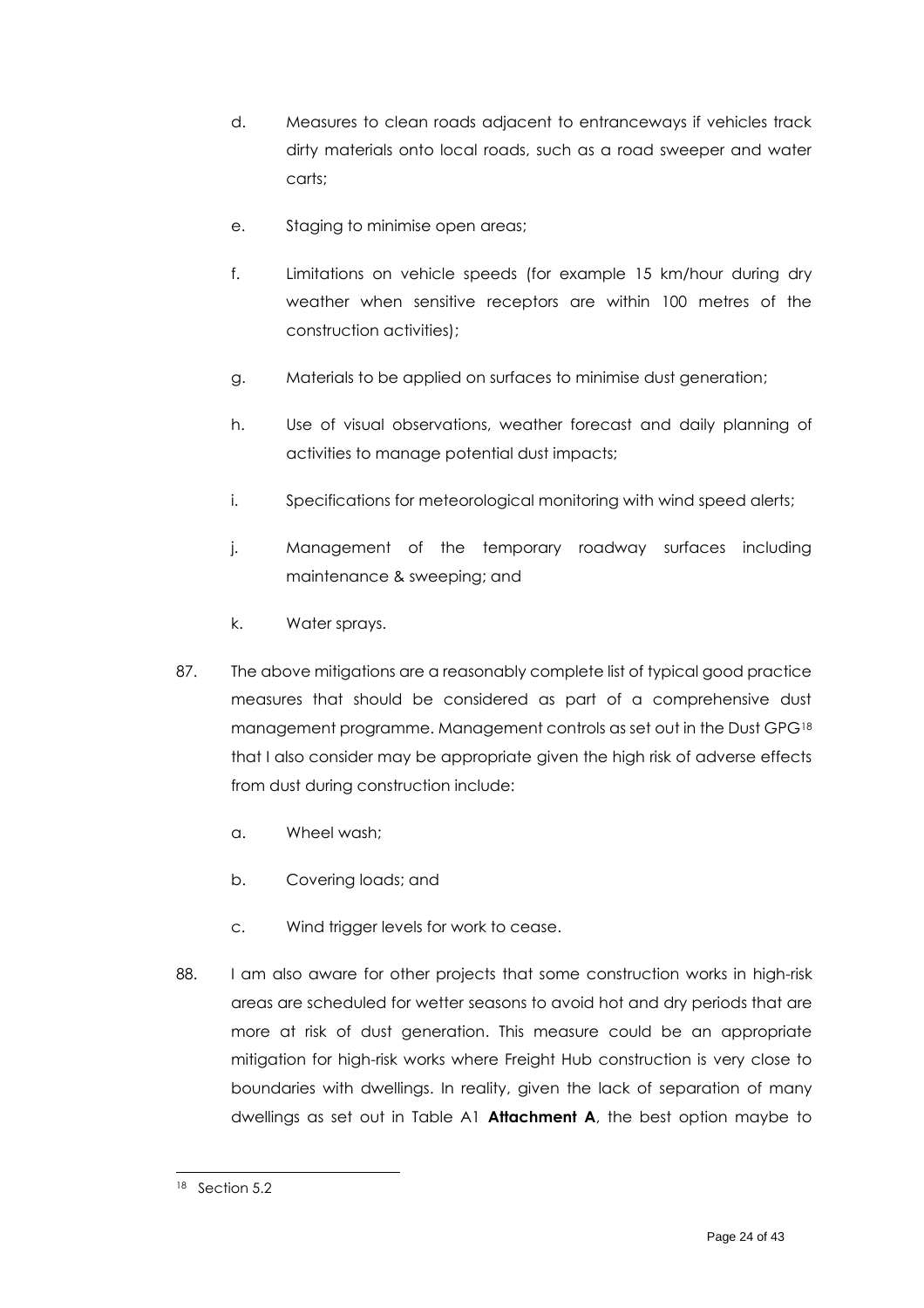providing services to nearby dwellings such as water supply and cleaning; or moving people to alternative accommodation for a period.

- 89. KiwiRail<sup>19</sup>, indicates that the number of houses that rely on roof collected rainwater for domestic water supply have not been confirmed. KiwiRail states, however, there are eight submissions that raise this issue for dwellings located to the north and east of the Freight Hub site. KiwiRail identifies that first flush diversion for rain water collection is being considered and the issue will be further addressed in evidence.
- 90. KiwiRail notes that a community liaison forum will be established, this and the proposed monitoring will provide feedback on the adequacy of the dust management measures; and help to ensure dust is managed to avoid significant adverse effects. I note that adverse effects from dust during construction would result in a non-compliance of the One Plan permitted activity conditions triggering a requirement for regional consents.

### <span id="page-24-0"></span>**6.2 Operational Phase Effects**

- 91. KiwiRail states that noise buffers and landscaping provided around the site will provide separation of the activities to sensitive receptors. KiwiRail considers that that dwellings within 100 metres of the site boundary are potentially impacted by effects on air quality from site activities, although KiwiRail does not indicate how it formed this view.
- 92. In my view, the potential for adverse effects on air quality will be more closely associated with the scale and nature of the activities within the site and the site layout relative to the locations of dwellings. KiwiRail has not assessed the potential effects on air quality through considering the impacts due to the scale of the activities and emissions to air. For, example, KiwiRail has not provided details on the scale of train engine combustion activities to provide context for assessing the potential effects.
- 93. Areas to be developed within the site for various Freight Hub activities are identified in the Second s92 Response<sup>20</sup> including:
	- a. The marshalling yard 106,500 square metres; and

<sup>19</sup> Second s92 Response, Issue 3, Page 6.

<sup>20</sup> Second s92 Response, Issue 3, Page 3.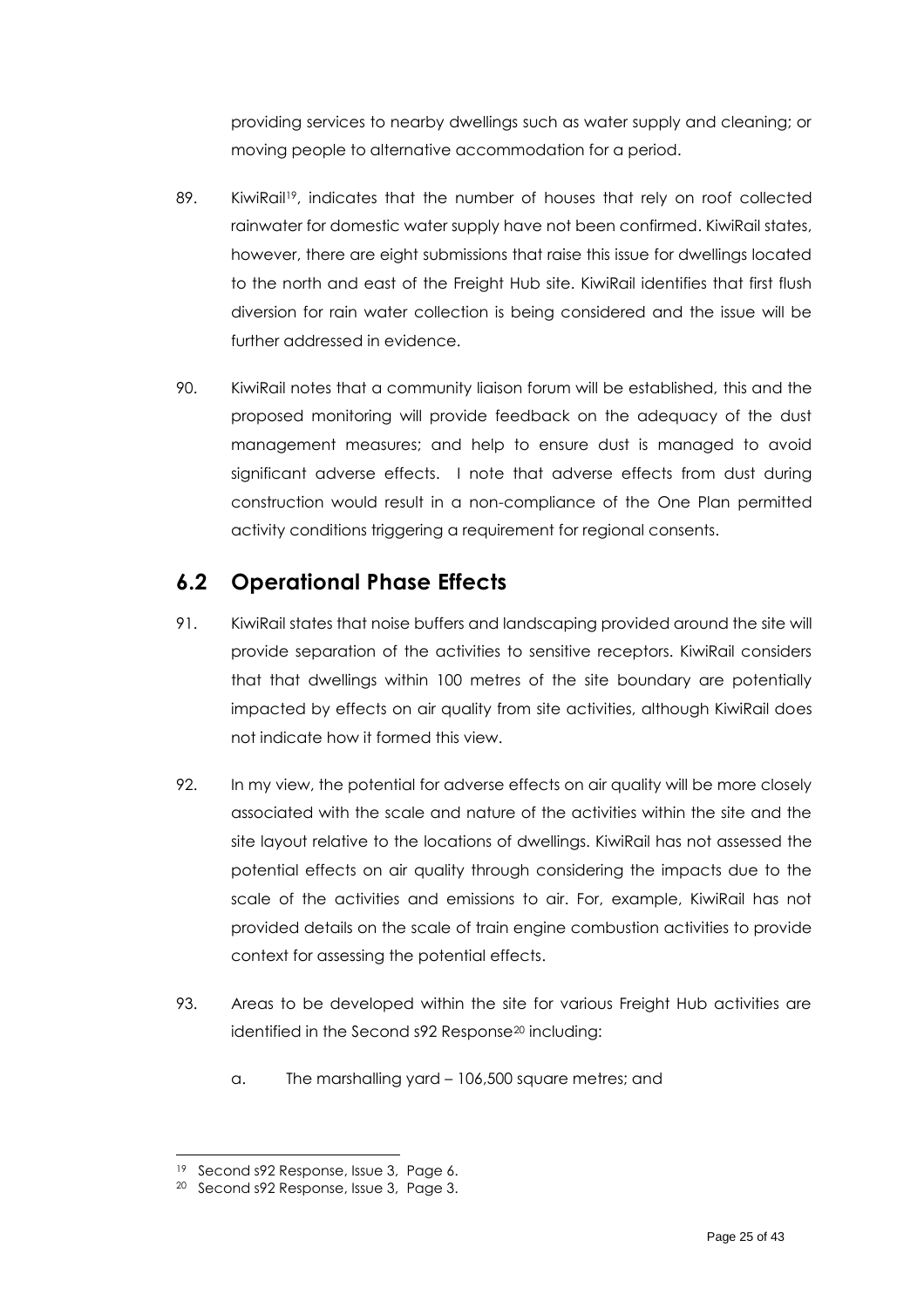- b. Lag handling facility 51,600 square metres.
- 94. Train engines and trucks operating at the site will be staged with the base year for the initial Freight Hub build as at 2031, and the maximum operations at full buildout at 2051. The effects from air emissions will therefore increase overtime, although they will also vary with the fleet characteristics. Vehicle and train engine technology improvements also have the potential to contribute to emissions reductions by 2051.
- 95. KiwiRail<sup>21</sup> indicates that traffic generation from the Freight Hub will generate a total traffic demand of 12,000 vehicles per day at full build out (2051), with a light to heavy vehicle split of 60%/40%. Considering traffic offsetting due to the Freight Hub, the projected increase in traffic is approximately 6,900 vehicles per day. For the total traffic, forty percent heavy vehicles could generate significant emissions from diesel combustion with the existing fleet, from on average around 200 heavy vehicle movements per hour for a 24-hour operation.
- 96. Section 1.3.2 of the Design, Construction and Operation<sup>22</sup> report indicates three Freight Hub accesses are proposed:
	- a. Southern and principal access to the Freight Hub the freight forwarding and container areas. This will be located at the upgraded Roberts/Richardsons Intersection.
	- b. Western access off the perimeter road providing access to the Tank farm, administration facilities and freight forwarding facilities.
	- c. Northern access also off the perimeter road providing access to the Log handling facility, maintenance and service areas, and storage facilities.
- 97. The landscape plan shows that the main site entrance is to the southern end of the site within the industrial area, which is reasonably remote from any dwellings. If there are to be multiple access points then, the total traffic will be distributed amongst these reducing the total impact at any one location. In my view, however, further information is needed to understand the effects on

<sup>21</sup> Stantec, Technical Report C, Regional Freight Hub, Integrated Transport Assessment, 23 October 2020, page iii.

<sup>22</sup> Stantec, Technical Report A, Regional Freight Hub – Design, Construction and Operation, October 2020, Page 3.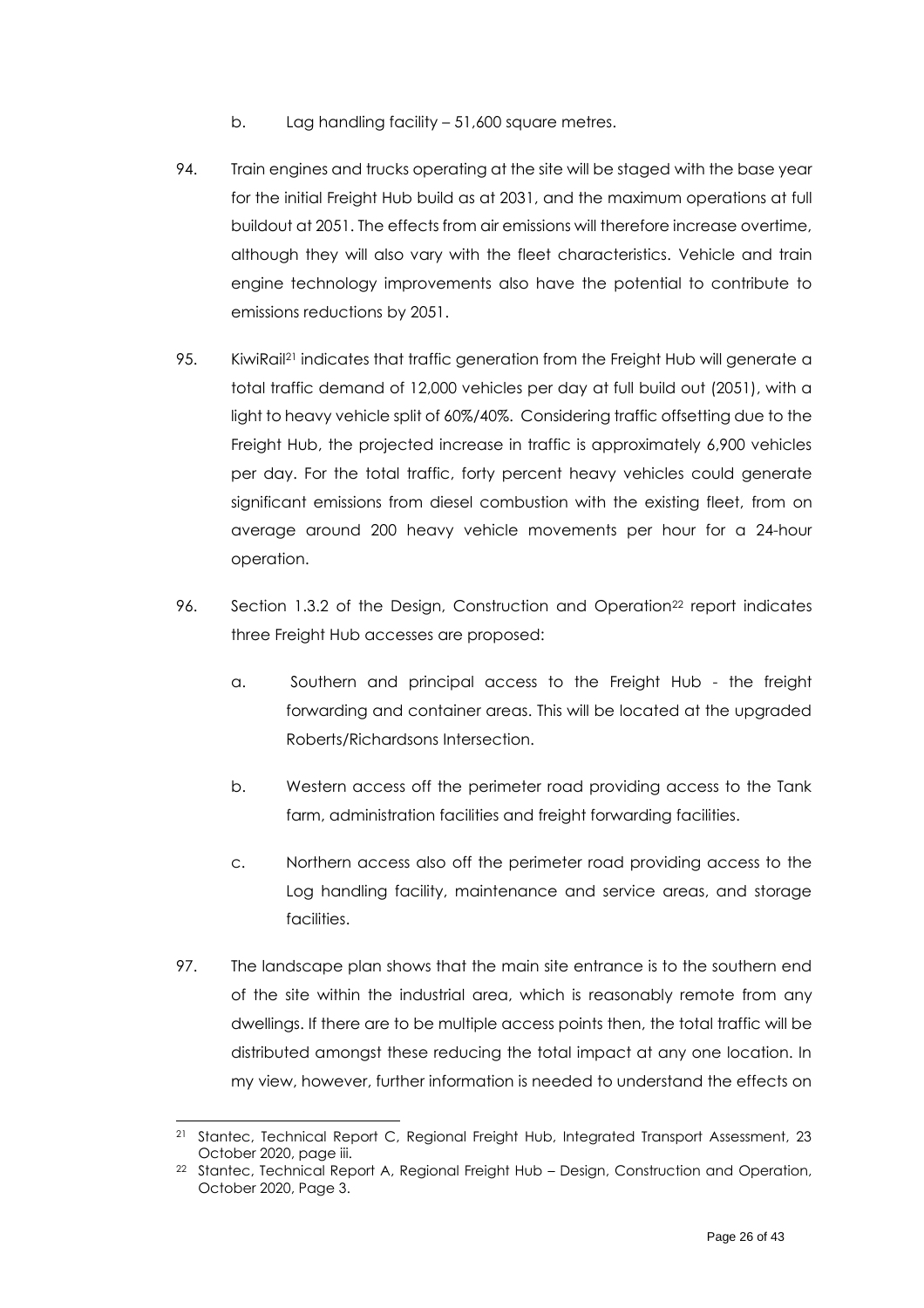at dwellings from traffic accessing the Freight Hub. I consider that dwellings along Roberts Line and in Bunnythorpe from traffic accessing the Freight Hub/perimeter road are potentially impacted by increased traffic emissions, and further consideration by KiwiRail is needed to understand the potential effects.

- 98. Stage 1 of the Freight Hub development<sup>23</sup> is anticipated to provide sufficient track and facilities for rail operation to fully demobilise from the Tremaine Ave area. I agree that there will be a positive effect within Palmerston North resulting from moving the existing marshalling yards in Tremaine Avenue, which is surrounded by urban development.
- 99. In Table 1 of the Second s92 Response<sup>24</sup> KiwiRail has considered the operational effects by overviewing key elements of the operational phase of the Freight Hub. I have considered the information in Table 1 and the Freight Hub revised Concept Plan<sup>25</sup> showing the proposed internal site layout as follows:
	- a. Arrival and Departure Yard Eight tracks all electrified, limited diesel trains to operate in this area. The arrival and departure tracks are nearest to the sensitive receptors located along Sangsters Road, with the NMIT being relocated to within the Freight Hub operational footprint at this boundary. The nearest dwellings are between 50 and 100 metres of the arrival and departure tracks. In my view, providing that there is no idling of diesel trains on these tracks, then this element would be likely to result in acceptable concentrations of contaminants in air.
	- b. Marshalling Yard Tracks Twelve tracks with diesel powered trains to arrive & depart into the Marshalling yard on Marshalling Tracks 1 & 2. The nearest marshalling tracks are between 100 and 200 m to the nearest sensitive receptors on Sangsters Road. Whether the operation of diesel engines in the marshalling yard area would be likely to result in unacceptable concentrations of contaminants in air depends on the frequency, scale and nature of train movements that could occur in this area.

<sup>23</sup> Attachment 5, Response #139 dated 15 February 2021 to s92 RFI.

<sup>24</sup> Second s92 Response, Issue 3, Table 1, Page 10.

<sup>25</sup> Attachment 5, Response #188 dated 15 February 2021 to S92 RFI.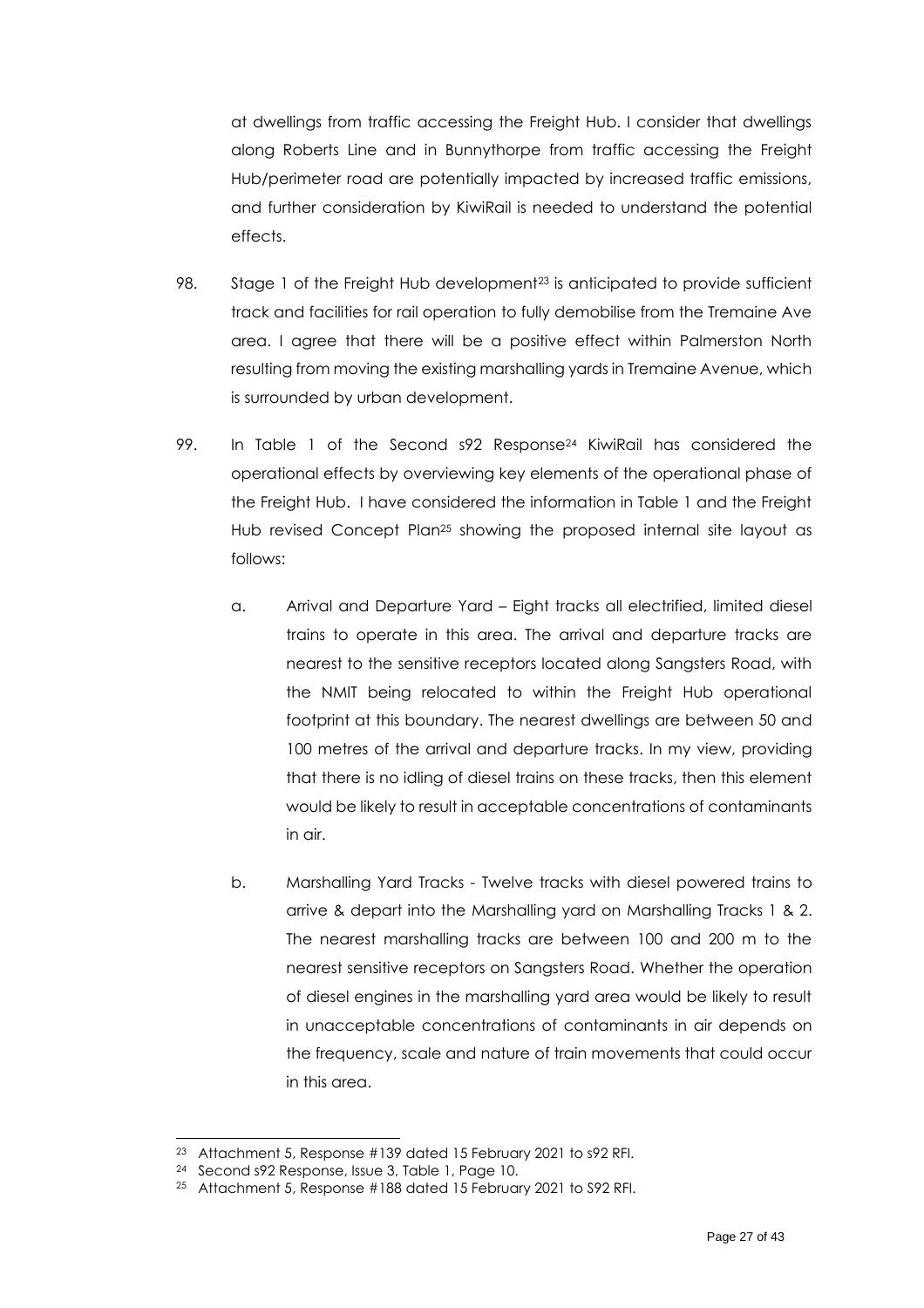As I state above, as far as I am aware, KiwiRail has not provided details on the scale of this activity and has not provided sufficient assessment of the potential effects on air quality. One approach would be to understand the likely maximum and average fuel consumption on an hourly basis. Fuel consumption rates could be used to derive contaminant discharge rates, that would allow for comparison of similar activities, and or experience from other sites nationally or internationally, to provide a context for the potential effects and determine if further assessment is needed. Management practices that avoid or minimise engine idling in this area may be appropriate.

- c. Container area Four tracks with two hardstand pads for loading and unloading containers – the container storage area and tracks are well separated from Sangsters Road. The nearest house to any container storage track is on Richardson's line between 50 and 100 m from the track. The landscape plan shows a vertical noise wall and planting 10 – 15 metres high, which should assist with mitigation of the emissions to air from diesel engines operating on this stretch of track, which KiwiRail indicates are expected to be at a low level. Therefore, in my opinion, this element of the operation would be likely to result in acceptable concentrations of contaminants in air.
- d. Maintenance facility the maintenance building is located more than 150 metres to the east of the nearest house, which is on Sangsters Road. In Table 1 KiwiRail identifies that engine testing and optimization to be undertaken within the building with exhaust emissions collected and treated via a scrubber to control particulate matter emissions prior to discharge to air. I query the effectiveness of a scrubber to control emission to air from a combustion source and would recommend that the KiwiRail demonstrates compliance with the permitted activity rule 15-14(h) under the One Plan in relation to this activity.
- e. The maintenance facility includes sand and fuel storage tanks at the northern end of the site between 50 to 100 m to the nearest house on Sangsters Road. Provided the sand and fuel are stored in enclosed tanks and these activities are relatively small scale, then in my view they are unlikely to result in adverse effects of dust or odour beyond the site boundary.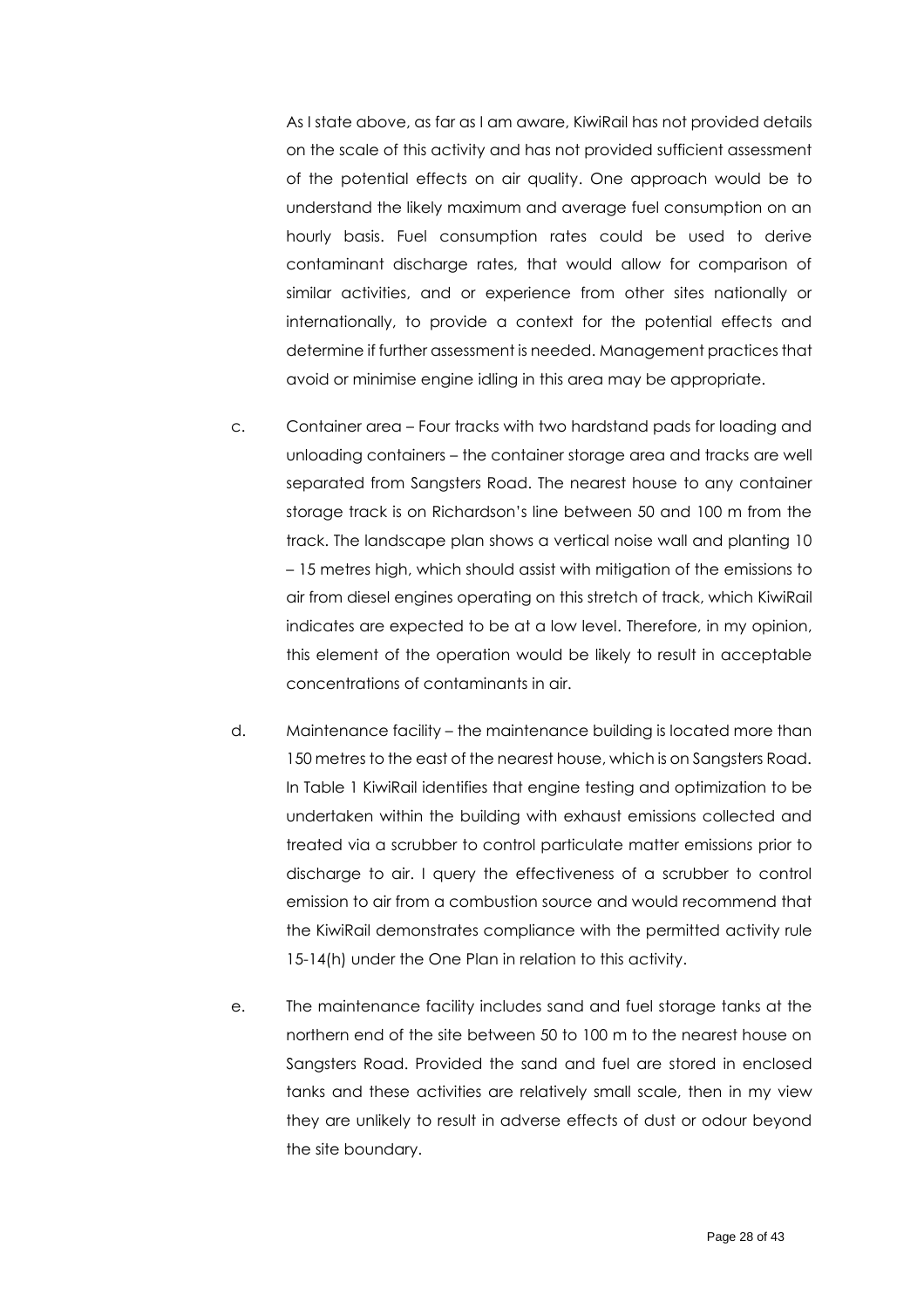f. Log loading area and storage – KiwiRail identifies the log yard as a source of particulate matter and dust, with the log handling facility being over 50,000 square metres26. I agree that the log handling facility is potentially a significant source of dust from the Freight Hub, particularly if unpeeled logs are bought on-site for handling. Measures to reduce the potential for dust are stated as log washing facilities to remove soil and bark, and a log handling protocol to minimise log movement on site.

KiwiRail also states that perimeter water misting sprays and boundary plantings will mitigate emissions. I disagree that boundary misting sprays are an effective control for dust discharges and would prefer to see emphasis on source controls.

The nearest house is about 200 m to the north on Te Ngaio Road. Given the separation distance, at maturity extensive tall planting proposed in the area between the log yard and the site boundary, and the low incidence of winds from the south, the log yard is not expected to contribute to adverse effects from dust off site.

- g. I understand from the NoR that there may be storage of bulk granular materials that are potentially dusty. I consider that clarification of the location, nature and scale of bulk materials operations is required to better understand the potential for effects and appropriate mitigation measures.
- h. Likewise, KiwiRail mentions bulk hazardous substance storage<sup>27</sup>, further details of this activity are needed to understand if there is a potential for discharges to air from this activity.
- i. KiwiRail has not identified the general yard operations as a potential source of dust. I consider that clarification of the surfaces used to form the site e.g. extent of paved or unpaved areas for various operations and surface maintenance is required to better understand the potential for effects and appropriate mitigation measures.
- 100. KiwiRail did not discuss the bulk liquids storage area in Table 1 of the second s92 response. I assume this facility relates to the fuel tanks shown to the east of

<sup>26</sup> Second s92 Response, Issue 3, page 4.

<sup>27</sup> Attachment 5, Response #172 dated 15 February 2021 to s92 RFI.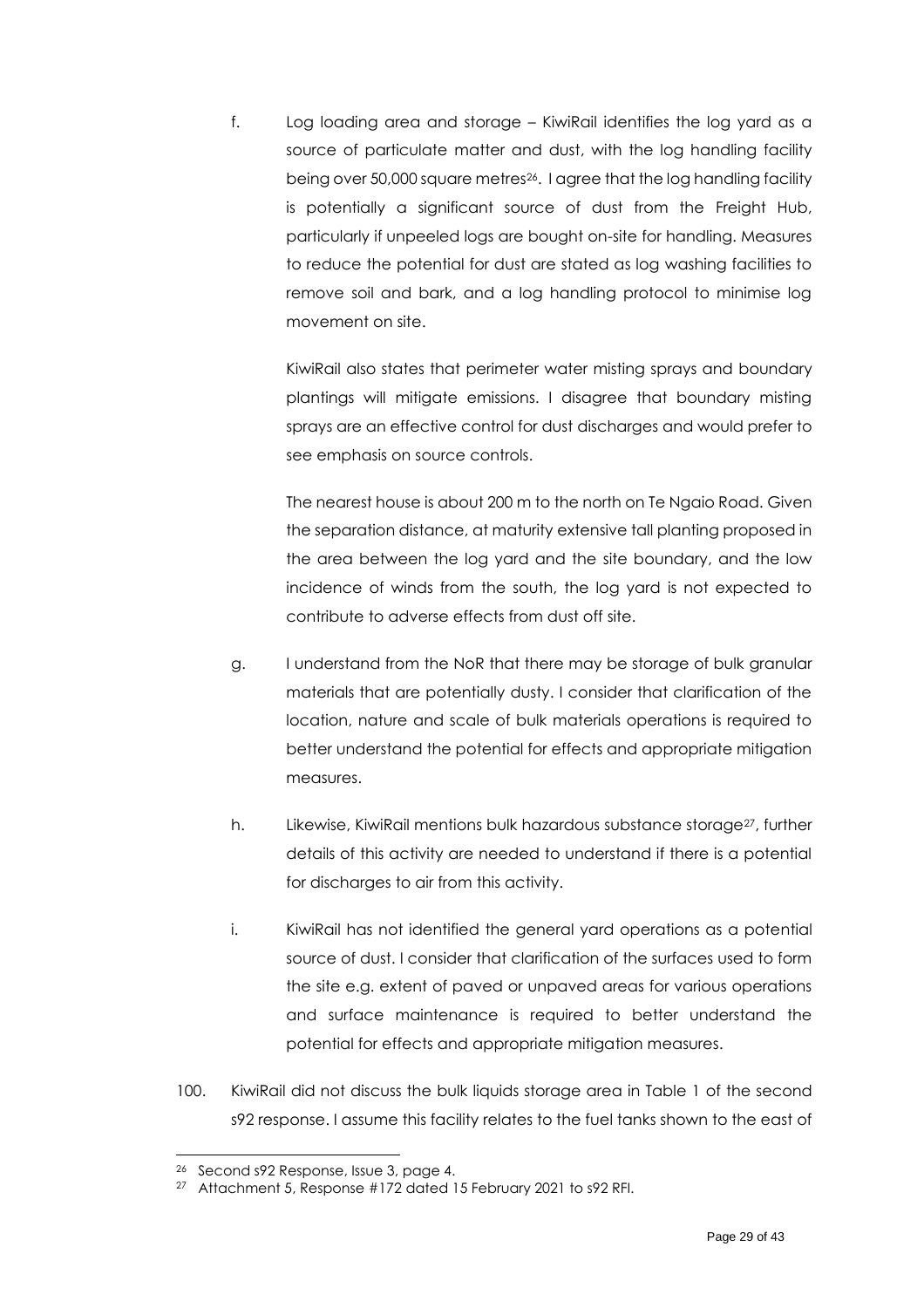the site in the Concept Plan28. The Plan shows the nearest existing dwellings are to the west at Te Ngaio Road, more than 200 metres from the bulk liquids storage area. If I understand the scale of the activity correctly as refenced in paragraph 50 above, I agree that this separation will be adequate to avoid offsite effects from odour and contaminants from bulk fuel storage and fuel transfer for the existing dwellings.

101. KiwiRail<sup>29</sup> identifies that procedures for managing the effects from the Freight Hub when operational will be set out in an Operational Dust Management Plan. In my view, the Plan scope should clearly include air quality, not dust, i.e. an Operational Air Quality Management Plan should be required that addresses all operations, including good practice management procedures for trucks and diesel train engine operations, materials handling, yard management (housekeeping), and emissions control at the engine maintenance and optimisation facility.

# <span id="page-29-0"></span>**7 Mitigation**

### <span id="page-29-1"></span>**7.1 Construction Air Quality Mitigation**

102. Generic controls for dust are as set out by KiwiRail in relation to the contents of a CDMP. I consider the mix of measures in conjunction with real-time dust monitoring are generally appropriate but given the small separation distances to some properties it may be very difficult to control dust to acceptable levels. I would recommend that specific targeted measures, such as wind speed triggers for ceasing works, should be considered for works that are undertaken near the site boundaries where there are residences closer than 50 metres to the boundary. Consideration of providing cleaning services, and or alternative accommodation may need to be considered for some very high-risk locations.

## <span id="page-29-2"></span>**7.2 Operational Air Quality Mitigation**

103. The operational effects of the Freight Hub on air quality are unclear. Based on the proposed locations of activities, in alignment with the concept plan, some of the Freight Hub activities have adequate separation distances and with the

<sup>28</sup> Attachment 5, Response #188 dated 15 February 2021 to s92 RFI.

<sup>&</sup>lt;sup>29</sup> Second s92 Response, Issue 4, Page 12.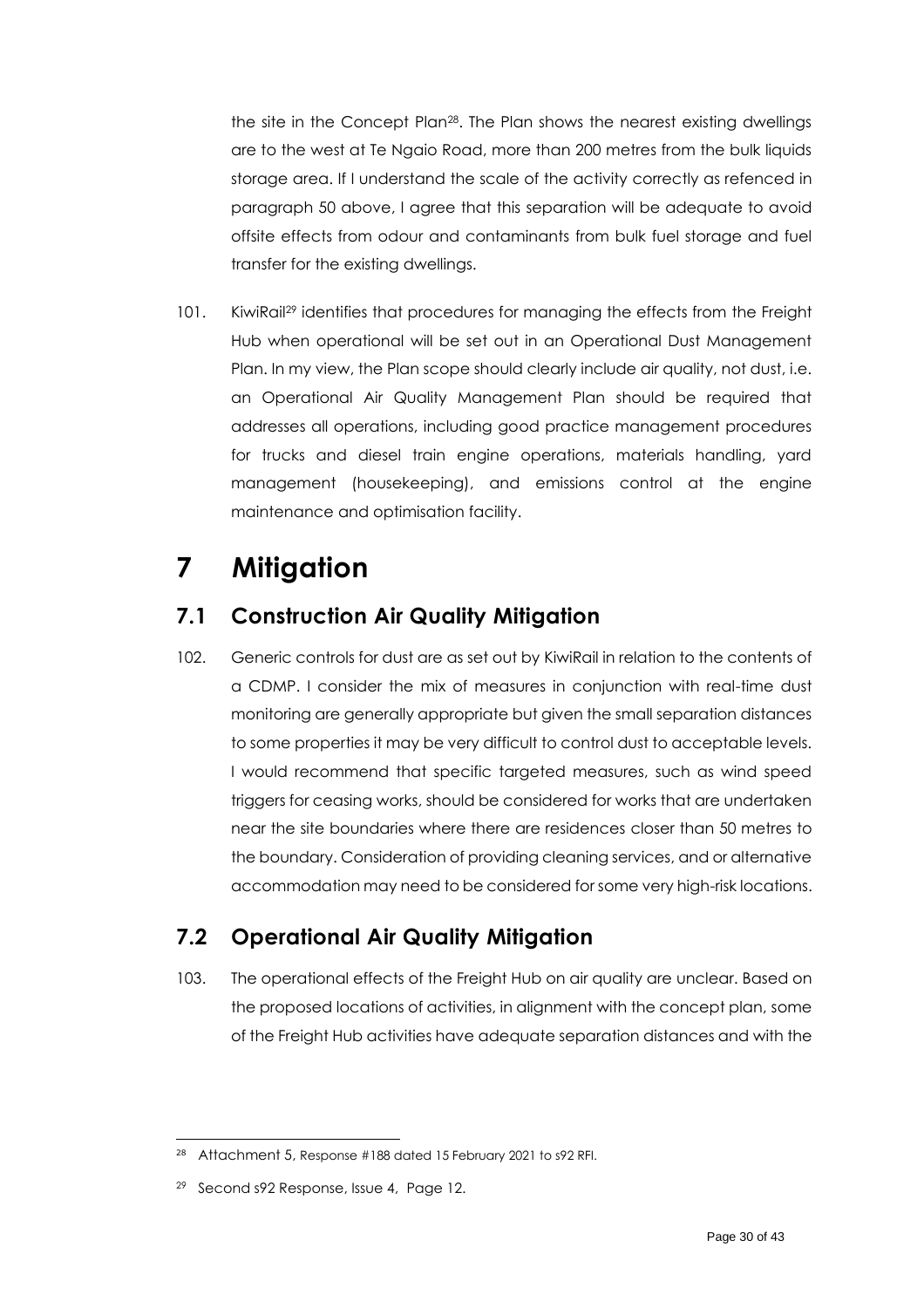height and depth of landscape planting at maturity the effects of some activities are likely to be at an acceptable level.

- 104. However, clarification of the nature and scale of some activities is still required to understand the potential effects Freight Hub operations including:
	- a. bulk materials and/or fuel handling;
	- b. yard surfaces and management of these;
	- c. frequency, scale and nature of train and traffic movements and a screening level effects assessment to determine if a more detailed assessment is required; and
	- d. assessment of the maintenance facility emissions against the permitted activity conditions should be undertaken.
- 105. As a minimum, I recommend controls on engine idling be considered to minimise the potential impacts of vehicle and train engine emissions. I also consider that an OAQMP is required to capture procedures and practices that will be implemented to manage contaminant discharges and ensure acceptable air quality impacts for the operational phase.

# <span id="page-30-0"></span>**8 Review of submissions**

- 106. There are 32 submissions that address air quality and dust. Submitters who are either neutral or in opposition raise concerns about the impact on air quality that will result from construction and the operational of the Freight Hub. Matters raised in the submissions are discussed below:
	- a. Dust including inadequate controls on dust during construction, especially during strong winds from the west – I agree that there is little certainty provided on the management methods that will be applied for construction dust and whether they will be adequate. I have discussed effects of construction dust starting at paragraph 74. I agree that there is significant potential for adverse effects of dust from construction and I have recommended specific mitigation measures be incorporated to a CDMP and real-time dust monitoring be required.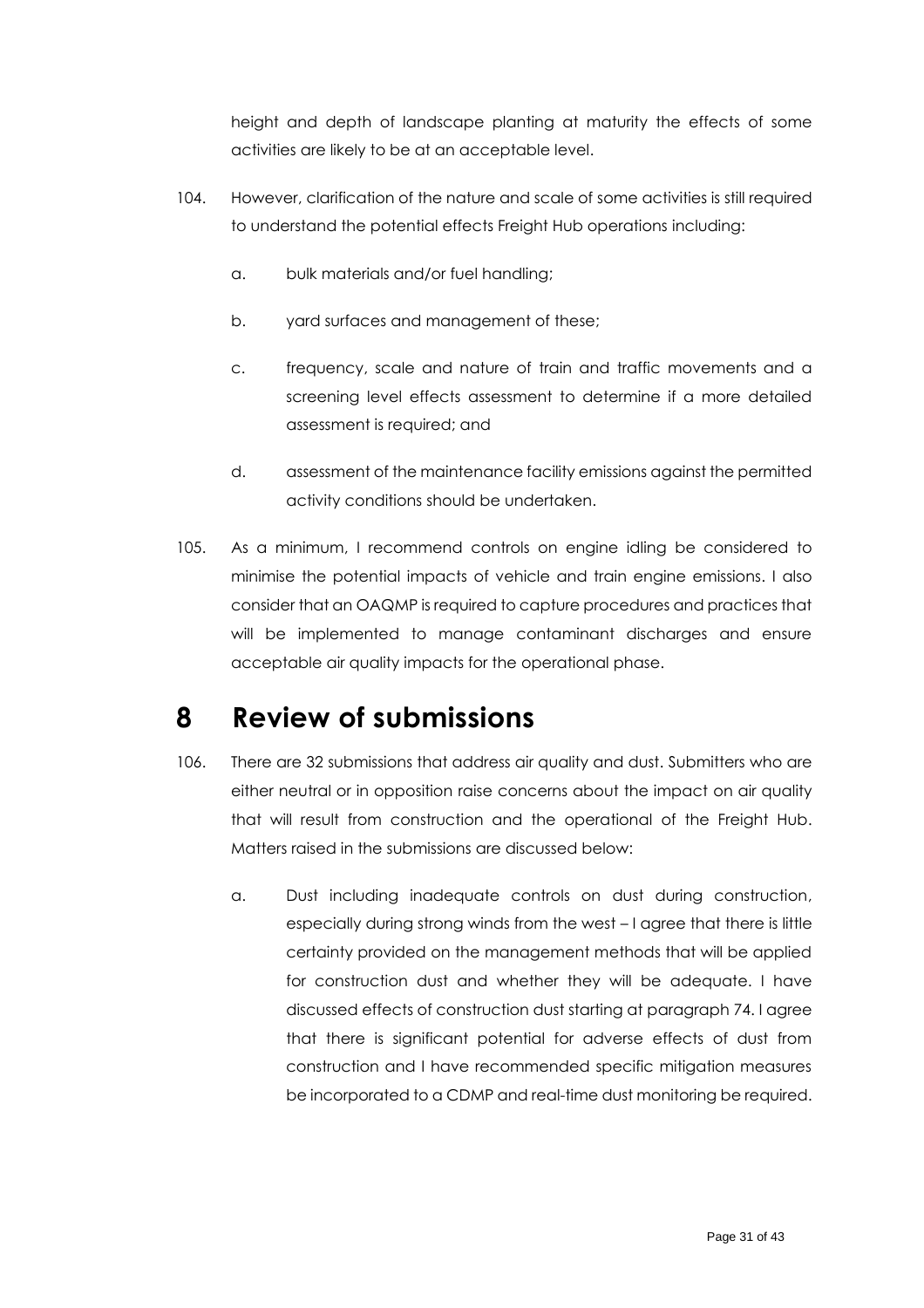- b. Diesel fumes The effect of diesel fumes is unclear because there is insufficient information on the nature and scale of the operational phase activities i.e. truck and train operations within the designation.
- c. Potable water contamination and health effects from dust and airborne contaminants, including polymers, affecting rainwater roof supplies during construction and operation. KiwiRail has indicated that it will provide further information on this aspect in evidence. I support provision of first-flush diverters as a proposed mitigation measure for affected dwellings.
- d. Dust from the log yards provided that the management measures for the log yard e.g. log washing and preferably peeled before being transported to site, then given the location of the log yard within the site, I consider that it is unlikely the log yard would result in unacceptable effects from dust.
- e. Time for vegetative planting to establish to provide effective screening – I agree that clarification on the timeframes for establishing planting in relation to works commencing, particularly at sensitive boundary locations, is needed.
- f. Inadequate screening, being a fence & small row of trees, to the east with Sangsters Road – as I understand it, the landscape plans indicate that planting is four trees deep at Sangsters Road. As I discuss starting at paragraph 99(f), I prefer controls to be in place at source, therefore, I consider that from an air discharge perspective the mature screening is likely to be adequate for operational activities.
- g. The impacts on health relating to emissions to air from the marshalling yards – I agree that the potential effects on health, in particular, from discharges of PM<sup>10</sup> and PM2.5 relative to ambient air quality criteria, are unclear from the information provided by the KiwiRail.
- 107. The Mid Central District Health Board's (MDHB) submission, Submission 94, related to the two management plans. The MDHB agrees that dust mitigation for construction is needed but considers that the proposed condition 53(d) for the Construction Management Plan does not provide adequate detail as to how construction dust will be minimised. The submitter notes that there are more comprehensive requirements proposed within the conditions relating to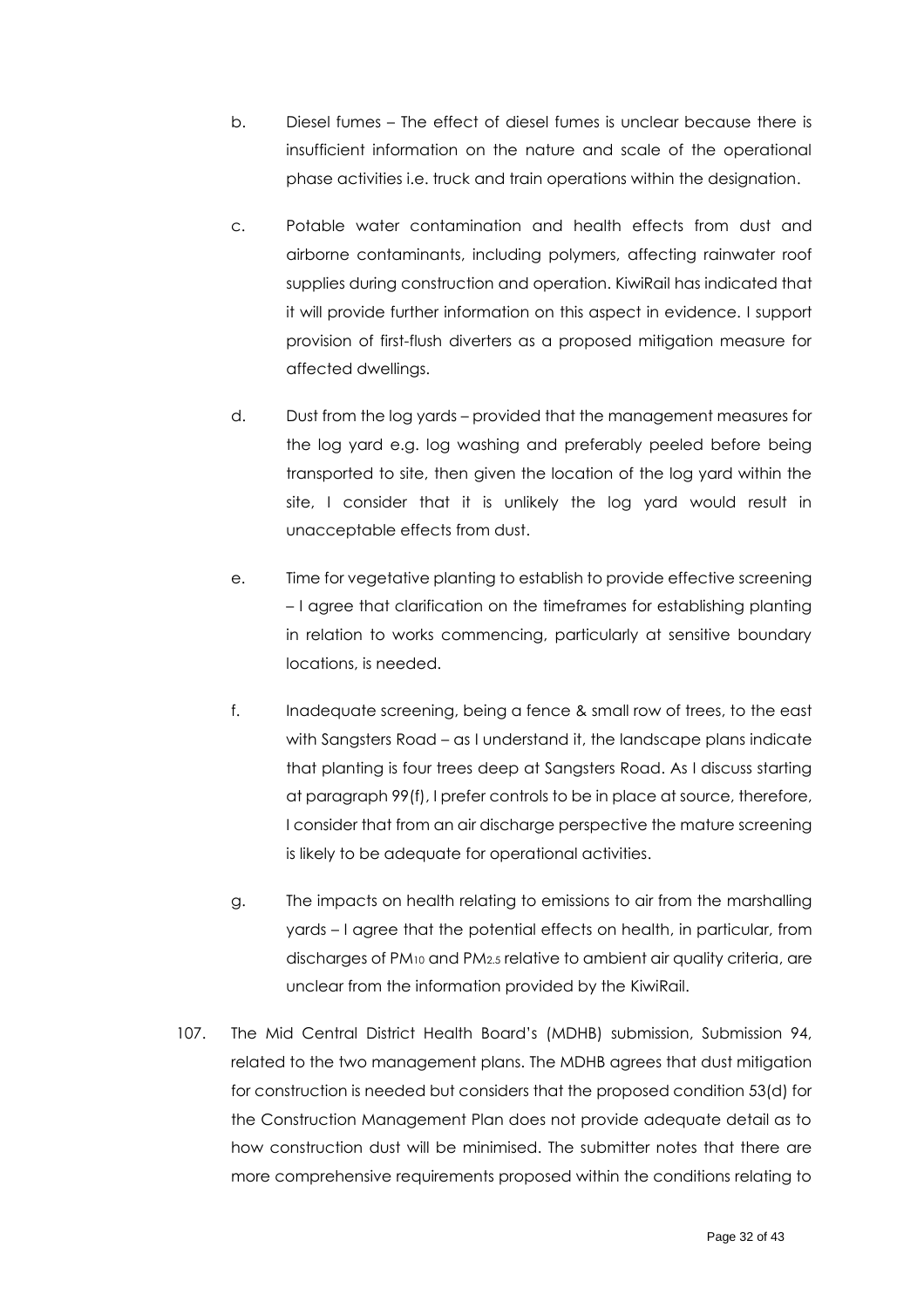the Operational Dust Management Plan, but that there is no rationale as to why there is this difference in proposed requirements i.e. for construction vs operation. The MDHB seeks a more comprehensive specific construction dust management plan condition, including an objective. I agree with the submitter and have made recommendations later in my evidence.

- 108. For the Operational Dust Management Plan MDHB notes that the AEE identifies operational effects of deposition onto roof water collections systems within 250 metres but does not assess the effects of airborne contamination on health. The MDHB seeks a specific objective for the plan be stated and to include human health protection.
- 109. Further information on the operational effects, is needed to understand if these can be managed to an acceptable level including confirmation of the proposed site layout, scale and nature of the engine emissions and controls on the maintenance facility discharges.

## <span id="page-32-0"></span>**9 Draft Requirement Conditions**

- 110. KiwiRail has offered conditions to provide for dust within a Construction Management Plan (condition 53(c)) and an Operational Dust Management Plan (condition 78) to capture the controls for managing impacts on air quality as set out below:
	- **53 (c)** measures to be implemented to minimise dust from construction and related earthworks;
	- **78** The Operational Dust Management Plan shall outline:

(a) The details and location of dust generating activities on the site;

(b) A description of any sensitive receptor locations;

(c) A qualitative assessment of the risk of impacts of dust generation from dust generating activities, including the typical frequency and duration of exposure to dust for each activity;

(d) A description of the intensity and character (including offensiveness) of each type of dust discharge;

(e) The mitigation and management practices to minimise dust emissions;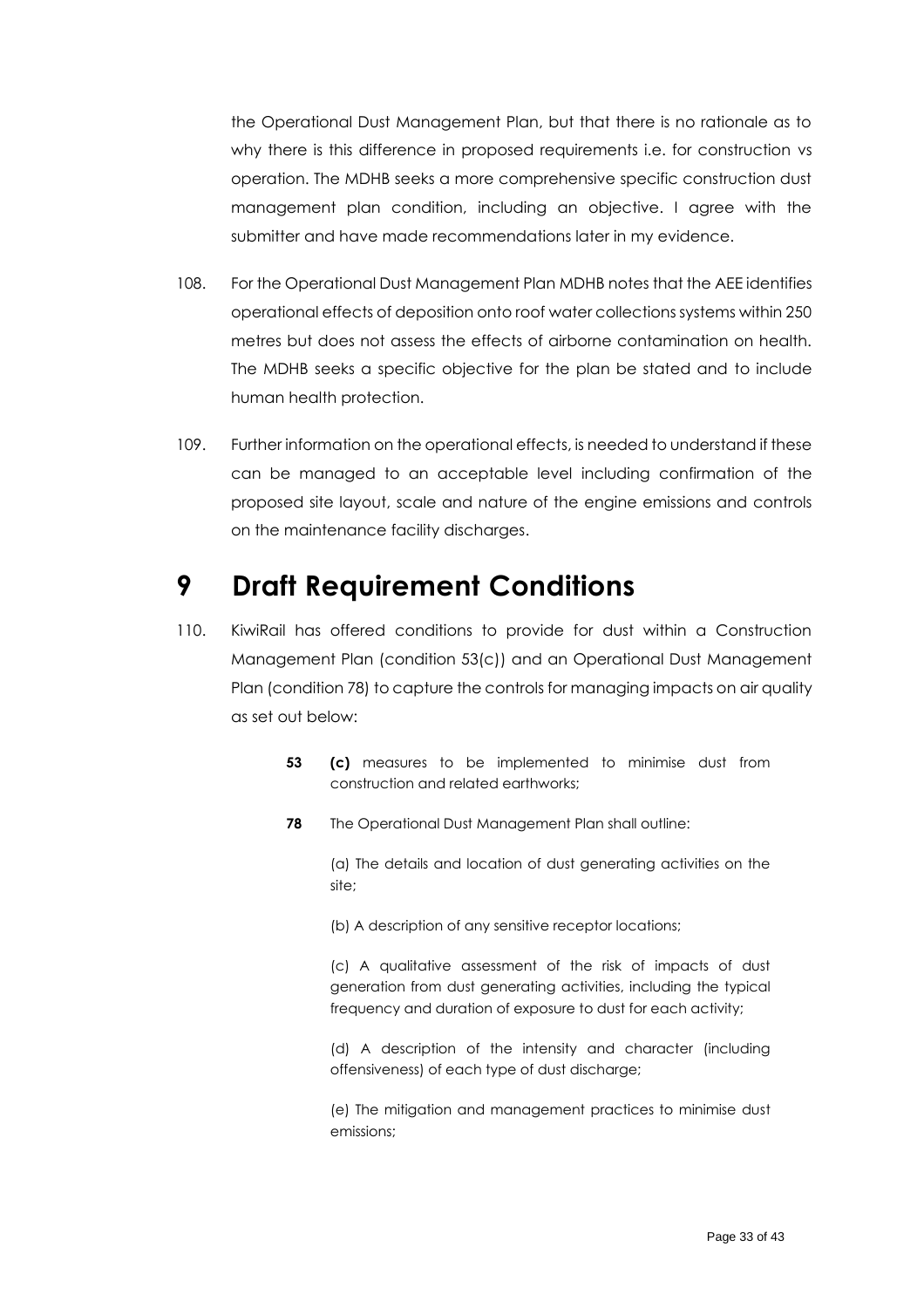(f) The process for monitoring dust generation and dust generating activities;

(g) The roles and responsibilities of staff in relation to the Operational Dust Management Plan; and

(h) The training required for staff to implement the Operational Dust Management Plan.

- 111. In my opinion, the CDMP condition is inadequate, it should be considerably more comprehensive and specific. I also consider the operational plan should be broadened to an air quality management plan to cover both dust and emissions.
- 112. For the construction phase I recommend incorporating conditions relating to monitoring, in particular:
	- a. Requiring real-time continuous PM10;
	- b. An action trigger value for the  $PM_{10}$  monitoring of 150  $\mu$ g/m<sup>3</sup> as a 1hour average;
	- c. On-site wind direction and strength monitoring measured at no higher than 5 m above ground level; and
	- d. Works to cease at anytime when winds exceed 10 metres per second and blowing towards a dwelling; or if winds exceed 7 metres per second and a dwelling is within 100 metres downwind.
- 113. Following further evidence from KiwiRail, additional conditions may also be necessary in relation to potentially contaminated dust and impacts on roofrainwater supplies. I would support appropriately designed first-flush diverters being installed on dwellings out to at least 100 meters of the boundary or provision of alternate water supplies.
- 114. Depending on the outcomes of any further assessment, it may also be appropriate to consider continuing air quality monitoring for PM10 throughout the operational phase.
- 115. I consider that both the CDMP and OAQMP should be independently certified by an appropriately qualified and experienced professional, particularly given the level of uncertainty at this stage of the Freight Hub development.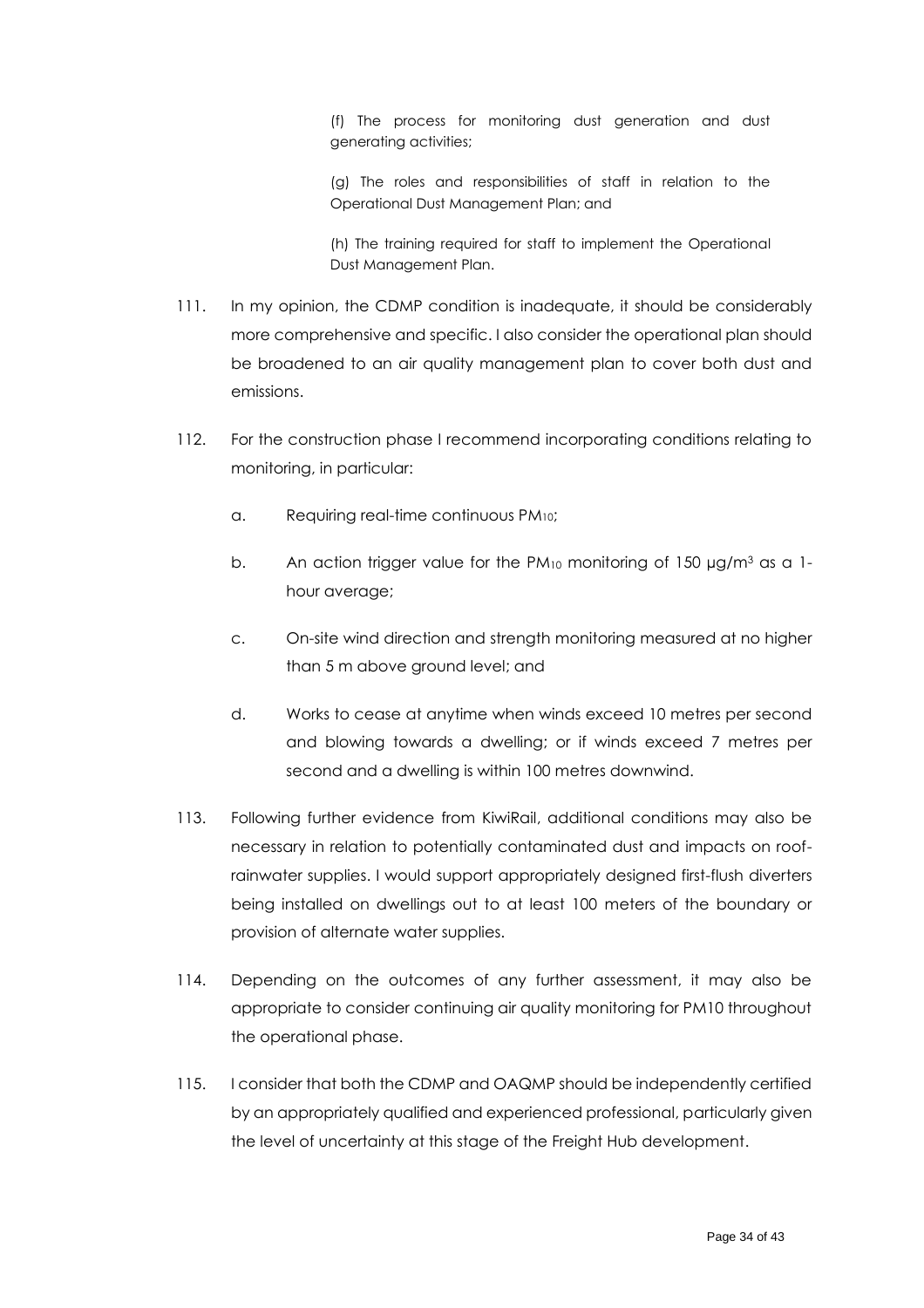116. As suggested by MDHB, I agree that the plans should be required to incorporate an objective or objectives for managing the effects on air quality, in particular addressing management of the potential for effects on human health and amenity. I recommend that both the CDMP and OAQMP should include objectives that are aligned with achieving the assessment criteria I outlined starting at paragraph 41.

# <span id="page-34-0"></span>**10 Conclusions**

- 117. The level of information provided by KiwiRail does not give confidence that the measures will be "fully effective in minimising the potential effects to negligible levels" as is stated by KiwiRail.
- 118. I have provided further assessment of the potential effects based on my understanding of the activities, the receiving environment and experience elsewhere to help address gaps in KiwiRail's assessment, but there are still gaps in the assessment where further information from KiwiRail should be provided.
- 119. I conclude that there is significant risk of adverse effects from dust during construction based on the nature and scale of the construction works and the proximity of the works to existing dwellings around the site perimeter. A comprehensive CDMP, and real-time monitoring will be needed to manage dust, but given the small separation distances at some locations dust may not be able to be managed to acceptable levels and specific additional mitigation may be needed.
- 120. I understand that further information is to be provided in evidence by KiwiRail to better understand the potential effects on roof water supplies.
- 121. For the operational effects on air quality, there is insufficient information to assess if these will be at an acceptable level to avoid significant adverse effects on health and amenity. Any conclusion would be contingent on receiving further information in relation to:
	- a. Yard surfaces and maintenance;
	- b. Bulk granular materials storage;
	- c. Bulk hazardous substances storage;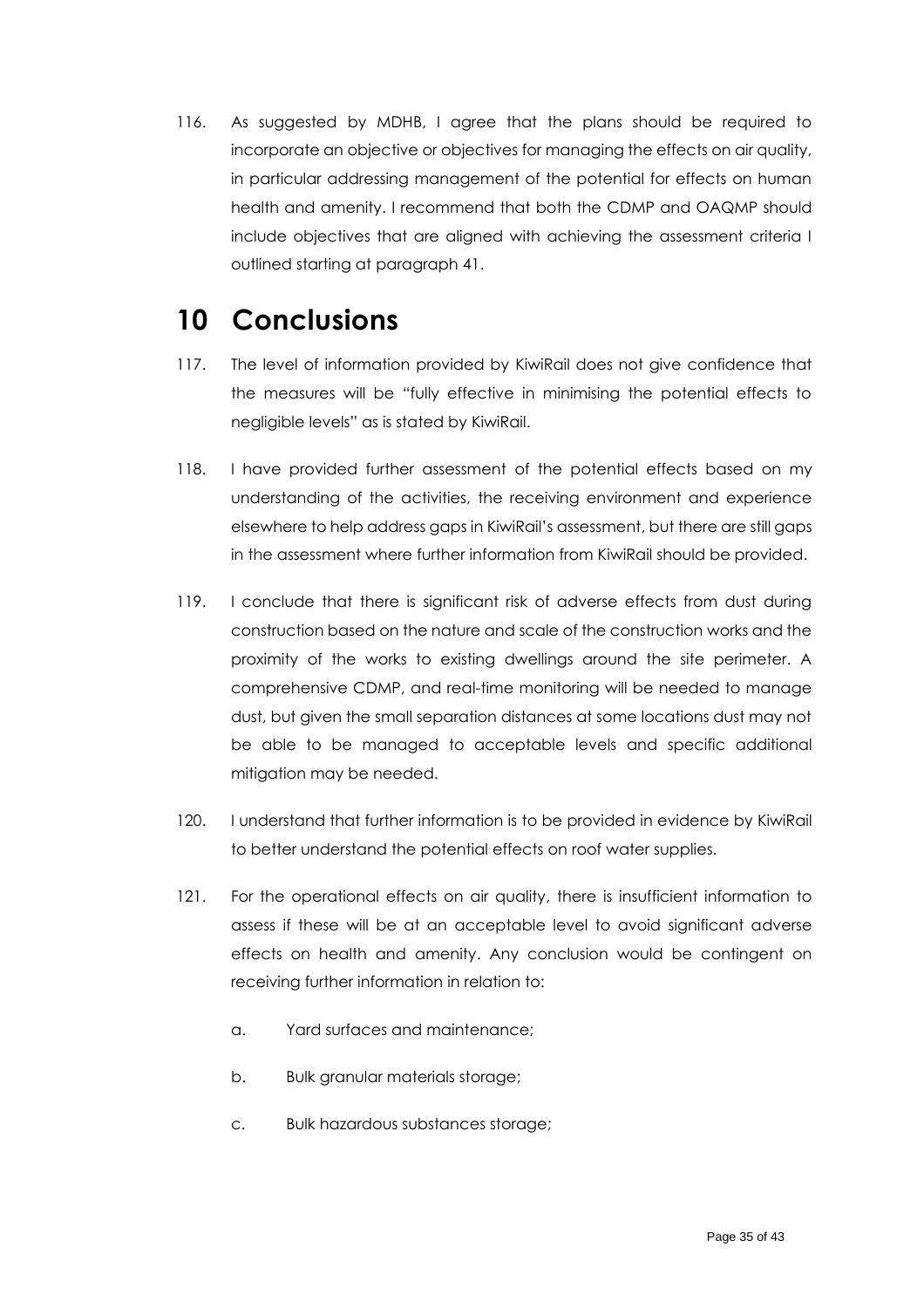- d. Compliance of the maintenance facility operation with the One Plan permitted activity conditions;
- e. The frequency, scale and nature of the diesel train movements and associated fuel consumption and emission estimates for air contaminants, particularly within the marshalling yard; and
- f. An assessment of the potential impacts of vehicle traffic accessing the site and activity such as idling while onsite.
- 122. I also recommend adherence to the Concept Plan and landscape plans, and management of key activities that will result in emissions to air via an OAQMP to be detailed via conditions.

Deborah Ryan 18 June 2021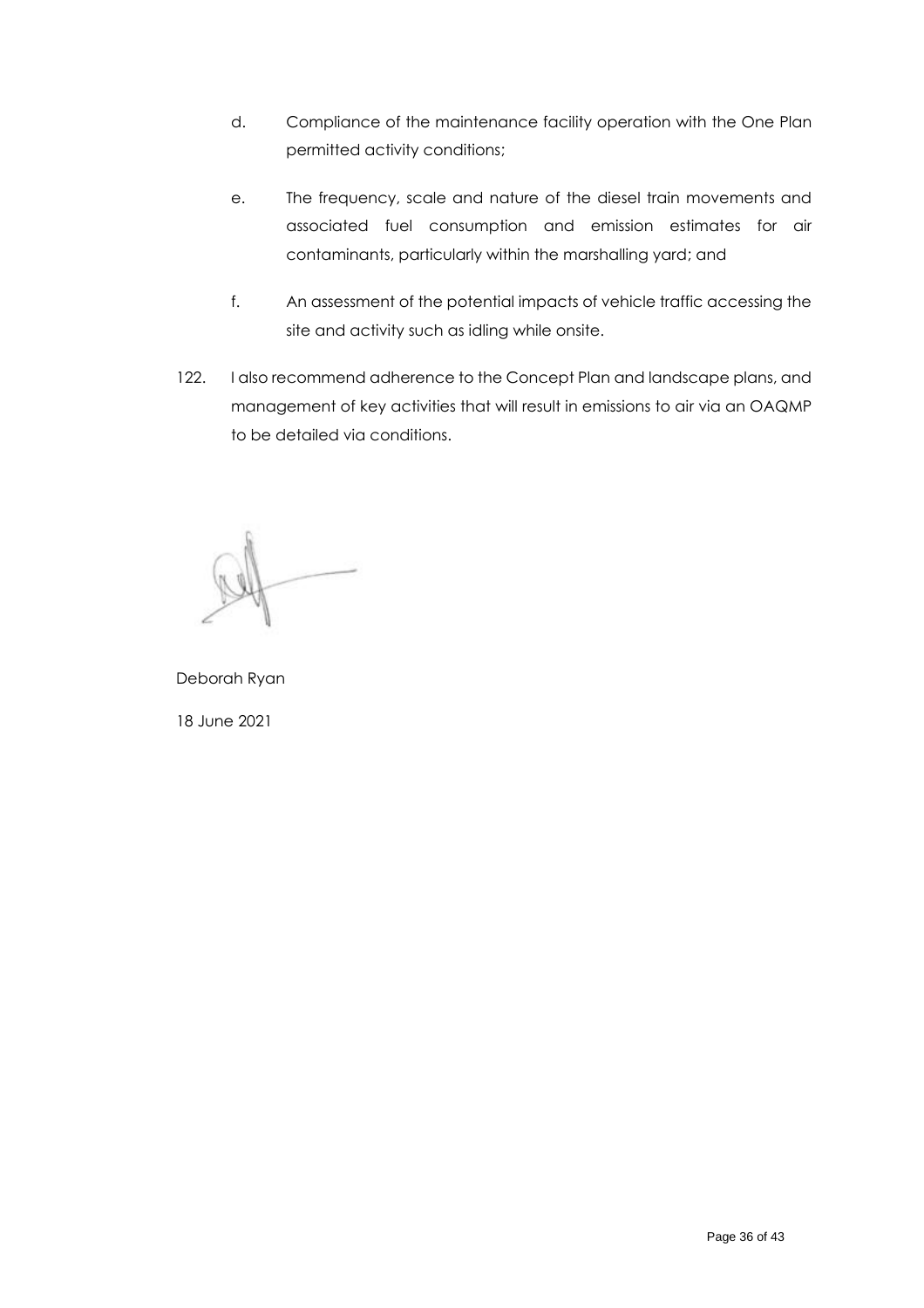

### **Attachment A Receiving Environment Sensitive Receptors**

#### **Table A1 Properties with dwellings within 100 metres of the Designation**

| ID             | <b>Address</b>                                             | <b>Distance from Designation (metres)</b> |
|----------------|------------------------------------------------------------|-------------------------------------------|
| 1              | 1 Maple Street, Bunnythorpe                                | 9                                         |
| $\overline{2}$ | 1A Maple Street, Bunnythorpe                               | 31                                        |
| 3              | 3 Maple Street, Bunnythorpe                                | 29                                        |
| 4              | 5 Maple Street, Bunnythorpe                                | 25                                        |
| 6              | 7 Maple Street, Bunnythorpe                                | 17                                        |
| 7              | 7A Maple Street, Bunnythorpe                               | 36                                        |
| 8              | 9A Maple Street, Bunnythorpe                               | 23                                        |
| 9              | 11A Maple Street, Bunnythorpe                              | 21                                        |
| 10             | 13 Maple Street, Bunnythorpe                               | 45                                        |
| 11             | 15 Maple Street, Bunnythorpe                               | 45                                        |
| 12             | 17 Maple Street, Bunnythorpe                               | 40                                        |
| 13             | 19 Maple Street, Bunnythorpe                               | 36                                        |
| 14             | 21 Maple Street, Bunnythorpe                               | 43                                        |
| 15             | 57 Maple Street, Bunnythorpe                               | 70                                        |
| 16             | 241 Te Ngaio Road, Bunnythorpe                             | 34                                        |
| 17             | 245 Te Ngaio Road, Bunnythorpe                             | 15                                        |
| 18             | 242 Te Ngaio Road, Bunnythorpe                             | 5                                         |
| 19             | 163 Clevely Line, Bunnythorpe                              | 43                                        |
| 21             | 824A Roberts Line, Bunnythorpe                             | 19                                        |
| 22             | 803 Roberts Line, Bunnythorpe                              | 42                                        |
| 23             | 787 Roberts Line, Bunnythorpe                              | 96                                        |
| 24             | 761 Roberts Line, Bunnythorpe                              | 19                                        |
| 25             | 682 Roberts Line, Kelvin Grove,<br><b>Palmerston North</b> | 80                                        |
| 26             | 422 Railway Road, Bunnythorpe                              | 6                                         |
| 27             | 95 Sangsters Road, Bunnythorpe                             | 15                                        |
| 28             | 91 Sangsters Road, Bunnythorpe                             | 31                                        |
| 29             | 73 Sangsters Road, Bunnythorpe                             | 29                                        |
| 30             | 43 Sangsters Road, Bunnythorpe                             | 28                                        |
| 31             | 59 Parrs Road, Bunnythorpe                                 | 61                                        |
| 32             | 27 Sangsters Road, Bunnythorpe                             | 13                                        |
| 33             | 27 Sangsters Road, Bunnythorpe                             | 26                                        |
| 34             | 27 Sangsters Road, Bunnythorpe                             | 44                                        |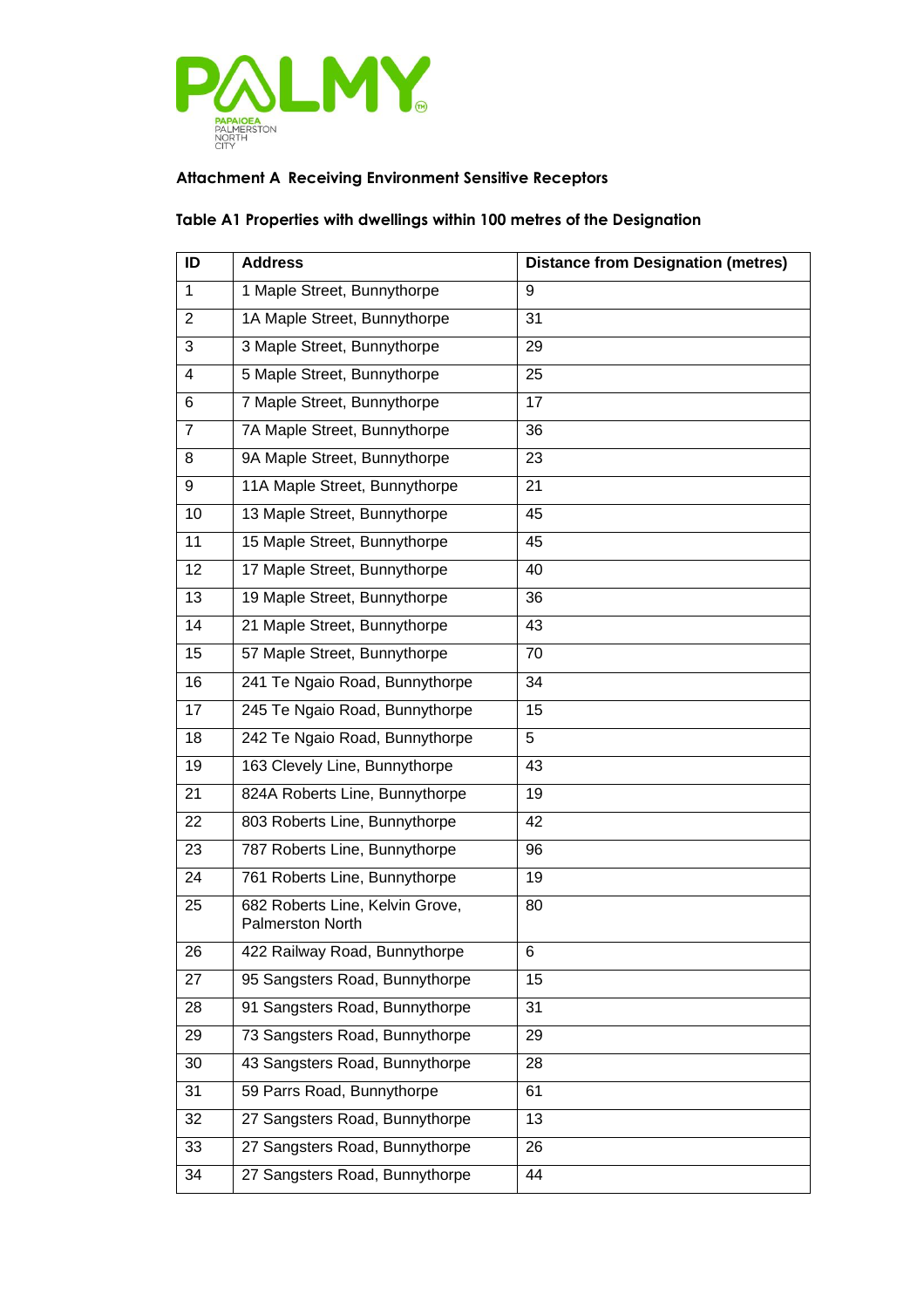| 35 | 27 Sangsters Road, Bunnythorpe     | 19 |
|----|------------------------------------|----|
| 36 | 25 Sangsters Road, Bunnythorpe     | 13 |
| 37 | 25 Sangsters Road, Bunnythorpe     | 49 |
| 38 | 15 Sangsters Road, Bunnythorpe     | 37 |
| 39 | 9 Sangsters Road, Bunnythorpe      | 29 |
| 40 | 11 Sangsters Road, Bunnythorpe     | 99 |
| 41 | 41B Clevely Line, Bunnythorpe      | 67 |
| 42 | 41A Clevely Line, Bunnythorpe      | 69 |
| 43 | 22 Clevely Line, Bunnythorpe       | 51 |
| 44 | 819 Stoney Creek Road, Bunnythorpe | 94 |
| 45 | 7 Nathan Place, Bunnythorpe        | 15 |
| 46 | 6 Nathan Place, Bunnythorpe        | 14 |
| 47 | 8 Nathan Place, Bunnythorpe        | 50 |
| 48 | 9 Nathan Place, Bunnythorpe        | 65 |
| 49 | 5 Nathan Place, Bunnythorpe        | 20 |
| 50 | 5 Nathan Place, Bunnythorpe        | 23 |
| 51 | 4 Nathan Place, Bunnythorpe        | 28 |
| 52 | 3 Nathan Place, Bunnythorpe        | 37 |
| 53 | 3 Nathan Place, Bunnythorpe        | 24 |
| 54 | 4 Nathan Place, Bunnythorpe        | 17 |
| 55 | 2 Nathan Place, Bunnythorpe        | 48 |
| 56 | 1 Nathan Place, Bunnythorpe        | 57 |
| 57 | 833 Stoney Creek Road, Bunnythorpe | 93 |
| 58 | 10 Nathan Place, Bunnythorpe       | 75 |
| 59 | 22 Baring Street, Bunnythorpe      | 87 |
| 60 | 21A Railway Road, Bunnythorpe      | 5  |
| 61 | 21 Railway Road, Bunnythorpe       | 25 |
| 62 | 2 Maple Street, Bunnythorpe        | 26 |
| 63 | 23A Railway Road, Bunnythorpe      | 55 |
| 64 | 23 Railway Road, Bunnythorpe       | 45 |
| 65 | 25 Railway Road, Bunnythorpe       | 68 |
| 66 | 27 Railway Road, Bunnythorpe       | 86 |
| 67 | 25A Railway Road, Bunnythorpe      | 75 |
| 68 | 4B Maple Street, Bunnythorpe       | 75 |
| 69 | 4 Maple Street, Bunnythorpe        | 53 |
| 70 | 4A Maple Street, Bunnythorpe       | 66 |
| 71 | 6 Maple Street, Bunnythorpe        | 85 |
| 72 | 8 Maple Street, Bunnythorpe        | 88 |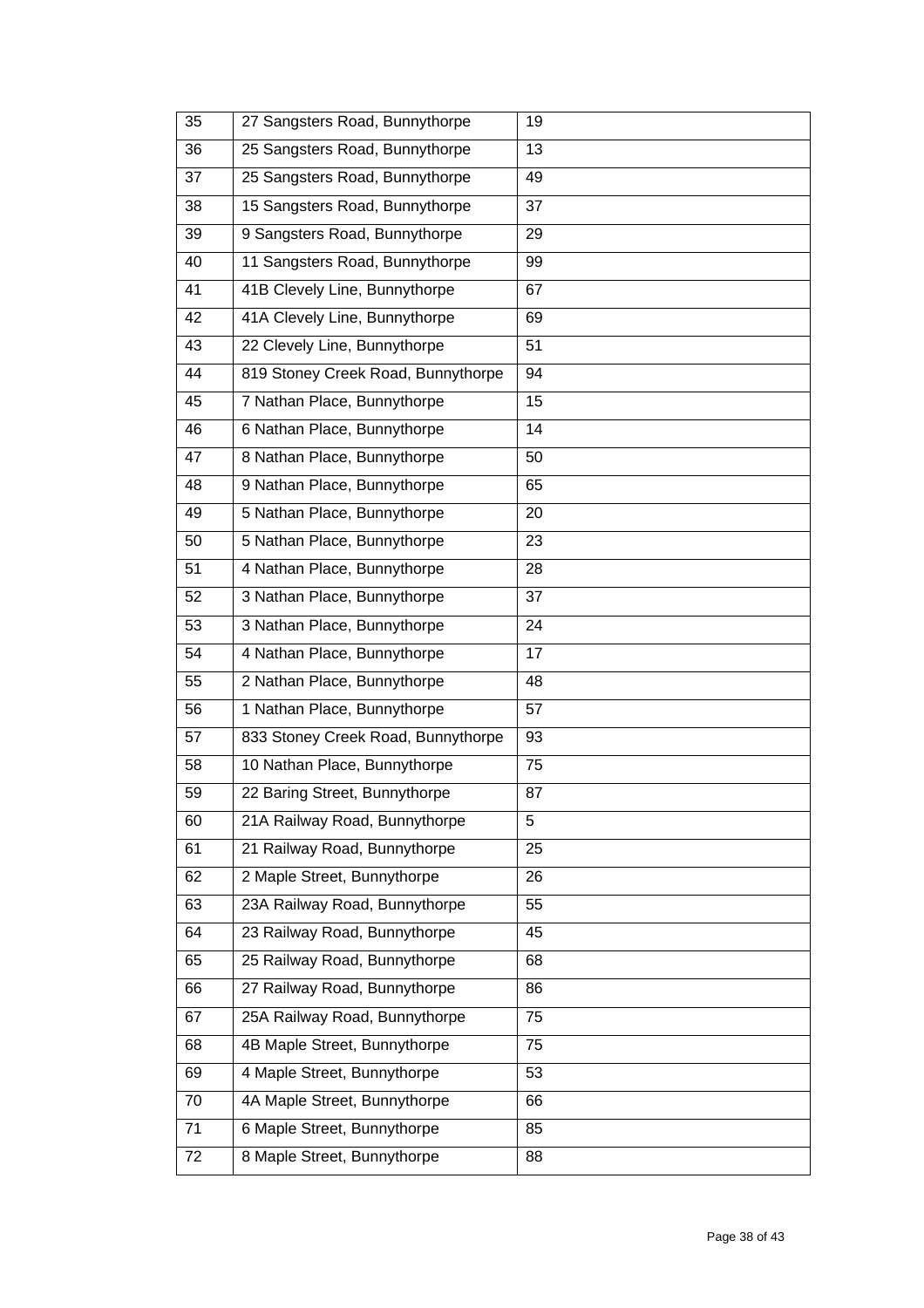| 73 | 10 Maple Street, Bunnythorpe | 91 |
|----|------------------------------|----|
| 74 | 12 Maple Street, Bunnythorpe | 91 |
| 75 | 55D Parrs Road, Bunnythorpe  | 73 |
| 76 | 55D Parrs Road, Bunnythorpe  | 99 |
| 77 | 59 Parrs Road, Bunnythorpe   | 75 |
| 78 | 22 Clevely Line, Bunnythorpe | 72 |
| 79 | 9 Maple Street, Bunnythorpe  | 47 |
| 80 | 11 Maple Street, Bunnythorpe | 47 |
| 81 | 13 Maple Street, Bunnythorpe | 40 |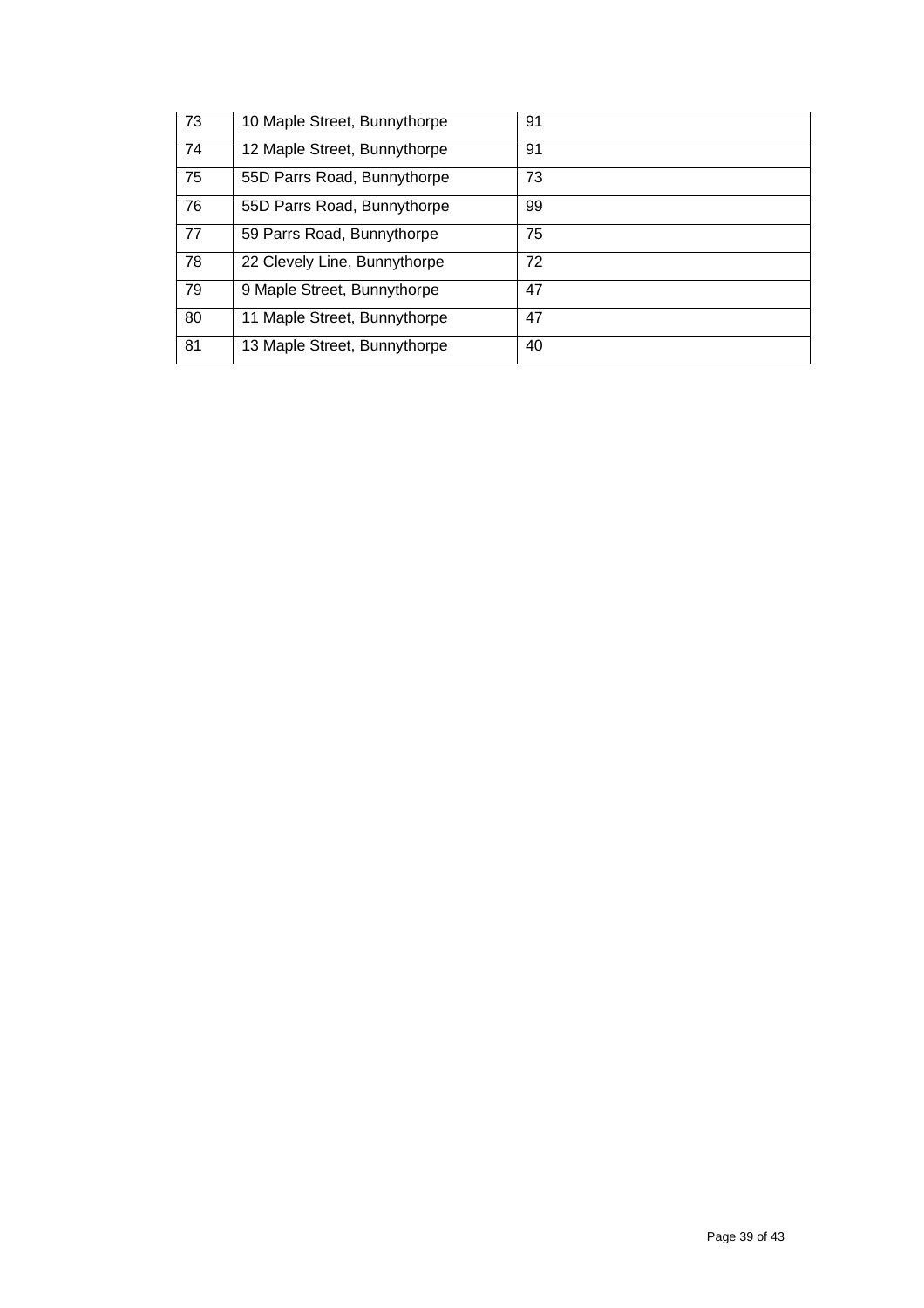#### **Attachment B Background Air Quality Assessment**

#### **Summary**

In the absence of an assessment provided with the application, PDP has applied experience with similar locations to categorise air quality in the vicinity of the project. The existing air quality is assessed as compliant with the relevant standards and guidelines for air quality as set out below.

#### **Assessment**

In circumstances where there is no publicly available air quality monitoring data, the *Ministry for Environment* (MfE) *Good Practice Guide<sup>30</sup>* (MfE, 2016) recommends using default background air quality values developed by the New Zealand Transport Agency (NZTA, 2014) for  $PM_{10}$  and  $NO<sub>2</sub>$  by census area units (CAU). The NZTA maps indicate that the default background values applicable for the site are as for the site are as per the main urban area of Palmerston North of 21.95  $\mu$ g/m<sup>3</sup> for PM<sub>10</sub> as a 24-hour average.

Default background values for the main urban area of Palmerston North for  $NO<sub>2</sub>$  are 65, 43 and 16 µg/m<sup>3</sup> for 1-hour, 24-hour, and annual average concentrations, respectively. These values are expected to be conservative for the rural fringe of Palmerston North. Other values or averaging periods for PM<sub>10</sub>, CO and SO<sub>2</sub> were obtained from default background values provided in the *MfE Good Practice Guide* (2016) and are expected to conservatively represent the semi-rural location of the site's receiving environment.

To estimate the PM2.5 background concentrations, it has been assumed that the PM<sub>2.5</sub> to PM<sub>10</sub> ratio is 50%, which is consistent with assumptions for rural areas<sup>31</sup>.

[Table A1](#page-39-0) provides the assessed background concentrations for the contaminants of concern along with the relevant air quality guidelines (NZAAQG<sup>32</sup>) and standards (NESAQ33) for the relevant averaging periods.

<span id="page-39-0"></span>

| Table A1: Summary of Background Air Quality Concentrations |                                                                  |                                                     |                                       |
|------------------------------------------------------------|------------------------------------------------------------------|-----------------------------------------------------|---------------------------------------|
| Contaminant                                                | Criteria ( $\mu$ g/m <sup>3</sup> ) &<br><b>Averaging Period</b> | <b>Background</b><br>Concentration<br>$(\mu g/m^3)$ | <b>Guideline &amp; Data</b><br>Source |
| $PM_{10}$                                                  | 50<br>24-hour                                                    | 21.95                                               | NESAQ, NZTA                           |

<sup>30</sup> MfE, *Good Practice Guide for Assessing Discharges to Air from Industry*, November 2016.

<sup>31</sup> NIWA, *PM2.5 in New Zealand Modelling the Current (2018) Levels of Fine Particulate Air Pollution*, December 2019.

<sup>&</sup>lt;sup>32</sup> MfE, Ambient Air Quality Guidelines, 2002.

<sup>&</sup>lt;sup>33</sup> National Environmental Standards for Air Quality, Regulations, 2004.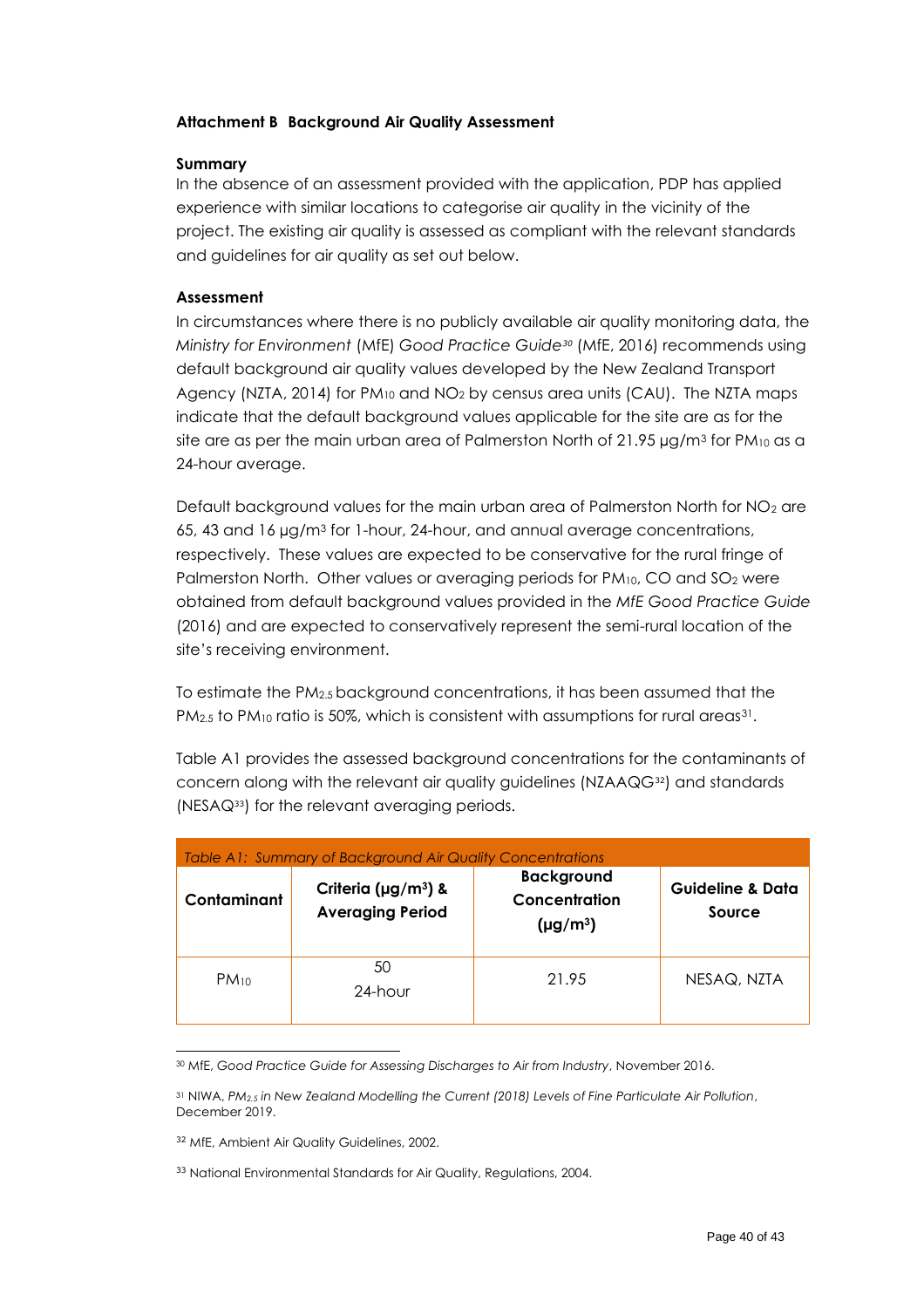|                                                                                                                  | 20, Annual     | 14             | NZAAQG, MfE<br>2016                  |
|------------------------------------------------------------------------------------------------------------------|----------------|----------------|--------------------------------------|
| PM <sub>2.5</sub>                                                                                                | 25, 24-hour    | 9.4            | WHO <sup>2</sup> , NZTA <sup>1</sup> |
|                                                                                                                  | 10, Annual     | $\overline{7}$ | WHO <sup>2</sup> , NZTA <sup>1</sup> |
|                                                                                                                  | 200, 1-hour    | 65             | NESAQ, NZTA                          |
| NO <sub>2</sub>                                                                                                  | 100, 24-hour   | 43             | NAAQG, NZTA                          |
|                                                                                                                  | 30, Annual     | 16             | WHO <sup>2</sup> , NZTA              |
|                                                                                                                  | 10,000, 1-hour | 5,000          | NESAQ, MfE 2016                      |
| CO                                                                                                               | 30,000, 8-hour | 2,000          | NZAAQG, MfE<br>2016                  |
| SO <sub>2</sub>                                                                                                  | 350<br>1-hour  | 20             | NESAQ, MfE 2016                      |
|                                                                                                                  | 120, 24-hour   | 8              | NAAQG, MfE<br>2016                   |
| Notes:                                                                                                           |                |                |                                      |
| Background PM <sub>2.5</sub> concentrations assumed to be 50% of background PM <sub>10</sub> .<br>$\mathbf{1}$ . |                |                |                                      |
| 2.<br>World Health Organisation                                                                                  |                |                |                                      |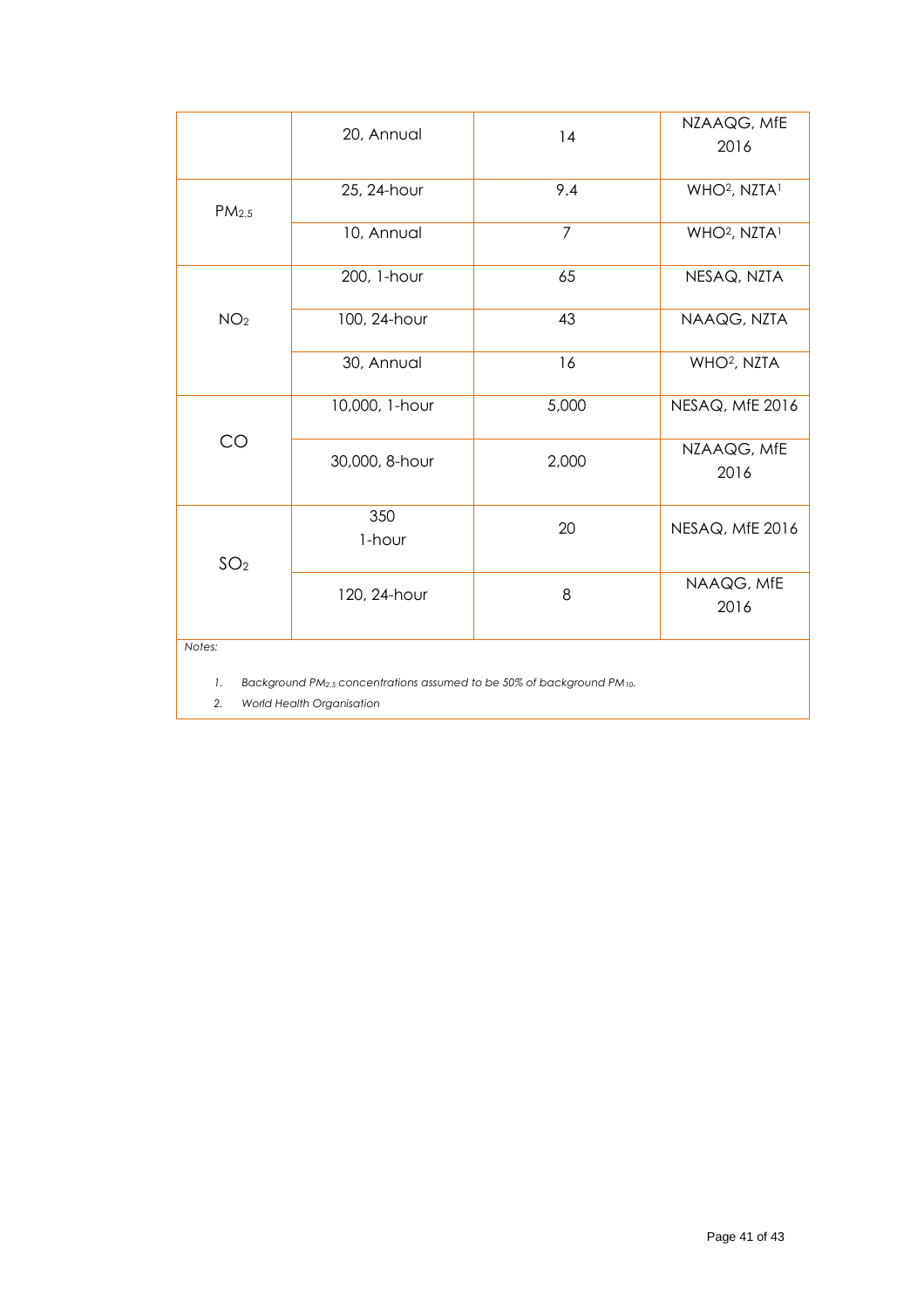#### **Attachment C Horizons One Plan Permitted Activity Conditions**

Rule 15-14 Miscellaneous discharges into air from industrial or trade premises are permitted subject to:

(a) The discharge^ must not cause a breach of any of the National Environmental Standards^ for ambient air\* quality set out in Table 7.1 (in Chapter 7).

(b) The discharge^ must not result in any offensive or objectionable odour, dust, smoke or water^ vapour beyond the boundary of the property\*.

(c) The discharge^ must not result in any noxious or dangerous levels of gases or particulates beyond the boundary of the property\*.

(d) The discharge^ must not cause a reduction in visibility on any designated commercial or military flight path.

(e) The vertical velocity of the discharge^ must not exceed 4.3 m/s, at 60 m above ground level or the discharge^ must not penetrate the obstacle limitation surface of an aerodrome.